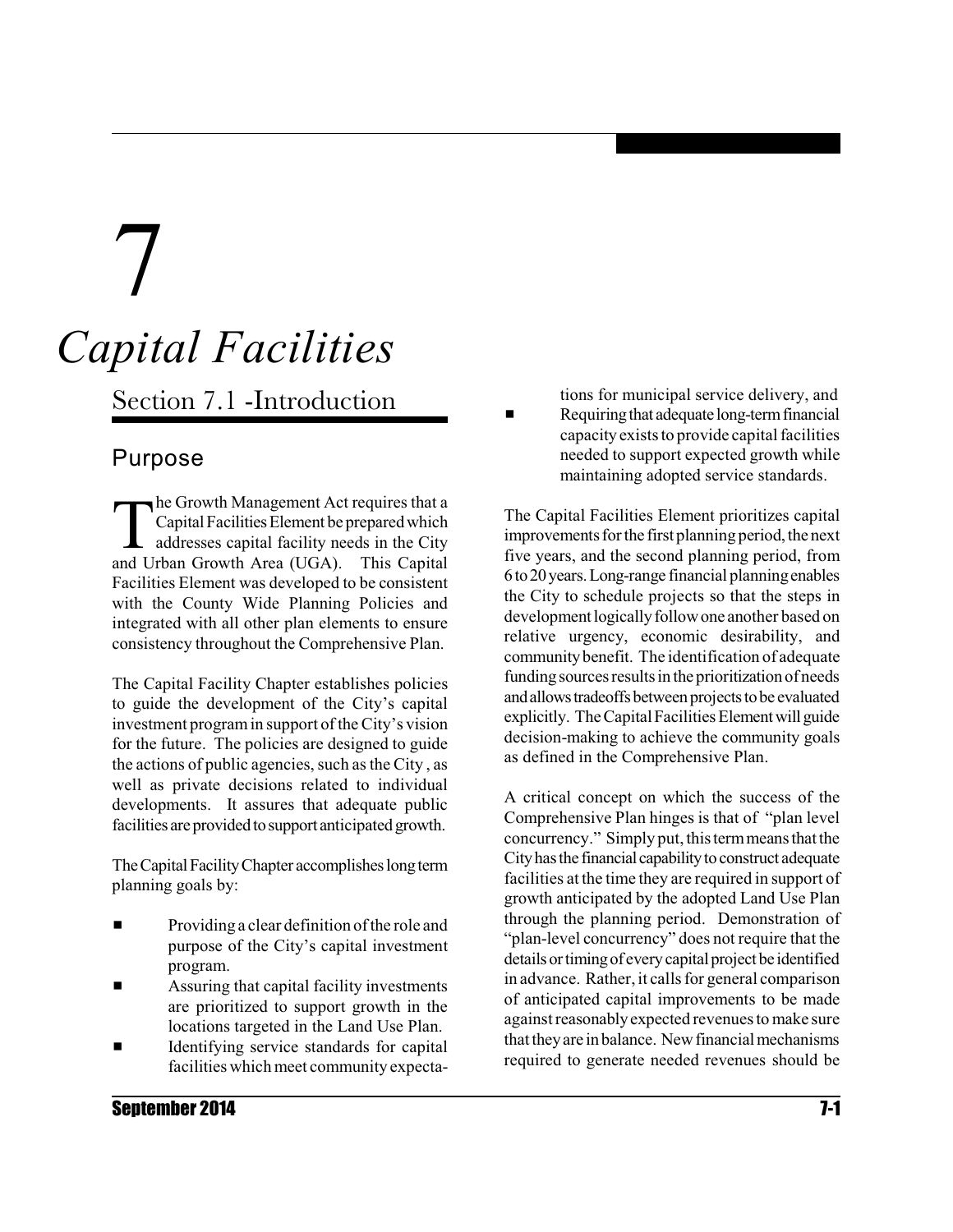identified, though they might be instituted only when the financial need arises.

The City must monitor whether "plan-level concurrency" is being maintained by reassessing its longrange capital needs and expectedrevenues. Should they become out of balance, the City must either identify additional revenues for capital projects, reassess the Land Use Plan to either temporarily or permanently reduce the need for capital facilities, or modify service standards.

With the exception of transportation concurrency assessment, concurrency determination shall not be required at the project level. The standards used to determine adequate public facilities as defined by the Moses Lake Municipal Code and Community Street and Utility Standards will be applied during project review to all projects to insure compliance with state and federal health and safety regulations. However, transportation concurrency shall be evaluated on a project basis with threshold exemptions allowed. A Transportation Concurrency Ordinance shall be contained within the development regulations update following adoption of this plan. Plan level concurrencywill be assessed inconjunction with Comprehensive Plan updates.

The State Growth Management Act (GMA) requires that the Capital Facilities Chapter include the following:

- $\blacksquare$  An inventory of existing capital facilities owned by public entities, showing their locations and capacities.
- A forecast of the future needs for such capital facilities.
- Proposed locations and capacities of expanded or new capital facilities.
- At least a six-year plan for financing such capital facilities within projected funding capacities that clearly identifies sources of public money for such purposes, and
- A requirement to reassess the Land Use Element if the funding falls short of meeting

capital facilities needs, and to ensure consistency between the Land Use Element and the Capital Facilities Element and associated Finance Plan. Park and recreation facilities shall be included in the Capital Facilities Element.

The Capital Facilities Element documents all capital projects neededto accommodate projected growth. The Finance Plan identifies the sources and level of financial commitment and revenues necessary to meet the concurrency requirements of the GMA. Concurrency means that adequate public facilities are available at the time of development or within a reasonable time following development.

The capital facilities covered in this element are as follows:

- $\blacksquare$  Parks and Recreation Facilities
- $\blacksquare$  Municipal Facilities
- **Exercise Services**
- $\blacksquare$  Fire Services
- **Exercise 12** Transportation Facilities
- $\blacksquare$  Wastewater Facilities
- $\blacksquare$  Water Facilities
- $\blacksquare$  Library Facilities
- $\blacksquare$  Schools

### Analysis of Existing Facilities

Data collection involved collection and analysis of existingreports, records, and documentswith some field verification and data collection. For some facilities, a significant amount of data collection, analysis and capital improvement planning was done within other elements of the Comprehensive Plan such as the Transportation and Utilities Elements as well as other documents. In these cases, the facility descriptions are brief and the reader should consult the documents listed at the conclusion of this chapter for more detailed information.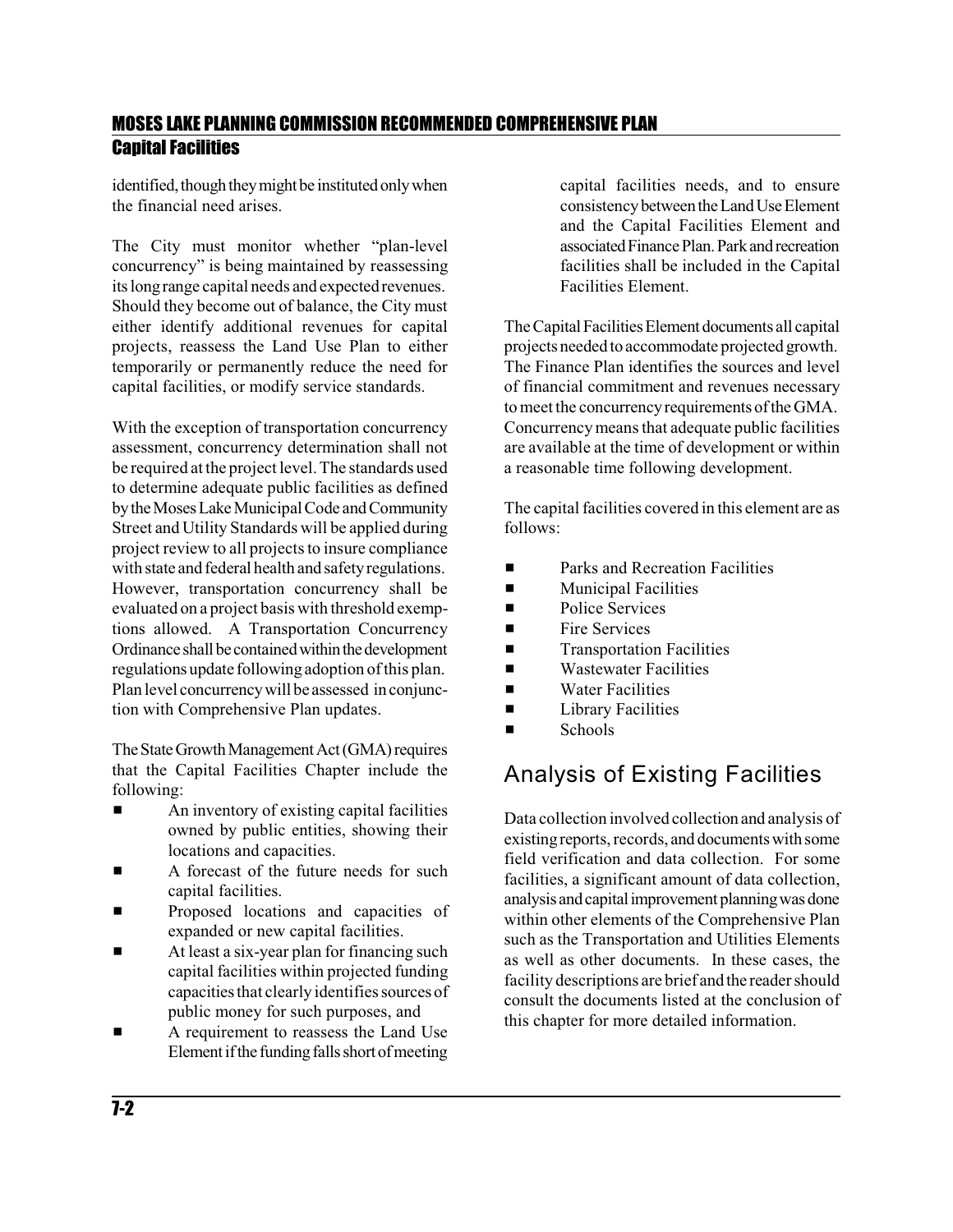### Development of Level of Service (LOS) Standards

The development of standards for public infrastructure is an important step in the capital facilities analysis. Service standards represent a yardstick against which to measure the performance of a particular type of capital facility as well as the level of investment which must be made to maintain the standards. Service standards may be defined by state law, recommended by national professional associations, or locally defined based on community preferences.

### Analysis of Future Facility Needs

LOS standards are applied to the collected inventory data to determine infrastructure deficiencies or surpluses. Under GMA, any deficiencies must be corrected through a combination of existing financing, project phasing, or through adjustments to revenue, land use designations, and/or level of service standards. Analyses to identify future deficiencies were performed using the population projections based on the 3% growth rate identified within the Land Use Chapter.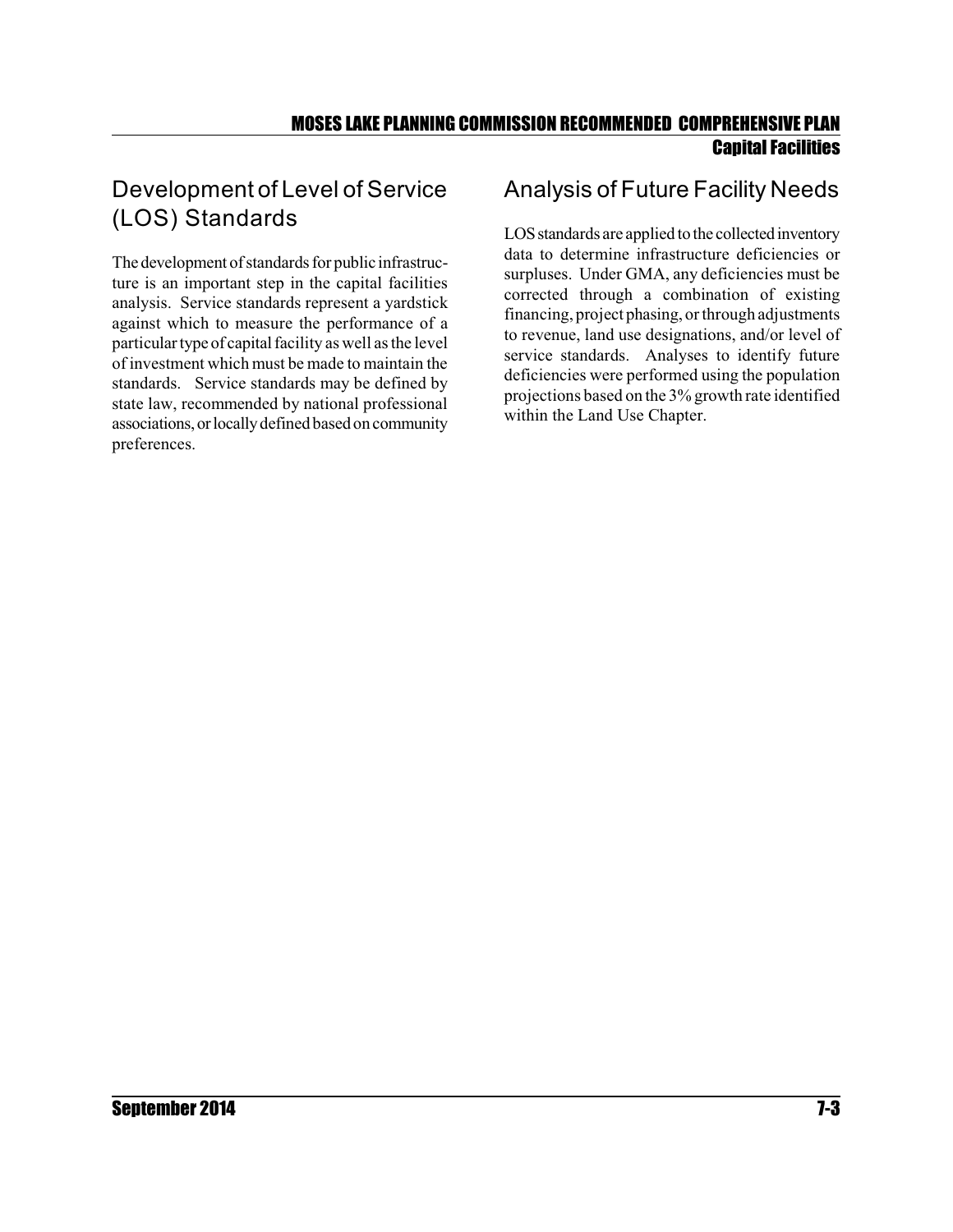# Section 7.2 - Goals and Policies

### Goals and Policies Developed for the Comprehensive Plan

T he following goals and policies developed for the Comprehensive Plan apply to all capital facilities:

# **G**ENERAL **C**APITAL **F**ACILITIES **G**OAL AND **P**OLICIES

**GOAL 1:PROVIDE PUBLIC FACILITIES AND SERVICES IN A MANNER THAT PROTECTS INVESTMENT IN EXISTING FACILITIES, MAXIMIZES THE USE OF EXISTING FACILITIES, EXPANDS FACILITIES IN A COST-EFFICIENT MANNER, AND PROMOTES ORDERLY URBAN GROWTH.**



- 1.1 Construct municipal facilities to correct existing deficiencies, to replace worn out or obsolete facilities, and to accommodate planned growth.
- 1.2 Require the provision of essential public facilities and services that meet adopted LOS standards concurrent with development.
- 1.3 Require future development to bear a fair share of capital facility improvement costs (except where precluded by agreement) concurrent with development in order to achieve and maintain the adopted LOS standards for essential capital facilities.
- 1.4 Use a mitigation-based fee systemfor each affected City function as determined in the

State Environmental PolicyAct evaluation of individual development applications.

- 1.5 Consider the use of funding mechanisms including but not limited to grants, loans, and impact fees from developer's contribution to capital facilities.
- 1.6 Set aside City funds for the City's share of improvements required by growth to achieve the adopted level of service for essential capital facilities. Apply for grants whenever feasible to finance capital facilities.
- 1.7 In order to direct and encourage infill into the city's vacant residential areas, the city should participate in the cost to construct a lift station in areas where it appears that private sector investment is unlikely to occur due to this. Maximum residential densities should be encouraged in areas benefitting from the lift station. The City shall collect reimbursement fees.
- 1.8 Manage City debt in a way that ensures effective use for capital facilities while preserving at least part of non-voted general obligation debt for emergencies.
- 1.9 Use bonded indebtedness as a funding alternative when there is a general long-term benefit to the respective enterprise fund.

# **C**APITAL **F**ACILITY **I**NVESTMENT **P**OLICIES

**Goal 2:FUNCTIONAL PLANS FOR CITY-OPERATED CAPITAL FACILITIES,SUCH AS THE COMPREHENSIVE WATER SYSTEM PLAN,PARKS AND RECREATION COMPREHENSIVE PLAN,AND THE SEWER SYSTEM MASTER PLAN,ETC.,SHALL GUIDE THE DEVELOP-MENT OF CAPITAL PRIORITIES AND INVESTMENT DECISIONS WITHIN EACH FUNCTIONAL AREA.**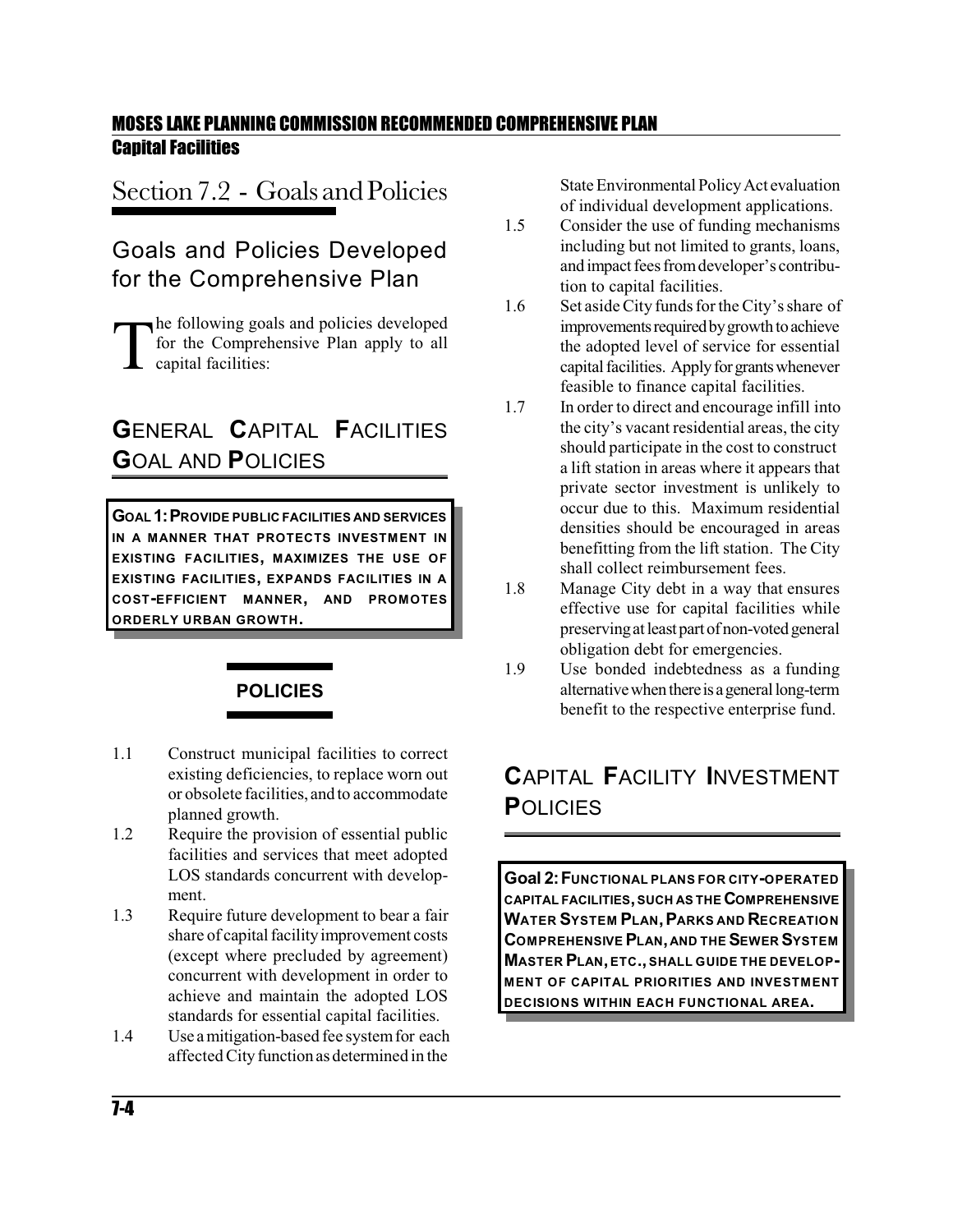#### **POLICIES**

- 1.10 To the maximum extent that fiscal considerations permit, the City should consider development and regular update of functional area plans for the following functional areas:
	- A. Fire Protection
	- B. Police Protection
	- C. Water System
	- D. Sewer System
	- E. Parks, Recreation, and Open Space
	- F. Transportation
	- G. General Government Facilities
- 1.11 Functional area plans shall be developed or amended as necessary to ensure consistency generally with the adopted Comprehensive Plan and specifically with its planningassumptions, growth projections, service area, and annexation policies.
- 1.12 The City shall consider impact fees as a funding mechanism to pay for capital facility improvements. Anyimposition of impact fees on new development by the City shall adhere to the following guidelines:
	- A. Fees shall be imposed only forsystem improvements that are reasonably related to the new development.
	- B. Fees shall not exceed a proportionate share of the costs of system improvements that are reasonably related to the new development.
	- C. Impact fee revenues must be balanced with other public revenue sources in order to finance systemimprovements which serve new development within a six-year period
	- D. Proceeds shall be used for system improvements that will reasonably benefit the new development.
	- E. Proceeds shall not be used to correct any existing capital facility deficien-

cies.

1.13 When adopting any impact fee ordinance, the City shall consider exempting from payment of impact fees certain land uses which have broad public purpose (i.e. low income housing).

## **C**APITAL**F**ACILITY**F**INANCIAL**P**LAN **P**OLICIES

**GOAL 3 : THE CITY SHALL PROVIDE ESSENTIAL PUBLIC SERVICES CONSISTENT WITH THE EXPECTA-TIONS OF THE COMMUNITY AS EXPRESSED IN THE CITY'S DECLARED LOS.**

#### **POLICIES**

- 1.14 Capital facility service standards shall be established for the following types of facilities, in order to determine long-term facility and funding requirements, as follows:
	- Water system: As described in Policy UE 30 of the Utilities Chapter.
	- $\blacksquare$  Sewer system: As described in Policy UE 34 of the Utilities Chapter.
	- $\blacksquare$  Transportation facilities: As described in Policy 5.5 of the Transportation Chapter.
	- **EXECUTE:** Parks and Recreation facilities: Core Community Park System: 6.25 acres per 1,000 population.
	- $\blacksquare$  Fire Protection: The average response time shall be five minutes. Stafflevels shall be maintained at an adequate level to maintain average response times.
	- Police Services: Police services are guided by the objective of providing 1.53 commissioned officers per 1,000 population and an average five minute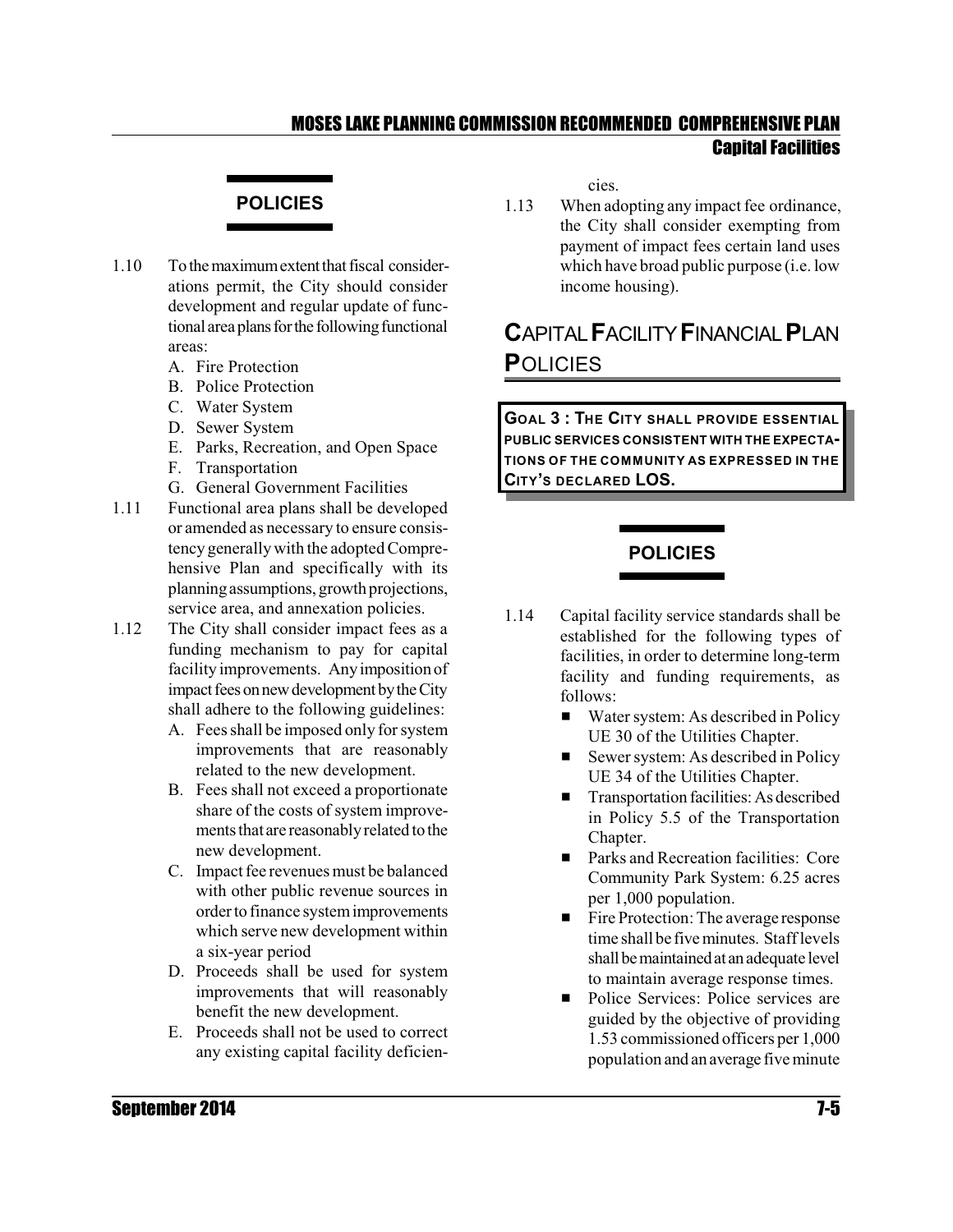response time to high priority calls.

- 1.15 A long term Financial Plan shall be maintained which demonstrates "plan-level" concurrency. Plan level concurrencyshall mean the demonstrated financial capacity to provide adequate capital facilities in support of the adopted Land Use Plan, 20 year growth targets, and facility service standards. The Financial Plan is incorporated into this section and represents the City's Capital Facility Plan.
- 1.16 To the extent that the City has an adopted Comprehensive Plan Capital Facility Plan which demonstrates "plan level" concurrency, concurrency determinations shall not be required atthe project level. This policy does not apply to transportation concurrency assessments whose requirements are defined in the Transportation Chapter, Policies 5.1 through 5.8.
- 1.17 The Capital Facility Plan (CFP) shall be reassessed at least biennially to confirm that long-term financial capacity exists to provide adequate capital facilities and to ensure consistency between the CFP and the Land Use plan. In the event that financial capacity to provide necessary capital facilities for all or part of the City is found to be insufficient, the City shall take one or more of the following actions:
	- A. Reassess the Land Use Plan to adjust the capacity for growth.
	- B. Institute mechanisms for phasing or deferring growth, and /or
	- C. Reassess service standards for capital facilities.
- 1.18 The City's six year Capital Improvement Program (CIP) shall serve as the short-term budgetary process for implementing the long-term CFP. Project priorities, funding allocations, and financingstrategies incorporated in the CIP shall be consistent with the long-term CFP.

# Grant County County-Wide Planning Policies

TheGrant County County-Wide Planning Policies are a written policy statement that provides a framework for the development of City and County comprehensive plans. This framework is to ensure that City and County comprehensive plans are consistent, as required by GMA. Grant County's County-Wide Planning Policies pertaining to capital facilities are as follows:

#### **Policy 8 AnAnalysis of theFiscal Impact**

- I. Fiscal Impact
	- A. In order to ensure that our county-wide policies and future individual growth plans and capital facilities funding programs adequately address cumulative potential impacts on the revenues of local government, a joint fiscal impact study should be conducted, focusing on:
		- 1. Capital facility debt financing capabilities and burdens ofthe individual local governments, and the options and potential for sharingdebt capacity and responsibility for capital facility financing among and between local governments, special purpose districts, and the private sector.
		- 2. The structure of revenues that operate local government and the potential for new revenues or an alternate system of distributing existing funds.
- II. Impact Fees
	- A. Each jurisdiction is encouraged to adopt fair and reasonable impact fee ordinances to ensure that new growth pays its fair share of the cost of capital facilities, such as transportation improvements, parks, and schools.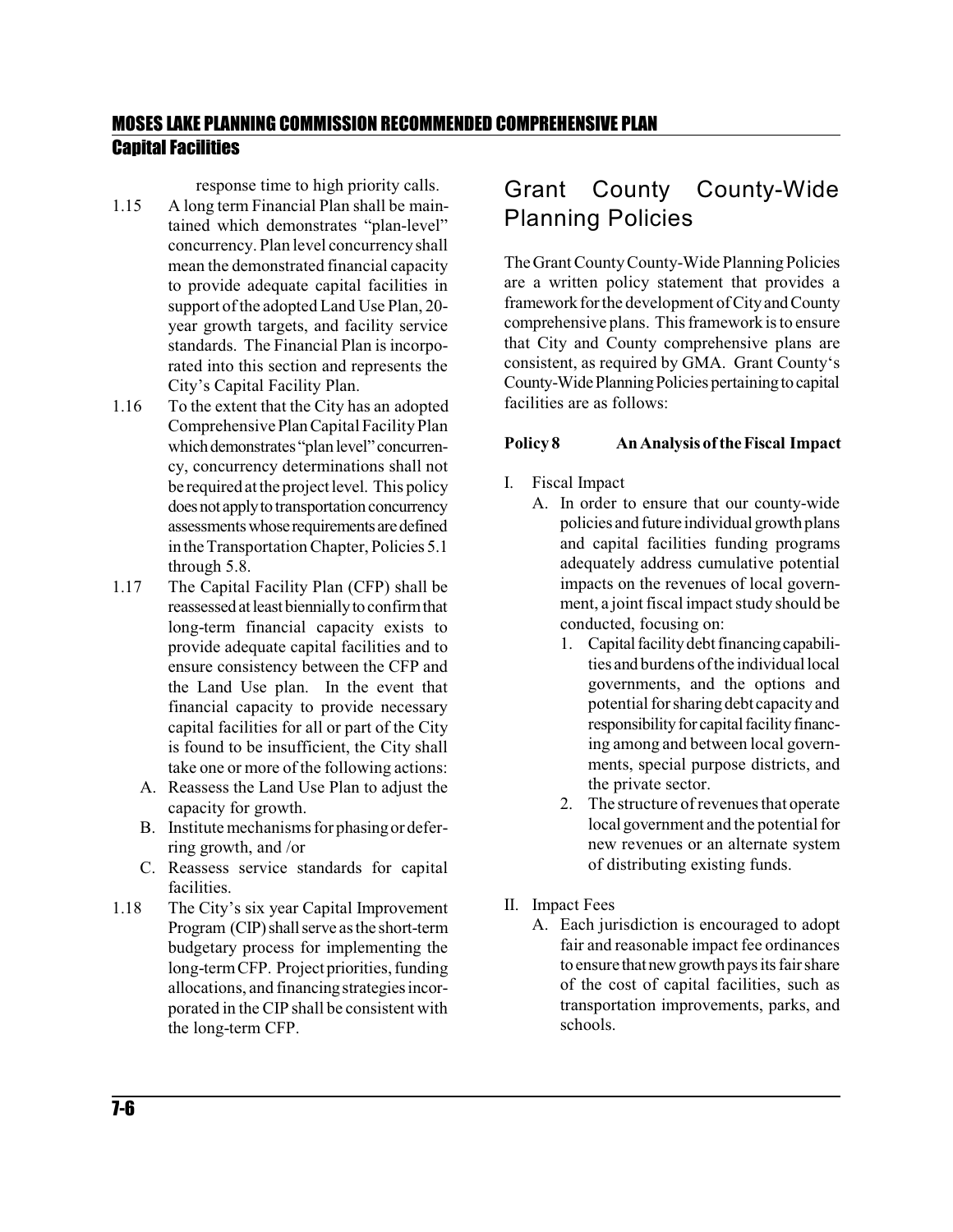# Section 7.3 - Parks, Recreation Facilities, and Open Space

T his section is primarily based on the City of Moses Lake's 2009 Parks, Recreation, and Open SpacePlan. TheCityCouncil adopted the plan on February 23, 2010.

Thissection contains goals and policies, inventories of existing parks, recreation facilities, natural areas, gardens, and open space; desired levels of service for several categories of parks and a sports complex; future needs for parks, recreation facilities, and open space; and recommendations for achieving those future needs.

The following Comprehensive Plan provisions pertain to this section: Parks and Recreation Facilities section of the Finance Plan (located at the end of this chapter); Goal 11 and Policies of the Land Use Element, Section 3.2; Public Facilities Future Land Use Designation, Section 3.3; and Open Space and Environment section, Section 3.6.

### Goals and Policies

**GOAL 1:THE CITY WILL ADOPT ANY NEW GOALS AND POLICIES ESTABLISHED IN A REVISED PARKS, RECREATION, AND OPEN SPACE PLAN TO BE CONSISTENT WITH RCW 36.70A.070 AND AS AN ELEMENT OF THE COMPREHENSIVE PLAN.**

# **POLICIES**

1.1 The City will regularly update and maintain a Parks, Recreation, and Open Space Plan for park and recreation facilities and programs. The plan will be based on community needs and public participation.

**GOAL 2:THE CITY WILL PROVIDE AN INTEGRATED SYSTEM OF PARKS, RECREATION FACILITIES, TRAILS, GREENBELTS, AND OPEN SPACE AS COMMUNITY ASSETS,BOTH IN FORM AND FUNCTION.**

## **POLICIES**

- 2.1 The City will develop a process for dedication of land or fee payment to acquire park land on a periodic basis toensure that existingand future park needs will be met.
- 2.2 The City will acquire land and resources within the city and the unincorporated UGA as necessary to provide high quality, convenient park, recreation, and open space facilities before the most suitable sites are lost to development.

**GOAL 3: THE CITY'S STRATEGY FOR INVESTING IN NEW OR ENHANCED PARK AND RECREATION FACILITIES WILL BE BASED ON DIVERSIFYING RECREATION OPPORTUNITIES FOR RESIDENTS AND VISITORS, BETTER UTILIZING WATERFRONT AND NATURAL OPEN SPACE ASSETS,INTEGRATING THE PARK AND TRAIL SYSTEM TO SUPPORT CITY BEAUTIFICATION EFFORTS, AND RESPONDING TO COMMUNITY NEEDS ACCORDING TO ESTABLISHED STANDARDS AND AVAILABLE RESOURCES.**

# **POLICIES**

3.1 The City will support the creation of wateroriented development and cultural and recreational facilities designed to enhance and diversify Moses Lake's recreational opportunities and attract tourism.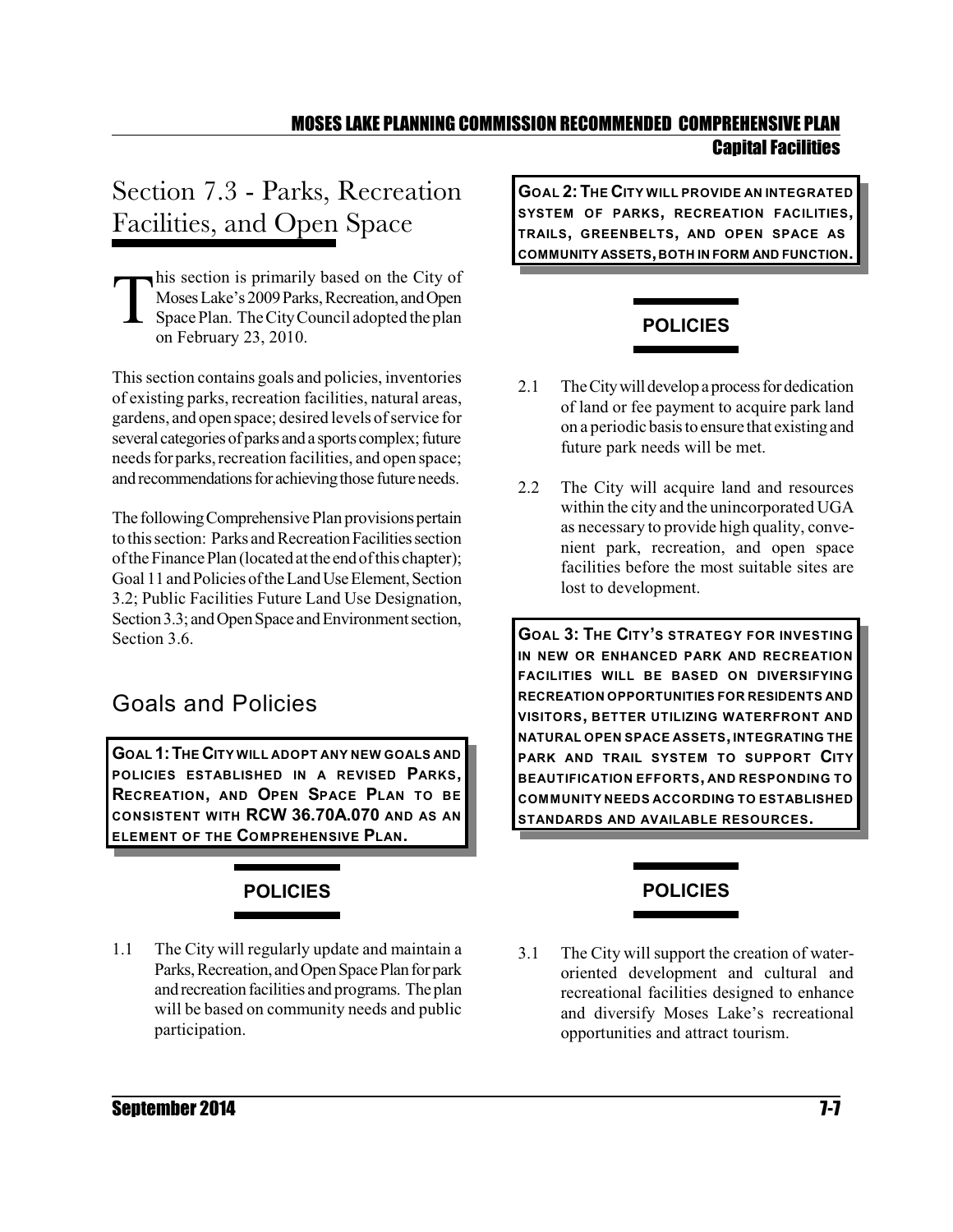3.2 The City will work with other government jurisdictions, private organizations, developers, and individuals to create, operate, and maintain new or enhanced parkand recreation facilities.

**GOAL 4: PARK AND RECREATION FACILITIES WILL BE PROVIDED IN ACCORDANCE WITH STANDARDS OF THE NATIONAL RECREATION AND PARKS ASSOCIATION AS ADJUSTED FOR THE COMMUNITY'S CHARACTERISTICS, USE PATTERNS, AND ECONOMIC CAPABILITIES.**

#### **POLICIES**

- 4.1 In order to offset the initial costs of increased demand for parks and recreation facilities, methodologies should be established which standardize the impact to public facilities and equitably distribute the cost of facilities to all users at the time of development.
- 4.2 In order to equitably share park facilities costs among all who benefit, inter-jurisdictional agreements shall be encouraged which assess proportional contributions for residential development within the unincorporated UGA.

**GOAL 5: INCORPORATE UNIQUE ECOLOGICAL FEATURES AND RESOURCES INTO THE PARK SYSTEM TO PROTECT THREATENED SPECIES, PRESERVE HABITAT, AND RETAIN MIGRATION CORRIDORS THAT ARE UNIQUE AND IMPORTANT TO LOCAL WILDLIFE.**

### **POLICIES**

5.1 Identify and conserve critical wildlife habitat, including nesting sites, foraging areas, and migration corridors, within or adjacent to natural

areas, open spaces, and the developed urban areas.

- 5.2 Preserve especiallysensitive habitat sitesthat support threatened species and urban wildlife habitat, such as the shoreline areas in Lewis. Parker, and Pelican Horns, and on Crest, Gailey's, Goat, and Marsh Islands.
- 5.3 Preserve and protect significant environmental features including unique wetlands, open spaces, woodlands, shorelines, waterfronts, and other characteristics that support wildlife and reflect Moses Lake's resource heritage, such as Crab Creek.
- 5.4 Provide public access to environmentally sensitive areas and sites that are especially unique to the Moses Lake area, such as Three Ponds.

**GOAL 6: DEVELOP A HIGH QUALITY, DIVERSIFIED PARK SYSTEM THAT PRESERVES AND ENHANCES SIGNIFICANT ENVIRONMENTAL RESOURCES AND FEATURES.**

### **POLICIES**

- 6.1 Define and conserve a systemof open space corridors or separators to provide definition between natural areas and urban land uses within the Moses Lake developing area.
- 6.2 Increase natural area andopenspace linkages within the developedarea, particularly along the Chicago, Milwaukee, Saint Paul, & Pacific Railroad corridor (currently owned by Burlington Northern Santa Fe Railroad, which leases to Columbia Basin Railroad).
- 6.3 Preserve environmentally sensitive areas as natural area linkages and urban separators,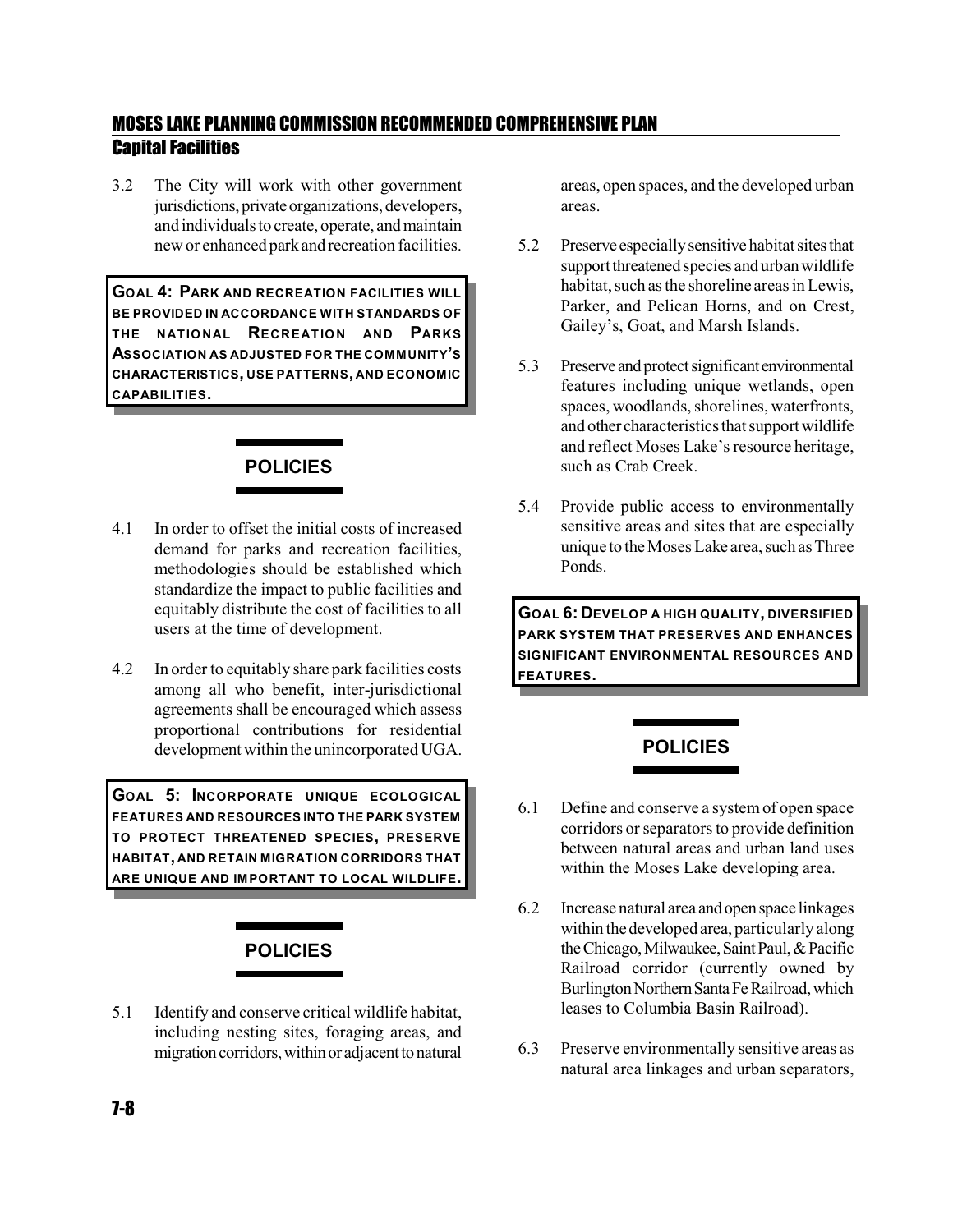particularly along the shorelines that define Parker and Pelican Horns.

6.4 Preserve unique environmental features or areas in future land developments, and increase public use and access. Cooperate with other public and private agencies, andwith private landowners to set aside unique features or areas as publicly-accessible resources - particularly within the Cascade Valley.

**GOAL 7: DEVELOP A HIGH QUALITY, DIVERSIFIED PARK SYSTEM THAT PRESERVES SIGNIFICANT HISTORICAL OPPORTUNITY AREAS AND FEATURES.**

# **POLICIES**

- 7.1 Identify, preserve, and enhance Moses Lake's multi-cultural heritage, traditions, and cultural features including historical sites, buildings, artworks, views, and monuments within the downtown and historical districts and park sites.
- 7.2 Identify and incorporate significant historical and cultural lands, sites, artifacts, and facilities into the park systemto preserve these interests and provide a balanced social experience -such as Larson Air Force Base and Mon-road Railroad.
- 7.3 Work with the Moses Lake Columbia Basin Allied Arts and other cultural groups to incorporate community activities into the park and recreational program.
- 7.4 Incorporate interesting manmade environments, structures, activities, and areas into the park system to preserve these features and provide a balanced park, recreation, and open space experience - such as Chicago, Milwaukee, Saint Paul, & Pacific Railroad improvement (currently owned by Burlington Northern Santa Fe

Railroad which leases to Columbia Basin Railroad).

7.5 Work with property and facility owners to increase public access and utilization ofthese special features.

**GOAL 8: DEVELOP A HIGH QUALITY SYSTEM OF MULTI-PURPOSE PARK TRAILS AND CORRIDORS THAT ACCESS SIGNIFICANT ENVIRONMENTAL FEATURES, PUBLIC FACILITIES, AND DEVELOPED LOCAL NEIGHBORHOODS AND BUSINESS DISTRICTS.**

### **POLICIES**

- 8.1 Create a comprehensive system of multipurpose off-road trails using alignments through WDFW, BLM, DNR, and WSDOT land holdings as well as cooperating private property owners where appropriate.
- 8.2 Create a comprehensive system of on-road bicycle routes for commuter, recreational, and touring enthusiasts using scenic, collector, and local road rights-of-way and alignments through and around Moses Lake.
- 8.3 Link residential neighborhoods to community facilities like McCosh Parkand Paul Lauzier Athletic Fields, among others.
- 8.4 WorkwithWSDOT,GrantCounty,Washington State Park & Recreation Commission, and other appropriate parties to link and extend trails around the south end of Moses Lake and through the Sand Dunes and Potholes Reservoir.
- 8.5 Link trails with elementary and middle schools,downtown business districts, aswell as other commercial andretail activitycenters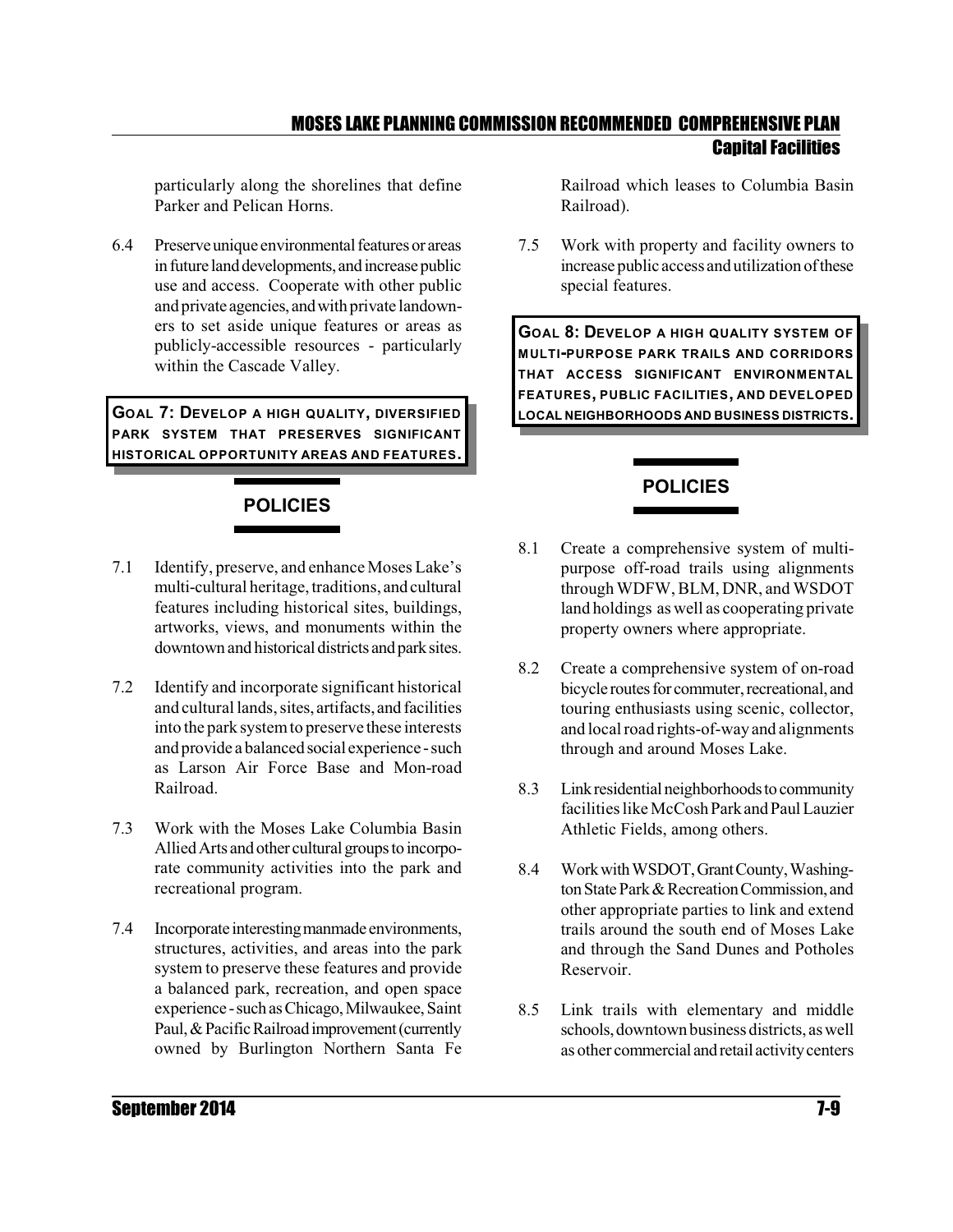within the Moses Lake urban growth area.

- 8.6 Extend trailsthrough natural area corridors like Crab Creek that will provide a high quality, diverse sampling of area environmental resources.
- 8.7 Furnishtrail systems with appropriate supporting trailhead improvements that include interpretive and directory signage systems, rest stops, drinking fountains, restrooms, parking and loading areas, water and other services.
- 8.8 Where appropriate, locate trailheads at or in conjunction with parksites, schools, and other community facilities to increase local area accesstothe trailsystemand reduce duplication of supporting improvements.
- 8.9 Install telephones, emergency call boxes, or other means by which trail users can summon fire, emergency aid, police, and other safety and security personnel should the need arise.
- 8.10 Develop trail improvements of a design and development standard that is easy to maintain and access by maintenance, security, and other appropriate personnel, equipment, andvehicles.

**GOAL 9: DEVELOP A HIGH QUALITY, DIVERSIFIED RECREATION SYSTEM THAT PROVIDES FOR ALL AGE AND INTEREST GROUPS.**

# **POLICIES**

9.1 Cooperate with Grant County, WSDOT, WDFW, and other public and private agencies to acquire and preserve additional shoreline access for waterfront fishing, wading, swimming, and other related recreational activities and pursuits.

- 9.2 Develop a mixture of watercraft access opportunities including canoe, kayak, sailboard, andother non-power boatingactivities, especially on the Moses Lake, Lewis Horn, Parker Horn, and Pelican Horn shorelines and islands.
- 9.3 Develop athletic facilities that meet the highest quality competitive playing standards and requirements for all age groups, skill levels, and recreational interests.
- 9.4 Concentrate on field and court activities like soccer, football, baseball, basketball, tennis, and volleyball that provide for the largest number of participants.
- 9.5 Develop, where appropriate, a select number of facilities that provide the highest competitive playing standard, possibly in conjunction with the Moses Lake School District, local church and private school organizations, and other public and private agencies.
- 9.6 Develop multiple-use indoor community centers that provide arts and crafts, music, video, classroom instruction, meeting facilities, eating, and health care, daycare, latch key, and other spaces for all age groups including preschool, youth, teens, and seniors on a yearround basis.
- 9.7 Maintain and expand multiple-use, indoor recreational centers that provide aquatic, physical conditioning, gymnasiums, recreational courts, and other athletic spaces for all age groups, skill levels, and community interests on a year-round basis.
- 9.8 Support the continued development and diversification by the Moses Lake School District, Big Bend Community College, and other organizations for special meeting, assembly, eating,health, andother community facilities that provide general support to school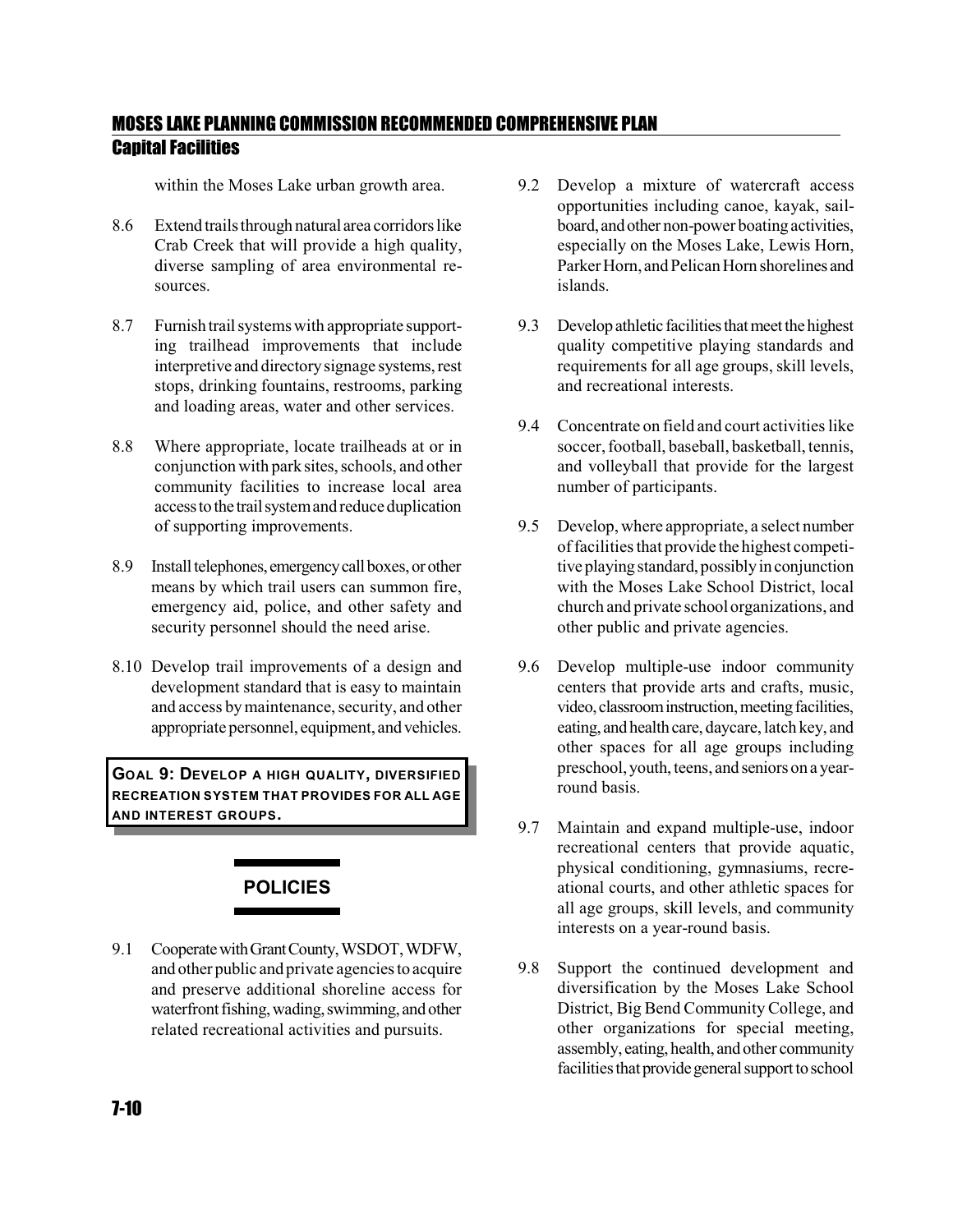age populations and the community-at-large at elementary,middle, and high schools within the Moses Lake urban growth area.

9.9 Develop and operate special indoor and outdoor cultural and performing arts facilities that enhance and expand music, dance, drama, and other audience and participatory opportunities for the community-at-large.

**GOAL 10:DEVELOP HIGH QUALITY SPECIAL PURPOSE FACILITIES THAT MEET THE INTERESTS OF ALL SEGMENTS OF THE COMMUNITY.**

# **POLICIES**

- 10.1 Where appropriate and economically feasible (self-supporting), develop and operate specialized and special interest recreational facilities like golf courses, swimming pools and aquatic centers, ice arenas, convention and theater facilities, and marinas for these interests in the general population.
- 10.2 Where appropriate, initiate joint planning and operatingprogramswithother public andprivate agencies to determine and provide for special activities like golf,waterparks and marinas, and camping on a regional basis.
- 10.3 Explore the possibility of creating a park with anoff-leasharea for dogs. Issues suchasdealing with dog waste, containment of dogs, and the appropriate level of maintenance for this type of park would need to be addressed.

**GOAL 11: DEVELOP HIGH QUALITY RECREATIONAL PROGRAMS AND SERVICES THAT MEET ALL COMMUNITY GROUP NEEDS.**

### **POLICIES**

- 11.1 Support arts and crafts, classroom instruction in music and dance, physical conditioning and health care, meeting facilities, daycare, latch key, and other program activities for all cultural, age, physical and mental capability, and income groups in the community.
- 11.2 Support soccer, baseball, softball, basketball, volleyball, tennis, and other instruction and participatory programs for all age, skill level, and income groups in the community.
- 11.3 Assist historical and cultural societies to develop and display artifacts, reports, and exhibits; and conduct lectures, classes, and other programs that document and develop awareness of Moses Lake's heritage.

**GOAL 12: DEVELOP HIGH QUALITY, DIVERSIFIED CULTURAL ARTS FACILITIES AND PROGRAMS THAT INCREASE COMMUNITY AWARENESS,ATTENDANCE, AND PARTICIPATION OPPORTUNITIES.**

### **POLICIES**

- 12.1 Support successful collaborations between the Columbia Basin Allied Arts, Moses Lake Chamber ofCommerce, business community, service groups, schools, arts patrons, and artists that optimally utilize artistic resources and talents.
- 12.2 Develop strategies thatwill support and assist local artists and art organizations. Where appropriate, support policies and programs that encourage or provide incentives that attract and retain artists and artworks within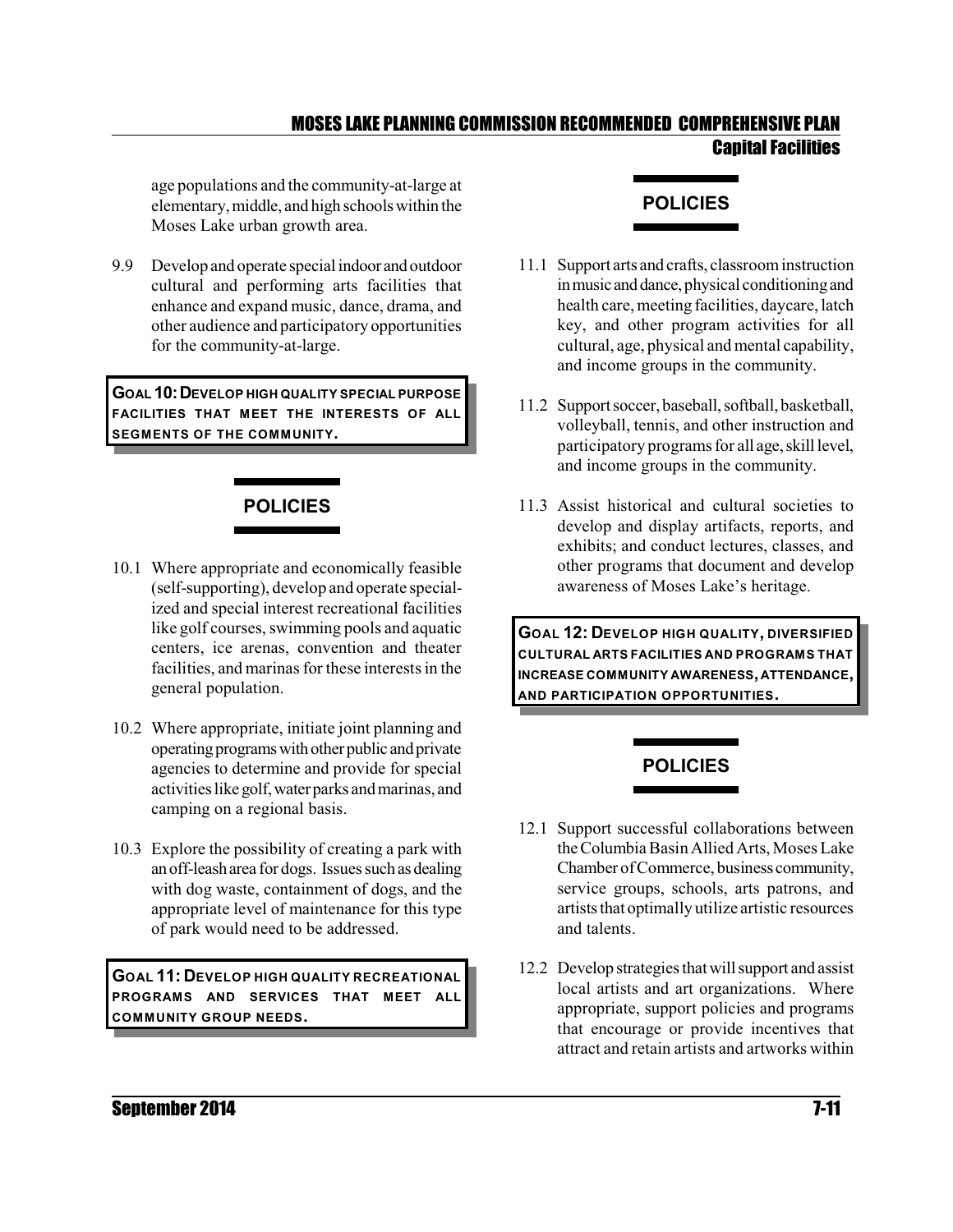the Moses Lake urban growth area.

12.3 Acquire public artworks including paintings, sculptures, exhibits, and other media for indoor and outdoor display to expand resident access and to appropriately furnish public places.

**GOAL 13: DESIGN AND DEVELOP FACILITIES THAT ARE ACCESSIBLE,SAFE, AND EASY TO MAINTAIN,WITH LIFE CYCLE FEATURES THAT ACCOUNT FOR LONG-TERM COSTS AND BENEFITS.**

### **POLICIES**

- 13.1 Design outdoor picnic areas, fields, courts, playgrounds, trails, parking lots, restrooms, and other active and supporting facilities to be accessible to individuals and organized groups of all physical capabilities, skill levels, age groups, income, and activity interests.
- 13.2 Design indoor facility spaces, activity rooms, restrooms, hallways, parking lots, and other active and supportingspaces and improvements to be accessible to individuals and organized groups of all physical capabilities, skill levels, age groups, income, and activity interests.
- 13.3 Design and develop facilities that are of low maintenance and high capacitydesign to reduce overall facility maintenance and operation requirements and costs.
- 13.4 Where appropriate, use low maintenance materials, settings or other value engineering considerations that reduce care and security requirements, and retain natural conditions and experiences.
- 13.5 Implement the provisions and requirements of the Americans with Disabilities Act(ADA) and

other design and development standards that will improve park facility safety and security features for park users, department personnel, and the public-at-large.

- 13.6 Develop and implement safety standards, procedures, and programs that will provide propertrainingand awareness for department personnel.
- 13.7 Define and enforce rules and regulations concerningparkactivities and operations that will protect user groups, department personnel, and the general public-at-large.
- 13.8 Where appropriate, use adopt-a-park programs, neighborhood park watches, park police patrols, and other innovative programs that will increase safety and security awareness and visibility.

**GOAL 14: CREATE EFFECTIVE AND EFFICIENT METHODS OF ACQUIRING,DEVELOPING,OPERATING, AND MAINTAINING FACILITIES AND PROGRAMS THAT ACCURATELY DISTRIBUTE COSTS AND BENEFITS TO PUBLIC AND PRIVATE INTERESTS.**

### **POLICIES**

- 14.1 Investigate innovative, available methods, such as growth impact fees, land set-aside or fee-inlieu-of-donation ordinances, and inter-local agreements, for land acquisition, and facility financing, development, maintenance, and operating needs in order to reduce costs, retain financial flexibility, match user benefits and interests, and increase facility services.
- 14.2 Considerjoint ventures with other public and private agencies such as Grant County, the Moses Lake School District, regional, state,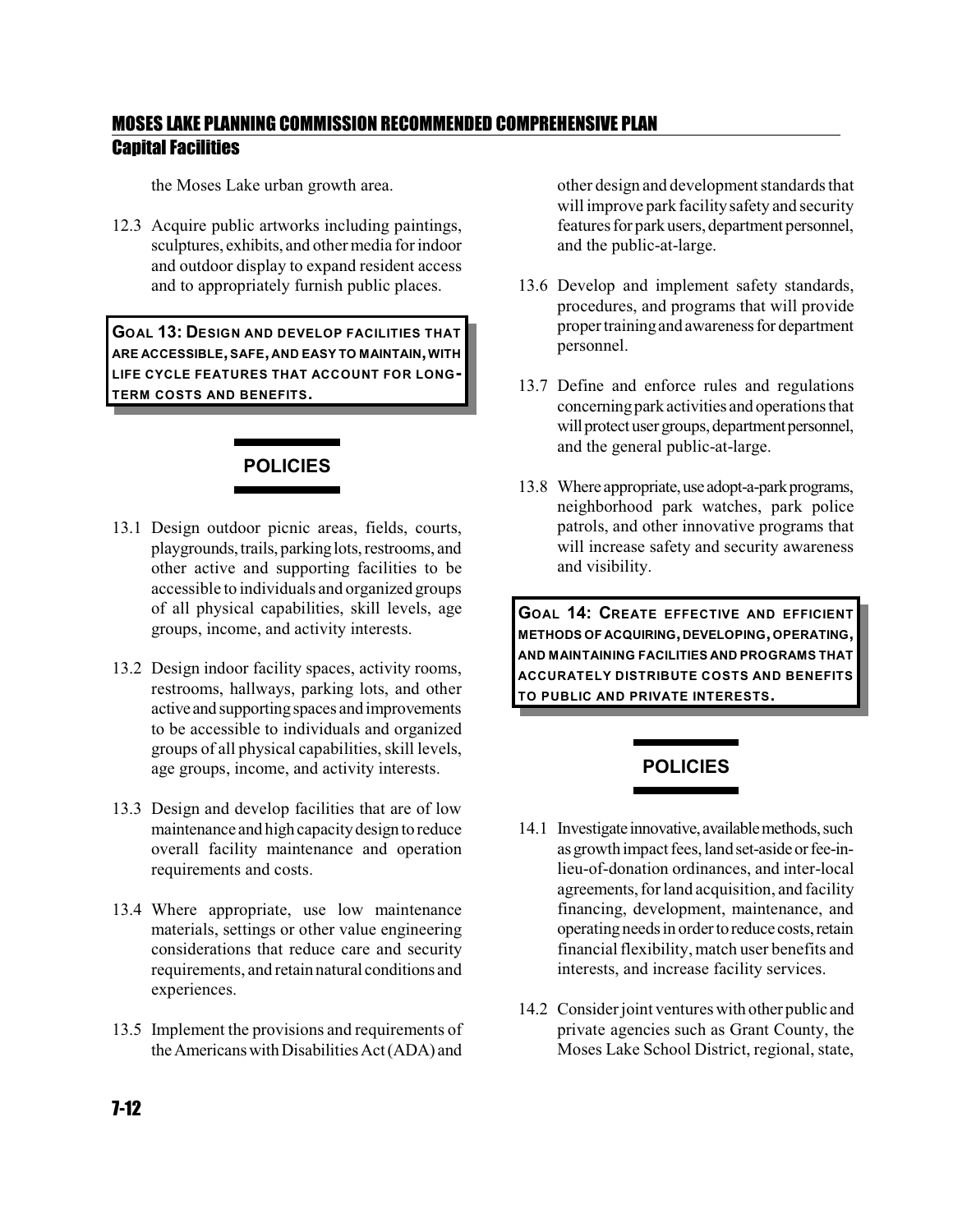federal, and other public and private agencies, including for-profit concessionaires, where feasible and desirable.

- 14.3 Create a comprehensive, balanced park, recreation, and open space system that integrates Moses Lake facilities and services with resources available from Grant County, Moses Lake School District, and other state, federal, and private park and recreationallands and facilitiesin a manner that will bestserve and provide for resident area interests.
- 14.4 Cooperate with Grant County, Moses Lake School District, and other public and private agencies to avoid duplication, improve facility quality and availability, reduce costs, and represent resident area interests through joint planning and development efforts.
- 14.5 Define existing and proposed land and facility levels-of-service that differentiate requirements due to population growth impacts versus improved facility standards, neighborhood versus community nexus of benefit, city versus the combination of city, county, school, and other provider agency efforts in order to effectively plan and program park, recreation, and open space needs within the urban growth area boundary.
- 14.6 Create effective and efficient methods of acquiring, developing, operating, and maintaining park and recreational facilities to accurately distribute costs and benefits to public and private user interests, including the application of growth impact fees where new developments impact existing level-of-service standards.
- 14.7 Develop and operate lifetime recreational programs that serve the broadest needs of the population, recovering program and operating costs with a combination of registration fees, user fees, grants, sponsorships, donations,

scholarships, volunteer efforts, and the use of general funding.

14.8 Where appropriate, provide recreational programs like golf and archery ranges for those interested groups who are willing to finance the cost through user fees, registration fees, volunteer efforts, or other means and methods.

**GOAL 15:DEVELOP, STAFF, TRAIN, AND SUPPORT A PROFESSIONAL PARKS, RECREATION, AND ARTS STAFF THAT EFFECTIVELY SERVES THE COMMUNITY IN THE REALIZATION OF THE ABOVE-LISTED GOALS AND POLICIES.**

#### **POLICIES**

- 15.1 Employ a diverse, well-trained work force that is motivated to achieve department and citywide goals.
- 15.2 Encourage teamwork through communications, creativity, positive image, risk taking, sharing of resources, and cooperation toward common goals.
- 15.3 Where appropriate, provide staff with education, training, and modern equipment and supplies to increase personal productivity, efficiency, and pride.

# Existing Conditions

#### **City Portion of UGA**

#### Parks and Recreation Department and Engineering **Staff**

The City of Moses Lake's parks and recreation activities, operations, maintenance, and programming are administered by the Parks and Recreation Department. The Department is under the direction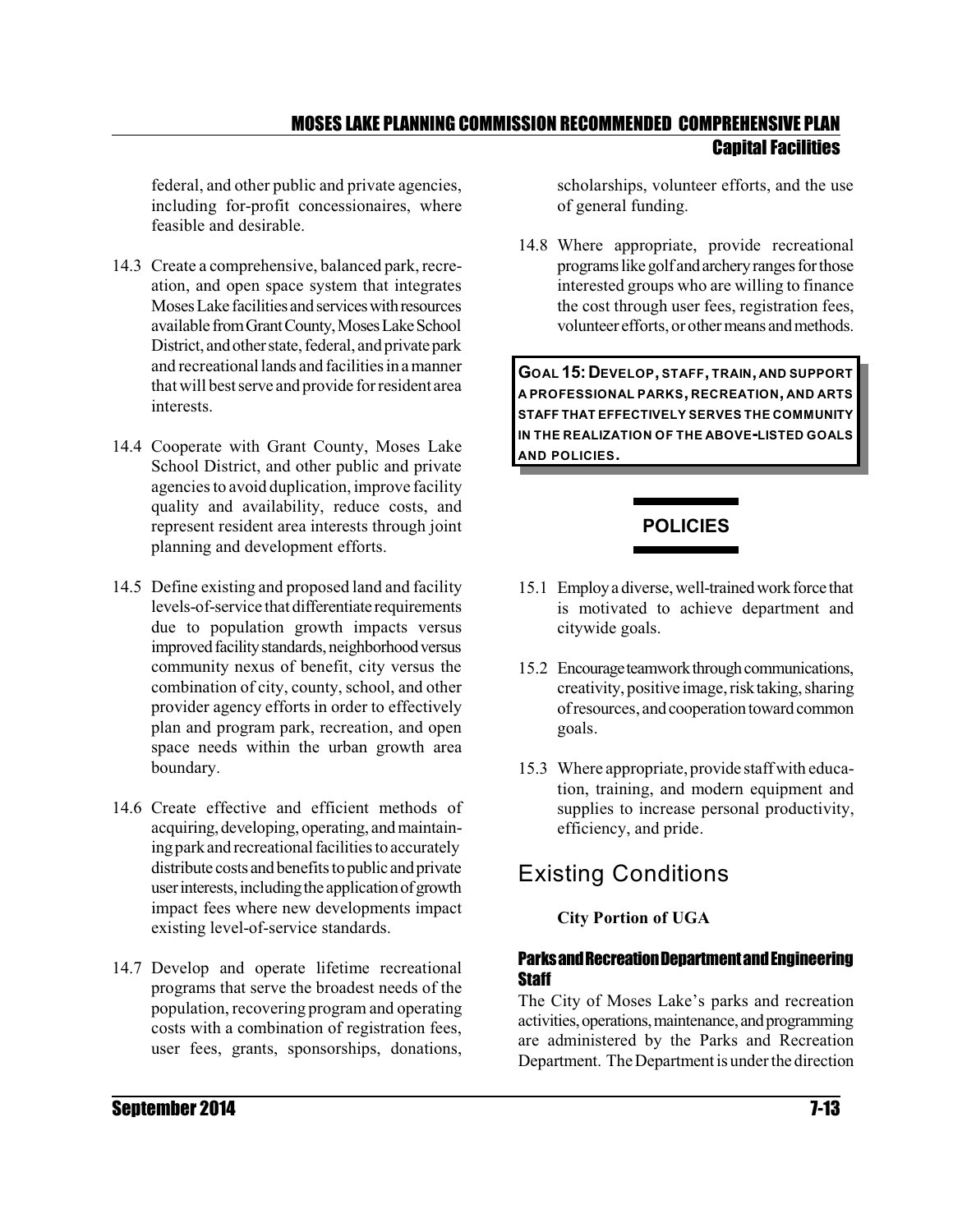of theCity Manager who coordinates with the Moses Lake City Council. Also, the department is guided by the Parks and Recreation and Tourism Commissions which advise the City Council on related policy and planning matters. The department also coordinates with other departments for support, such as the Finance Department for budgeting, the Municipal Services Department for engineering and public works services, and the Community Development Department for planning.

The Park and Recreation Department is responsible for planning, developing, and maintaining parks and recreation facilities, trails and routes, and open space areas; developingand administering recreational and tourism programs; providing tree/brush chipping service to reduce waste; and operating the Moses Lake Museum and Art Center, including the Adam East Collection and special exhibits. The museum is located at 401 S. Balsam Street and is open 11 a.m. to 5 p.m. Monday through Saturday.

#### Existing City-Owned Parks and Recreation Facilities, NaturalAreas, Gardens,OpenSpace, and Activity Trails

The City operates 22 parks and 9 recreation facilities that are located throughout the city. There are a total of 194 developedand 187 undeveloped parkacres. These include traditional parks of all sizes and facilities for various sports, as well as specialized facilities such as a water park, museum, campground, community gardens, amphitheater, and Japanese Garden See Table CF-1, CF-2, CF-3, and Figure CF-1.

There are no city-owned lands designated for open space, although undeveloped park acres, other cityowned lands that are undeveloped, and natural areas may be considered open space.

The citymaintains a systemofsidewalks, bikeways, and multi-use paths. See the non-motorized system components portion ofthe Transportation Element, Section 6-3 of the Comprehensive Plan, and Figure TE-3 for a description of these existing facilities.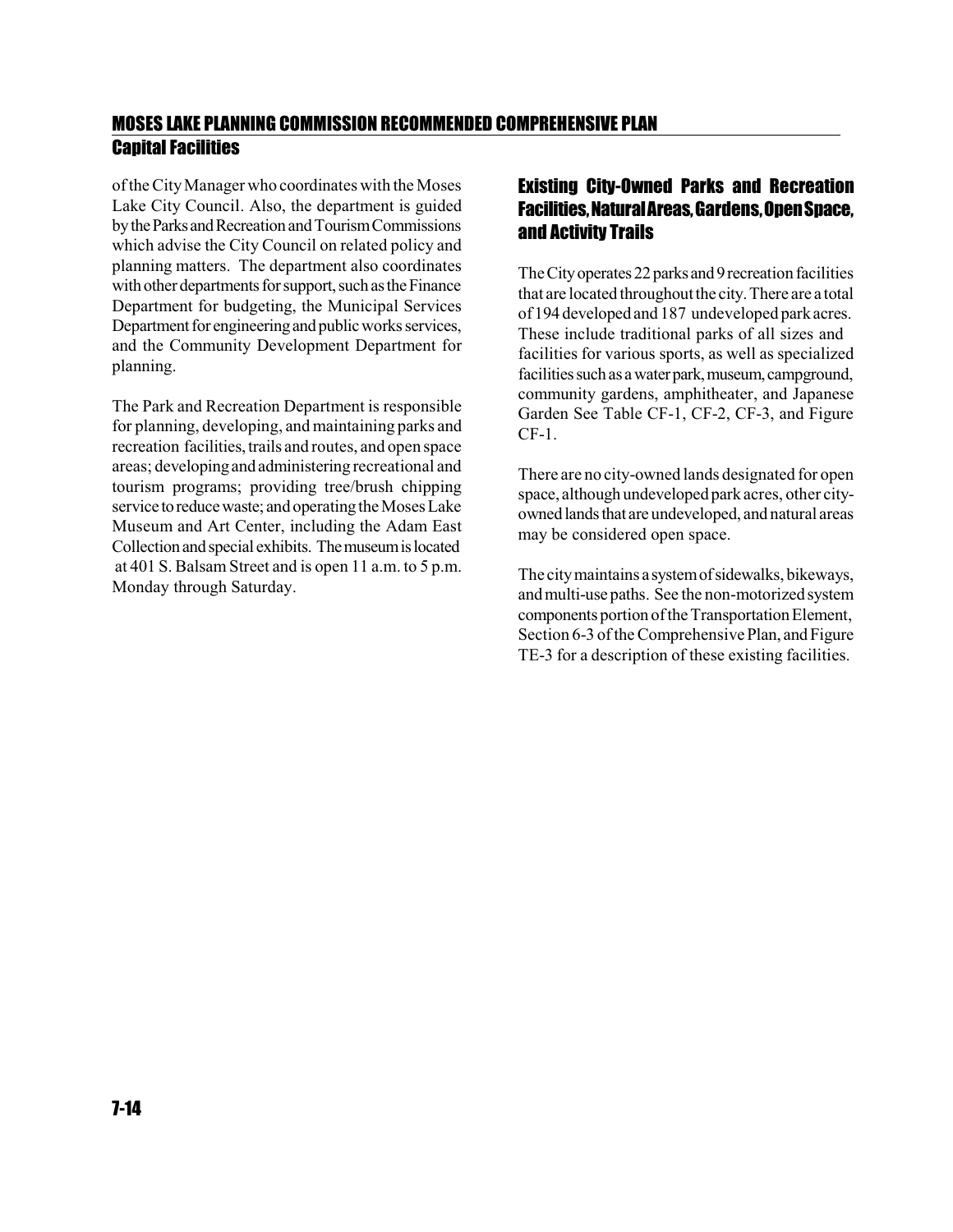L,

| <b>Table CF-1</b><br><b>City-Owned Parks</b>                                                                                                                                                                                                                                                 |                                                        |                                                  |  |  |  |  |  |  |
|----------------------------------------------------------------------------------------------------------------------------------------------------------------------------------------------------------------------------------------------------------------------------------------------|--------------------------------------------------------|--------------------------------------------------|--|--|--|--|--|--|
| <b>PARK BY TYPE</b>                                                                                                                                                                                                                                                                          | <b>ACRES</b><br><b>DEVELOPED</b>                       | <b>ACRES</b><br><b>UNDEVELOPED</b>               |  |  |  |  |  |  |
| Mini<br>Carl T Ahlers Park<br>Gillette Park<br>Juniper Park<br><b>Carpenter Park</b><br>Hayden Park<br>Peninsula Park<br><b>Power Point Park</b><br>Vista Park<br><b>Barrington Point Park</b>                                                                                               | 0.5<br>1.0<br>0.5<br>1.5<br>0.5<br>1.0<br>2.65<br>2.65 | 0.5                                              |  |  |  |  |  |  |
| <b>Total Area Mini Parks</b>                                                                                                                                                                                                                                                                 | 10.3                                                   | 0.5                                              |  |  |  |  |  |  |
| Neighborhood<br>Knolls Vista Park<br><b>Lakeview Park</b><br><b>Montlake Park</b><br><b>Civic Center Park</b><br>Harrison K. Dano Park<br>Yonezawa Park<br><b>Basin Homes Park</b><br><b>Crossroads Park</b><br>Golden Gate Park<br>Laguna Park<br><b>Longview Park</b><br>Vista II Park     | 4.0<br>5.0<br>5.0<br>9.0<br>4.75<br>5.0                | 5.0<br>10.0<br>3.65<br>9.0<br>7.08<br>5.0<br>5.0 |  |  |  |  |  |  |
| <b>Total Area Neighborhood Parks</b>                                                                                                                                                                                                                                                         | 32.75                                                  | 44.73                                            |  |  |  |  |  |  |
| <b>Community</b><br>Cascade Park including campground<br>Lower Peninsula<br>McCosh Park tennis courts, Surf 'n Slide Water Park, basketball<br>court, and Centennial Amphitheater<br>Larson Playfield (19.7 ac ballfields, 1.6 ac picnic area)<br>Paul Lauzier Athletic Complex (ballfields) | 30.0<br>3.0<br>22.0<br>21.3<br>34.0                    | 19.0                                             |  |  |  |  |  |  |
| <b>Total Area Community Parks</b>                                                                                                                                                                                                                                                            | 110.3                                                  | 19.0                                             |  |  |  |  |  |  |
| Regional<br><b>Blue Heron Park</b><br>Adjacent to Municipal Airport/City Operations Complex                                                                                                                                                                                                  | 23.0                                                   | 55.0<br>67.6                                     |  |  |  |  |  |  |
| <b>Total Area Regional Parks</b>                                                                                                                                                                                                                                                             | 23.0                                                   | 122.6                                            |  |  |  |  |  |  |
| Linear<br><b>Neppel Landing</b><br>Marina Park                                                                                                                                                                                                                                               | 2.5<br>0.5                                             |                                                  |  |  |  |  |  |  |
| <b>Total Area Linear Parks</b>                                                                                                                                                                                                                                                               | 3.0                                                    |                                                  |  |  |  |  |  |  |
| <b>Total Park Acres</b>                                                                                                                                                                                                                                                                      | 179.35                                                 | 186.83                                           |  |  |  |  |  |  |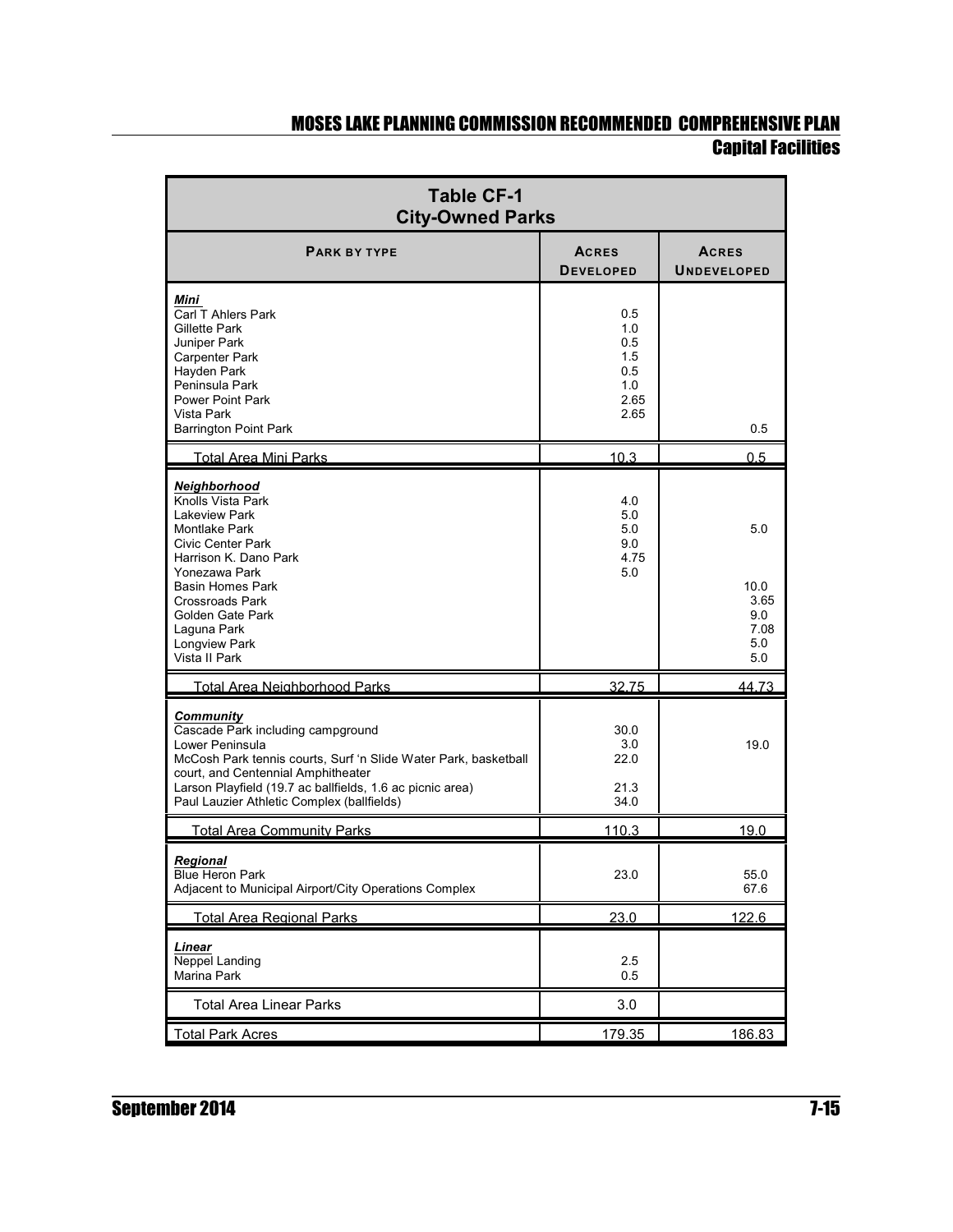| <b>Table CF-2</b><br><b>City-Owned Recreation Facilities</b>                                                                                       |              |  |  |  |  |  |  |
|----------------------------------------------------------------------------------------------------------------------------------------------------|--------------|--|--|--|--|--|--|
|                                                                                                                                                    | <b>ACRES</b> |  |  |  |  |  |  |
| <b>Skate Park</b>                                                                                                                                  | 0.5          |  |  |  |  |  |  |
| Larson Recreation Center, Batting Cages,<br>Skating Rink, Remote Control Track, LOFT<br>(Learning Opportunities for Today), and<br><b>BMX Park</b> | 7.5          |  |  |  |  |  |  |
| TLC (The Learning Center) Multi-Purpose<br>Classroom                                                                                               | 1.0          |  |  |  |  |  |  |
| Sinkiuse Square: Stage, Fountain, and<br>Restroom                                                                                                  | 0.5          |  |  |  |  |  |  |
| <b>Community Gardens</b>                                                                                                                           | 1.0          |  |  |  |  |  |  |
| Three Ponds Japanese Peace Garden                                                                                                                  | 4.0          |  |  |  |  |  |  |
| Museum & Art Center                                                                                                                                |              |  |  |  |  |  |  |
| <b>Total Acres of Recreation Facilities</b>                                                                                                        | 14.5         |  |  |  |  |  |  |
| Core Developed Park System Including<br><b>Recreation Facilities</b>                                                                               | 193.85       |  |  |  |  |  |  |

| <b>Table CF-3</b><br><b>Natural Areas Inventory</b> |              |  |  |  |  |  |
|-----------------------------------------------------|--------------|--|--|--|--|--|
|                                                     | <b>ACRES</b> |  |  |  |  |  |
| Three Ponds Natural Area and Wetlands               | 12.00        |  |  |  |  |  |
| John Calbom Park on Crest Island                    | 5.00         |  |  |  |  |  |
| <b>Total Acres</b>                                  | 17.00        |  |  |  |  |  |

In 2001, the Washington State Department of Health (DOH) was awarded funding from the Center for Disease Control and Prevention (CDC) to develop a Healthy Communities program aimed at the promotion of nutritionand physical activity forthe prevention of chronic disease and obesity. Moses

Lake was selected as the ideal community for the pilot project because of its diversity, rural setting, active community groups currentlyworking on the issues, and strong community leadership. This project represented an opportunity to build a model community that other cities and towns in Washington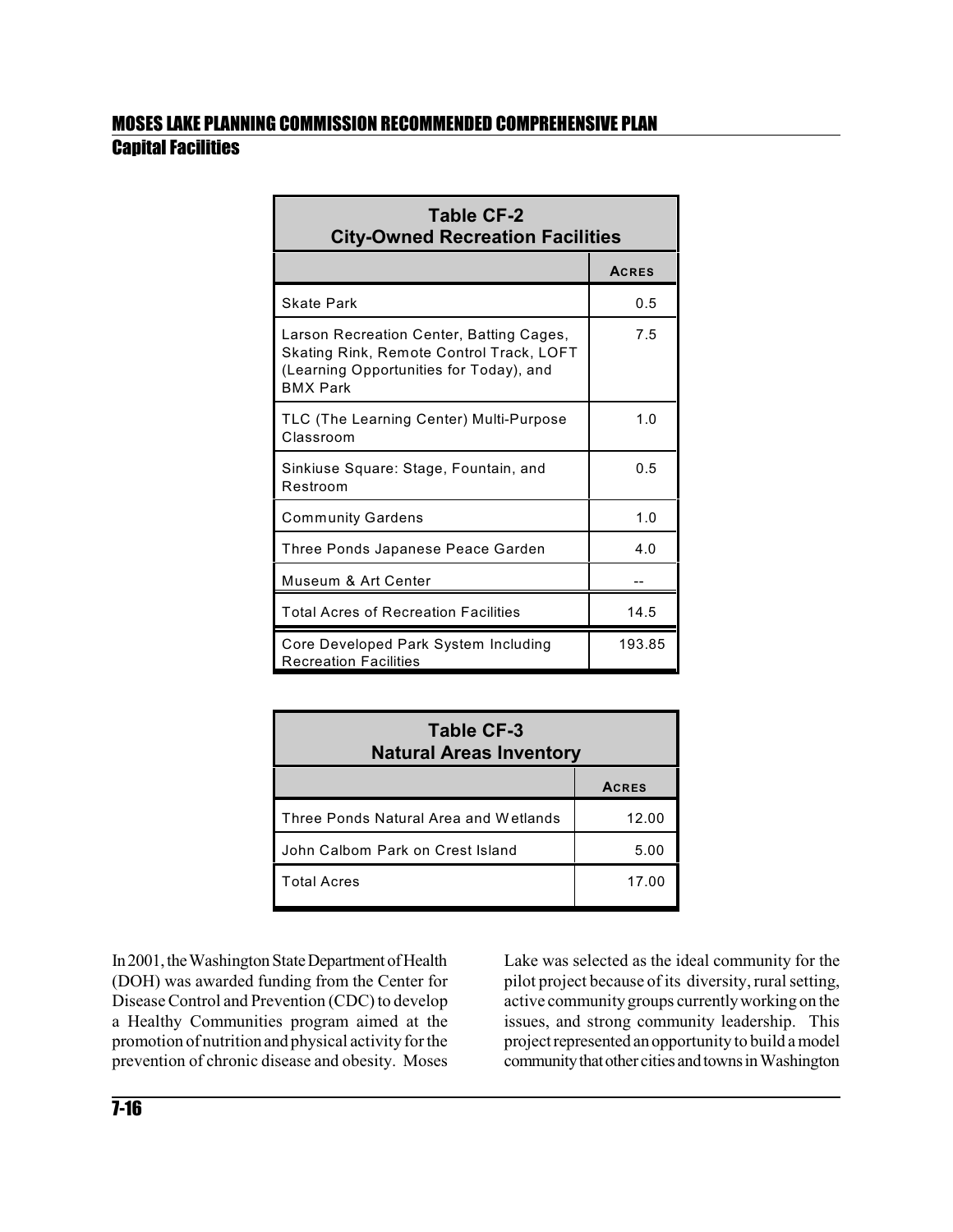could replicate. The local Healthy Communities program consisted of three projects, one of which was to assess the community and its trail/path system. A local Trails Planning Team was formed in 2002, and continues to be active. The Trails Planning Team drafted an Activity Trail Master Plan, which was adopted by City Council in 2005. The purpose of the plan is to provide an integrated system of activity trails within and outside the UGA. The activity trails are a system of bike lanes, multi-use paths, sidewalks, sharrows, and any other routes designated by the City of Moses Lake with appropriate signing and informational route markers.

#### Other Facilities

The Moses Lake School District has 197 acres of school grounds and 10 acres at the Columbia Basin Secondary School. South Campus Athletic Club and Moses Lake Athletic Club provide member services. Hylander Greens is a 9-hole public golf course and drivingrange. TheBoys and GirlsClubs of the Columbia Basin engages youth in diverse activities with adults, peers, and family members. There are two local facilities: The Larson Clubhouse at 4306 Arnold Drive NE, and the Downtown Clubhouse at 410 W.ThirdAvenue. Anewfacility is currentlyunder construction at 425 Paxson Drive, on the grounds of Park Orchard Elementary School. Columbia Basin Youth Dynamics is a Christian organization which operates "The Bridge" youth center for high school-aged students on an open door basis. The center islocated at 106 E.ThirdAvenue andincludes akitchen/diningarea, abasketball court, stage area including a large screen and projector, table games, and video game area.

#### **Unincorporated Portion of UGA**

The Links at Moses Pointe's 18-hole golf course and the Moses Lake Golf and Country Club are within the western portion of the unincorporated UGA. Both are private golf courses.

Grant County operates the Grant County Fairgrounds. The fairgrounds provide both indoor and outdoor arenas with seating, a covered pavilion, and facilities for outdoor events and equestrian activities. The fairgrounds has recently completed a major renovation to modernize its facilities.

Big Bend Community College has athletic fields and indoor facilities available for public use.

Cascade Marina, located at 8138 Scott Road NE, has a boat launch, dock, boat storage, fuel, and other services.

No other formal parks or recreation facilities lie within the unincorporated UGA. However, several residential subdivisions contain several parcels designated as common areas or community parks. These parcels are restricted to the associated property owners and have no formal designation for park or recreation use.

#### **Adjacent to UGA**

The Moses Lake Irrigation and Rehabilitation District operates Connelly Park that includes a boat launch, restrooms, picnic area, and playground. The park islocated between SR17 and McConihe Road NE.

# Level of Service

The Park, Recreation, and Open Space Plan, prepared in 2009 and adopted by the City Council on February 23, 2010, includes 2010 existing and 2020 proposed level-of-service standards (ELOS/ PLOS) for parks and recreation facilities and open space. The standards are intended to provide a desirable level of service of parks and recreation facilities and open space as demand increases. Since there are no public park facilities within the UGA, the City must plan for park facilities for the underserved population as the UGA is annexed. As a result, the analysis considers both City and UGA population projections and park needs.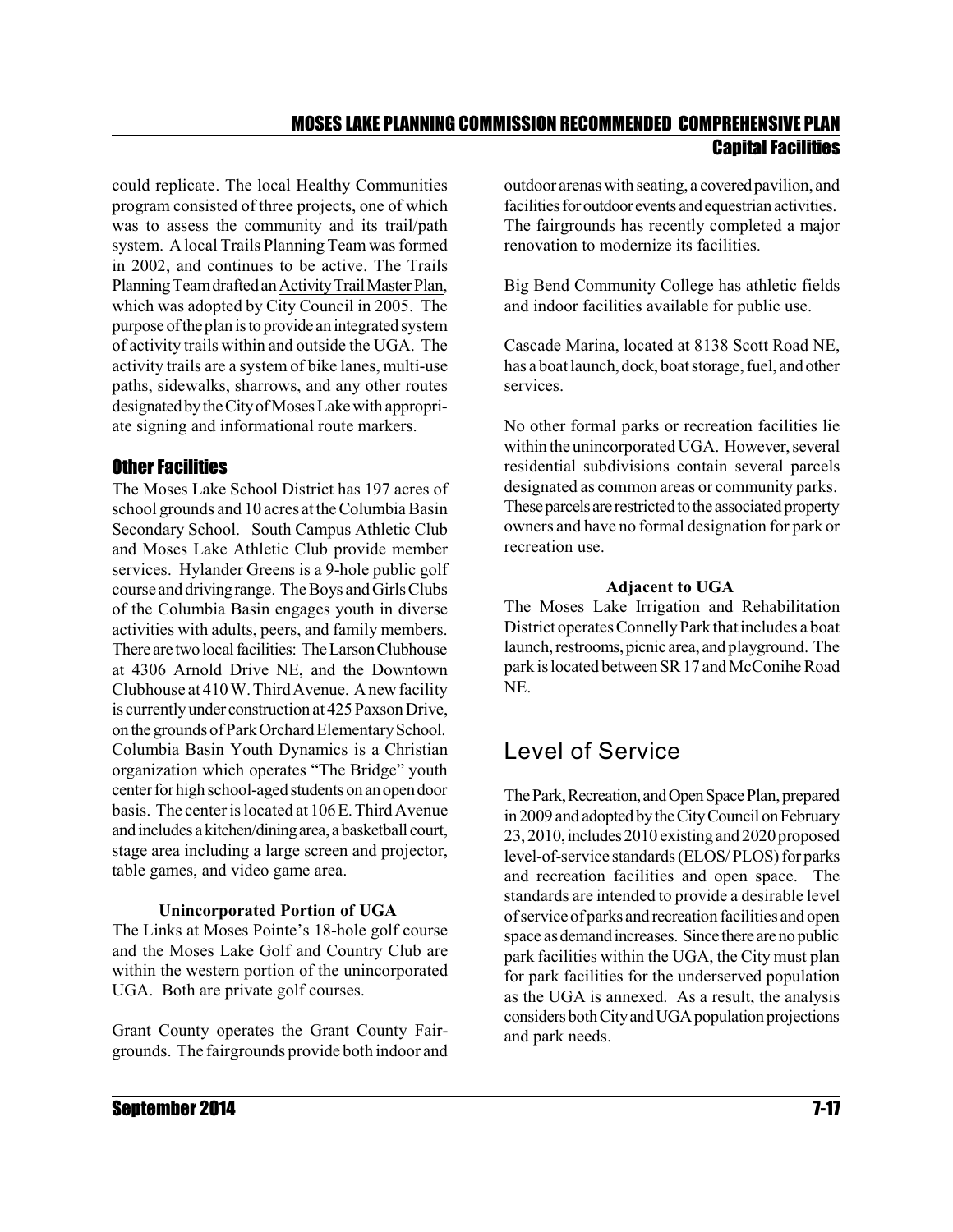In addition to the need to consider the total acres of park land, the 2009 Park, Recreation, and Open Space Plan also points out the need to consider the location of the park in relation to the population served by that park.

The 2009 Comprehensive Parks, Recreation & Open Space Plan only addresses the time period up to 2020.

#### National Recreation and Park Association **Standards**

The core park system PLOS is based on National Recreation and Park Association (NRPA) standards of 10.5 acres per 1,000 population. The NRPA

planning guidelines provide ranges for desirable size, location, and amount of developed park lands, since each community varies in its inventory, relationship to other jurisdictions which provide parks and recreation facilities, and local needs.

#### City of Moses Lake PLOS Standard for Parks

Table CF-4 contains the proposed level-of-service standard for the Moses Lake core park system, park location and size criteria for the three categories of parks in the core park system, and NRPA planning guidelines (level-of-service ranges) for those three categories of parks.

| Table CF-4<br>Proposed Level of Service Standard for Core Park System, Location and Size Criteria, and<br><b>NRPA Planning Guidelines</b> |                                                                                                                                                                                      |                                                                                                                                                   |                                                                                    |                                                     |                                               |  |  |  |  |
|-------------------------------------------------------------------------------------------------------------------------------------------|--------------------------------------------------------------------------------------------------------------------------------------------------------------------------------------|---------------------------------------------------------------------------------------------------------------------------------------------------|------------------------------------------------------------------------------------|-----------------------------------------------------|-----------------------------------------------|--|--|--|--|
|                                                                                                                                           |                                                                                                                                                                                      | Core Park System PLOS: 10.5 Acres/1000 Population                                                                                                 |                                                                                    |                                                     |                                               |  |  |  |  |
| Category                                                                                                                                  | <b>General Description</b>                                                                                                                                                           | Location<br>Criteria                                                                                                                              | Size Criteria                                                                      | <b>NRPA</b><br><b>Planning</b><br><b>Guidelines</b> | <b>Proposed</b><br>Level of<br><b>Service</b> |  |  |  |  |
| Mini Park                                                                                                                                 | Used to address limited.<br>isolated, or unique<br>recreational needs                                                                                                                | 1/4 mile radius in<br>residential setting                                                                                                         | Between 2500<br>sq. ft. and one<br>acre                                            | $.25 - .50$ acres/<br>1000 population               | $0.22$ ac/1000<br>population                  |  |  |  |  |
| Neighborhood<br>Park                                                                                                                      | Remains the basic unit of<br>the park system and<br>serves as the recreational<br>and social focus of the<br>neighborhood. Focus is<br>on informal active and<br>passive recreation. | 1/ <sub>2</sub> mile radius and<br>uninterrupted by<br>non-residential<br>streets or other<br>physical barriers                                   | 5 acres mini-<br>mum size; 5-10<br>acres optimal                                   | 1-2 acres/1000<br>population                        | 1.45 ac/1000<br>population                    |  |  |  |  |
| Community<br>Park                                                                                                                         | Serves a broader purpose<br>than a neighborhood park.<br>Focus is on meeting<br>community-based needs<br>as well as preserving<br>unique landscapes and<br>open spaces               | Determined by the<br>quality and suitabil-<br>ity of the site. Usu-<br>ally serves two or<br>more neighbor-<br>hoods and 1 to 3<br>mile distance. | As needed to<br>accommodate<br>desired uses.<br>Usually between<br>30 to 50 acres. | 5-8 acres/1000<br>population                        | 4 ac/1000<br>population                       |  |  |  |  |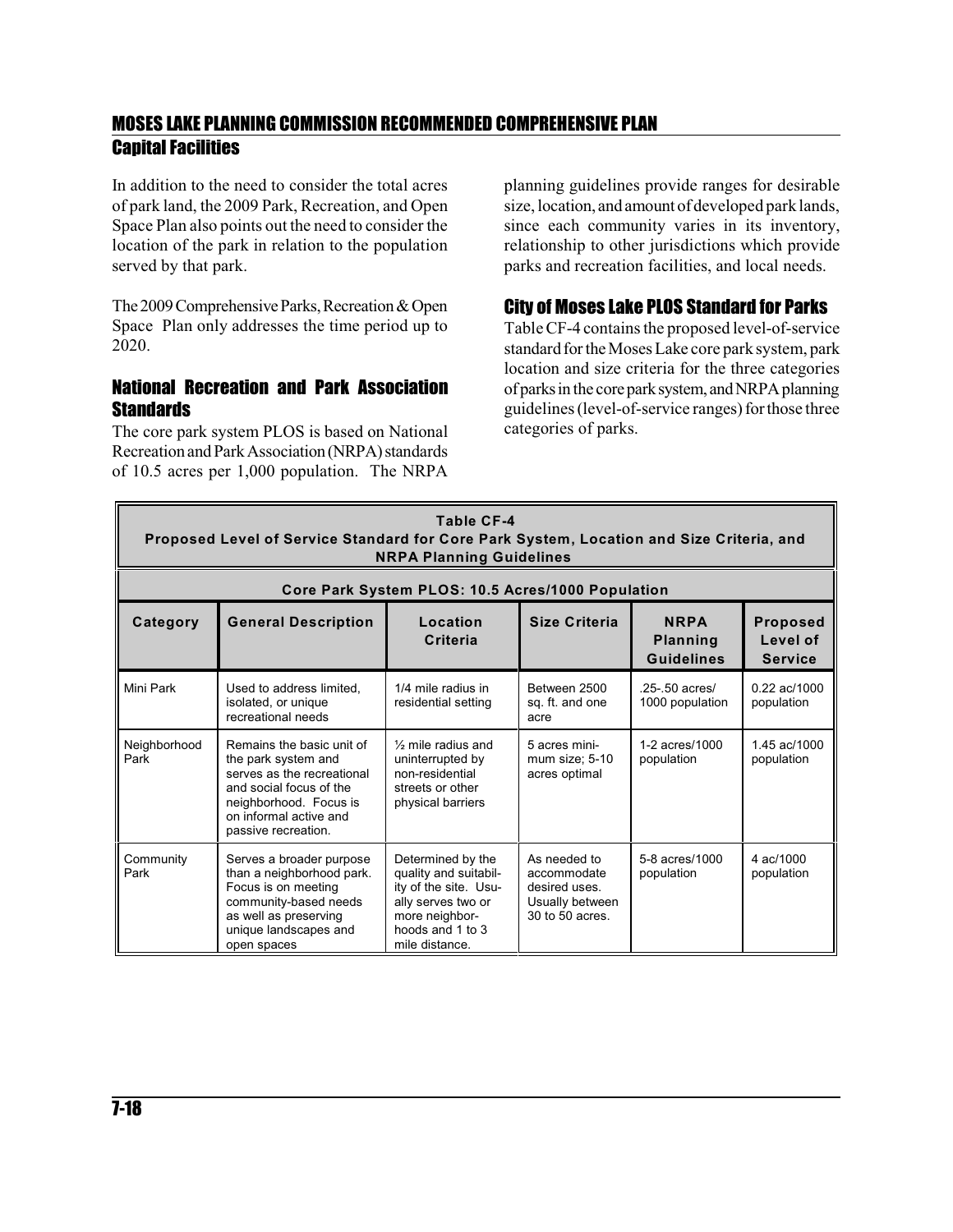### Existing Deficiencies and Mitigation

The Moses Lake core parksystemcompared to the low end of the NRPA planning guidelines indicates that theCity essentially provides park lands within the NRPA range and identifies no current deficienciesinmini, neighborhood, or communityparkarea within the City limits. See Table CF-5, 6, 7, and 8. However, total park area need is not met in developed acres, so undeveloped park acres will need to be converted to parks as the population grows. In addition, there are current deficiencies within the UGA. Furthermore, many neighborhoods do not have neighborhood or mini parks. These

parks are meant to be within walking distance of the population they serve. The adequate service areas of the community parks do not relieve the need for appropriate coverage byneighborhoodand mini parks. Figures CF-1A and CF-1C clearly identify sizeable community deficiencies in neighborhood and mini-park coverage, but Figure CF-1B shows adequate community park coverage. The current five-year capital improvements program will address some of the existing park and recreation facility deficiencies listed in Table CF-7. See Table CF-9 for the capital improvement program.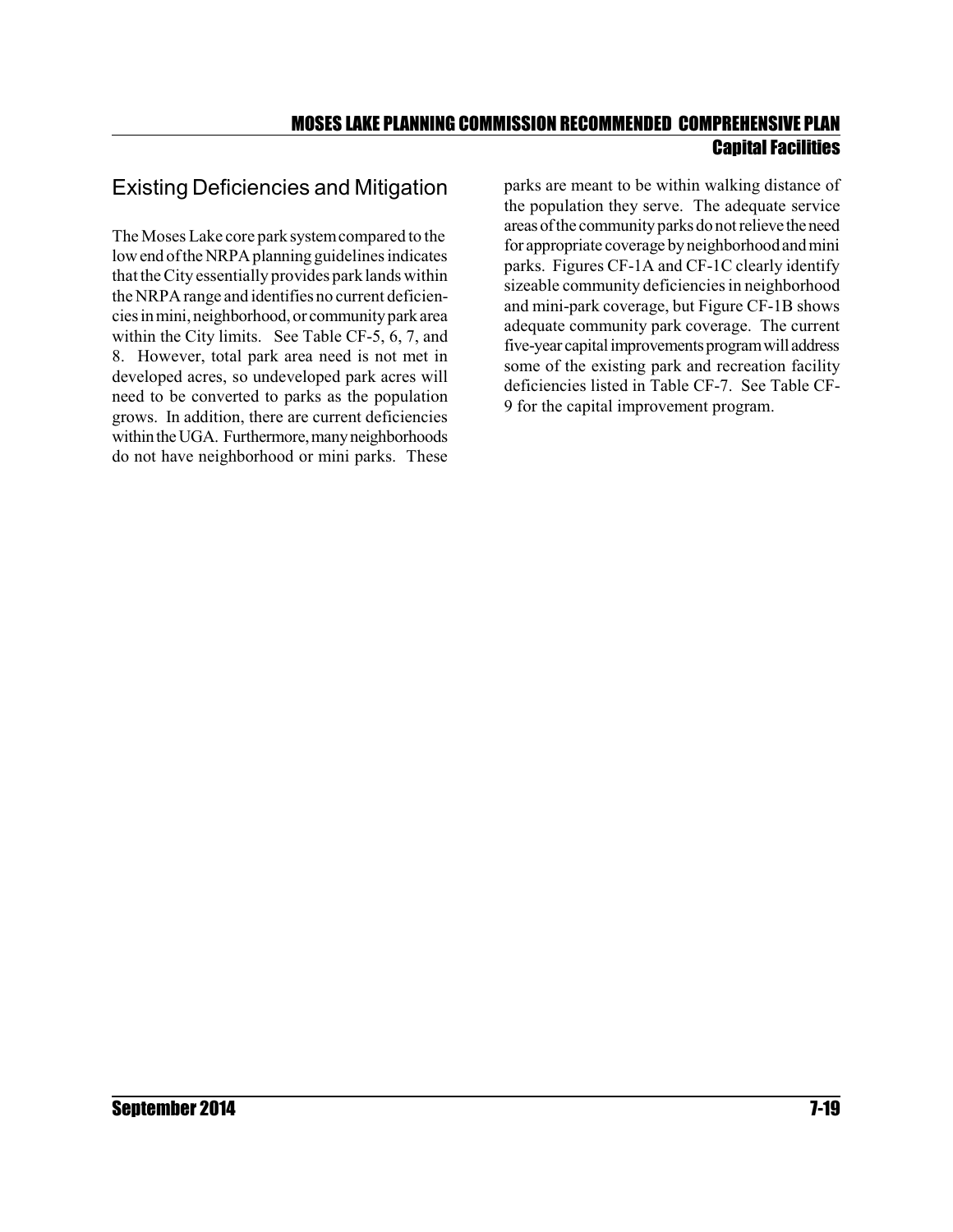| <b>Table CF-5: Park Lands Inventory</b> |                       |                            |                         |                                 |                                                  |                                    |  |  |  |  |  |
|-----------------------------------------|-----------------------|----------------------------|-------------------------|---------------------------------|--------------------------------------------------|------------------------------------|--|--|--|--|--|
|                                         | Mini<br>Park<br>Acres | Neighborhood<br>Park Acres | Community<br>Park Acres | Total Core<br><b>Park Acres</b> | Facilities,<br>Regional &<br><b>Linear Parks</b> | <b>Total Parks</b><br>& Facilities |  |  |  |  |  |
| Developed                               | 10.3                  | 32.75                      | 110.3                   | 153.35                          | 40.5                                             | 193.85                             |  |  |  |  |  |
| Undeveloped                             | 0.5                   | 44.73                      | 19.0                    | 64.23                           | 122.6                                            | 186.83                             |  |  |  |  |  |
| Total                                   | 10.8                  | 77.48                      | 129.3                   | 217.58                          | 163.1                                            | 380.68                             |  |  |  |  |  |

|      | <b>Table CF-6: Total Park Acres Needed</b> |                           |      |                            |                                                  |            |       |            |       |            |       |            |                                                |  |  |                                                                                              |           |                                    |
|------|--------------------------------------------|---------------------------|------|----------------------------|--------------------------------------------------|------------|-------|------------|-------|------------|-------|------------|------------------------------------------------|--|--|----------------------------------------------------------------------------------------------|-----------|------------------------------------|
| Year |                                            | Projected Popula-<br>tion |      | Mini Park (0.22<br>ac/1000 | Neighborhood<br>Park<br>$(1.45 \text{ ac}/1000)$ |            |       |            |       |            |       |            | <b>Community Park</b><br>$(4 \text{ ac}/1000)$ |  |  | <b>Total Core Park</b><br><b>Acres Needed</b><br>(Mini + Neigh-<br>borhood + Com-<br>munity) | Needed at | <b>Total Acres</b><br>10.5 ac/1000 |
|      | City                                       | <b>UGA</b>                | City | <b>UGA</b>                 | City                                             | <b>UGA</b> | City  | <b>UGA</b> | City  | <b>UGA</b> | City  | <b>UGA</b> |                                                |  |  |                                                                                              |           |                                    |
| 2010 | 20.366                                     | 31,865                    | 4.5  | $\overline{7}$             | 29.5                                             | 46.2       | 81.5  | 127.5      | 115.5 | 180.7      | 213.8 | 334.6      |                                                |  |  |                                                                                              |           |                                    |
| 2017 | 25,047                                     | 39,186                    | 5.5  | 8.6                        | 36.3                                             | 56.8       | 100.2 | 156.7      | 142.0 | 222.1      | 263.0 | 411.5      |                                                |  |  |                                                                                              |           |                                    |
| 2022 | 29,037                                     | 45,431                    | 6.4  | 10.0                       | 42.1                                             | 65.9       | 116.2 | 181.7      | 164.7 | 257.6      | 304.9 | 477.0      |                                                |  |  |                                                                                              |           |                                    |
| 2027 | 33.661                                     | 52.667                    | 7.4  | 11.6                       | 48.8                                             | 76.4       | 134.6 | 210.7      | 190.8 | 298.7      | 353.4 | 553.0      |                                                |  |  |                                                                                              |           |                                    |
| 2032 | 39,023                                     | 61,056                    | 8.6  | 13.4                       | 56.6                                             | 88.5       | 156.1 | 244.2      | 221.3 | 346.1      | 409.7 | 641.1      |                                                |  |  |                                                                                              |           |                                    |

|      | <b>Table CF-7: Additional Developed Park Acres Needed</b> |            |                      |            |                   |            |                                                   |            |                               |            |  |  |
|------|-----------------------------------------------------------|------------|----------------------|------------|-------------------|------------|---------------------------------------------------|------------|-------------------------------|------------|--|--|
| Year | Mini Park                                                 |            | Neighborhood<br>Park |            | Community<br>Park |            | Core Park (Mini<br>+ Neighborhood<br>+ Community) |            | <b>Total Park Sys-</b><br>tem |            |  |  |
|      | City                                                      | <b>UGA</b> | City                 | <b>UGA</b> | City              | <b>UGA</b> | City                                              | <b>UGA</b> | City                          | <b>UGA</b> |  |  |
| 2010 | 0                                                         | 0          | $\mathbf{0}$         | 13.45      | $\mathbf 0$       | 17.2       | 0                                                 | 30.65      | 19.8                          | 140.75     |  |  |
| 2017 | $\mathbf{0}$                                              | $\Omega$   | 3.55                 | 24.05      | $\Omega$          | 46.4       | 3.55                                              | 70.45      | 69                            | 217.65     |  |  |
| 2022 | $\mathbf{0}$                                              | $\Omega$   | 9.35                 | 33.15      | 5.9               | 71.4       | 15.25                                             | 104.55     | 111                           | 283.15     |  |  |
| 2027 | $\mathbf{0}$                                              | 1.3        | 16.05                | 43.65      | 24.3              | 100.4      | 40.35                                             | 145.35     | 159.4                         | 359.15     |  |  |
| 2032 | 0                                                         | 3.1        | 23.85                | 55.75      | 45.8              | 133.9      | 69.65                                             | 192.75     | 216                           | 447.25     |  |  |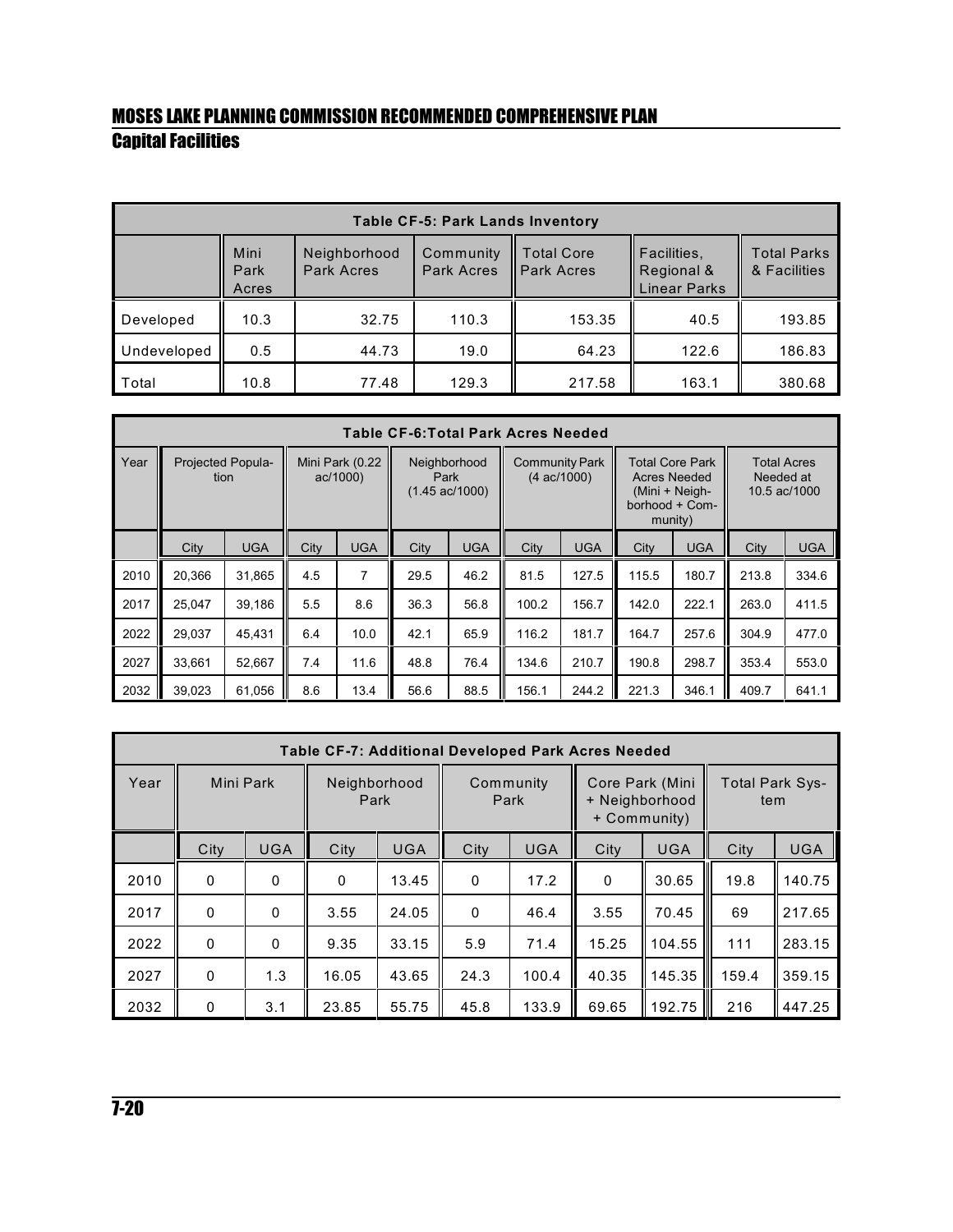|      | Table CF-8: Additional Park Acres Needed to be Acquired |            |                      |             |                                                                                                         |            |              |            |          |            |  |  |
|------|---------------------------------------------------------|------------|----------------------|-------------|---------------------------------------------------------------------------------------------------------|------------|--------------|------------|----------|------------|--|--|
| Year | Mini Park                                               |            | Neighborhood<br>Park |             | Core Park (Mini<br><b>Total Park Sys-</b><br>Community<br>+ Neighborhood<br>Park<br>tem<br>+ Community) |            |              |            |          |            |  |  |
|      | City                                                    | <b>UGA</b> | City                 | <b>UGA</b>  | City                                                                                                    | <b>UGA</b> | City         | <b>UGA</b> | City     | <b>UGA</b> |  |  |
| 2010 | $\mathbf{0}$                                            | 0          | $\mathbf{0}$         | 0           | $\mathbf{0}$                                                                                            | 0          | 0            | 0          | 0        | 0          |  |  |
| 2017 | $\mathbf{0}$                                            | $\Omega$   | $\mathbf{0}$         | $\mathbf 0$ | $\mathbf{0}$                                                                                            | 27.4       | $\Omega$     | 27.4       | $\Omega$ | 30.82      |  |  |
| 2022 | $\mathbf{0}$                                            | $\Omega$   | $\Omega$             | $\mathbf 0$ | $\mathbf{0}$                                                                                            | 52.4       | $\Omega$     | 52.4       | $\Omega$ | 96.32      |  |  |
| 2027 | $\mathbf{0}$                                            | 0.8        | $\Omega$             | $\mathbf 0$ | 0                                                                                                       | 81.4       | $\Omega$     | 82.2       | 0        | 172.32     |  |  |
| 2032 | 0                                                       | 2.6        | 0                    | 11          | 0                                                                                                       | 114.9      | $\mathbf{0}$ | 128.5      | 29       | 260.42     |  |  |

### Future Deficiencies

Population projections were used to calculate future needsfor parkland forthe planning period. Starting with the 2010 Census figures for the City and the UGA, population was projected to grow at 3% per year. The same PLOS is used for the city as well as the entire UGA.

As shown in Table CF-7, the City will need to develop at least 3.55 acres of neighborhood park by 2017 to meet the level of service standard that has been set for the core park system. In addition, the City will need to develop 69 acres by 2017 to meet the level of service standard for the total park system of 10.5 acres/1000 population. By acres/1000 population, the City's current supply of mini-park acres is adequate through the end of the planning period; however, as previously discussed, a simple calculation of acres per population does not account for the location of the park in relation to the population served. The City will need to continue to develop neighborhood and community parks aswell as other park facilities in order to keep up with the level of service that has been set. By2032, theCity will need to develop 23.85 acres of neighborhood parks and 45.8 acres of community parks. These parks would be included within the 216 acres of additional developed park lands needed by 2032 to serve the City's population by that time. Serving the needs of the UGA requires significantly more developed acres.

As shown in Table CF-8, the City currently has adequate land available to meet almost all the population-based park needs for the planning period. However, to serve the UGA, an additional 31 acres is needed by 2017, and 260 acres by 2032. In order to meet these needs and to provide parks within walking distance of all residents, the City should continue to acquire park lands in underserved areas, acquire land suitable for community and regional parks or specialized facilities, and focus on developing existing undeveloped parks.

Park and recreation facilities are typically provided in units; for example, a park may be developed with playgroundequipment, picnic tables, and restroom. The cost for parks and recreation facilities depends onmanyfactors includingmaterial costs, acquisition costs, labor, and existing site improvements.

In determining planning-level costs for parks and recreation facilities, it is assumed that the facilities would be developed on city-owned land, land traded for city land, or land dedicated by developers. Cost estimates for providing facilities are based on costs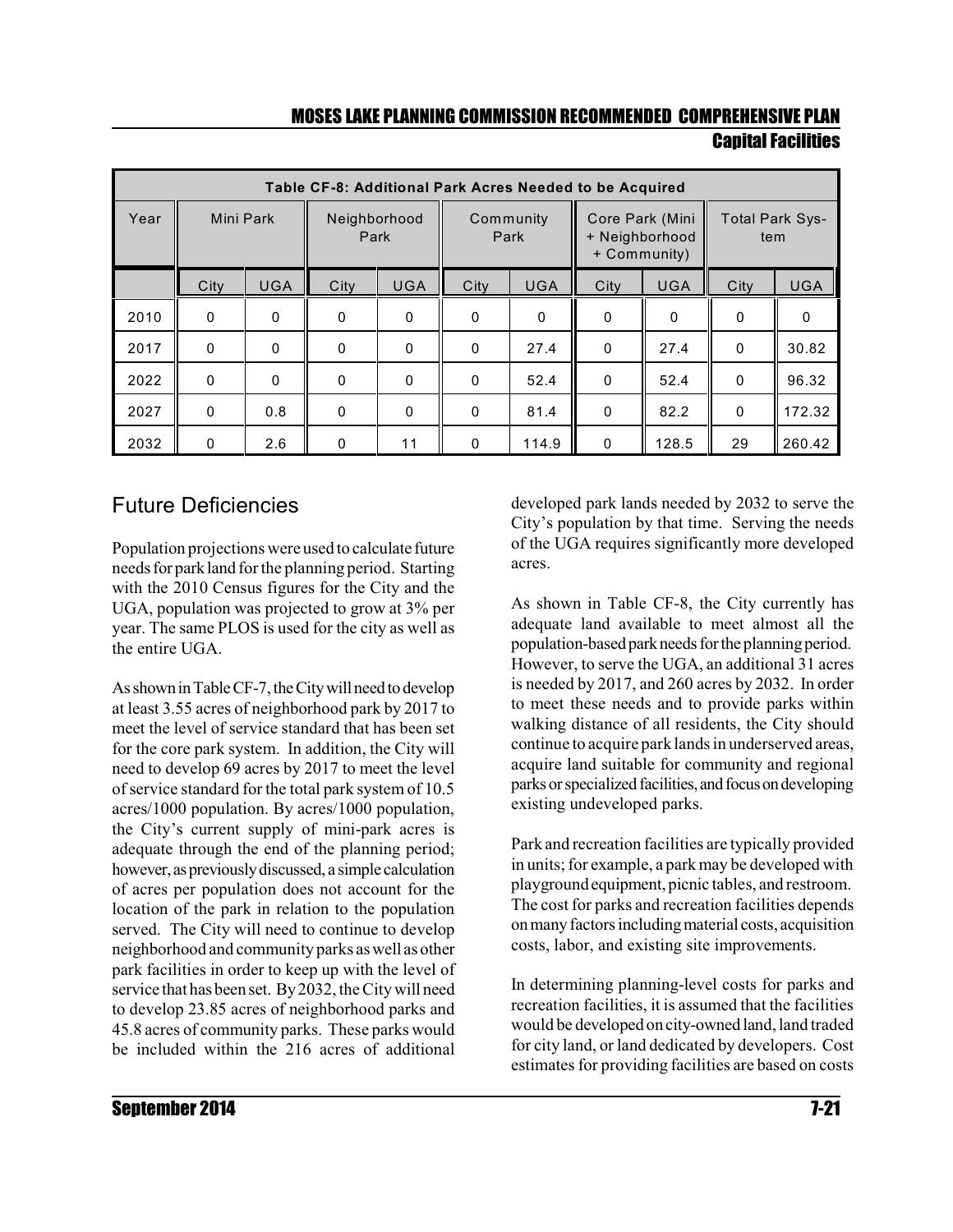developed in support of an ordinance establishing dedication or payment of fees for parks, recreation, and open space land. An average park development cost of \$120,000 per acre is assumed. This cost includes land acquisition.

#### Population Based Demand

The current five-year capital improvements program will address some of the future park and recreation facilities deficiencies listed in Table CF- 7 and 8. See Table CF- 9A and B. The city anticipates the development of atleast 20 acres of undeveloped park land within the next five years. This will achieve the PLOS for the core park system within the City for the next five years.

#### Location of Parks and Recreation Facilities

In addition to specifying park acreage per 1,000 persons, NRPA standards specify service area radius, a measure of how close park facilities should be to each other to adequatelyserve residential areas. The city's existing parks do notmeet these standards for much of the existing population, with the exception of communityparks. Most ofthe city'sneighborhood parks are located in association with elementary schools which are located in older neighborhoods. The mini parks are scattered predominantly in the older neighborhoods. Fewer parks and recreational facilities serve rapidly growing areas within the city and unincorporated UGA. Table CF-4 shows the service area for each type of park. Figures CF-1A, CF-1B, and CF-1C illustrate the gaps in service areas.

| Table CF-9A<br><b>Five-Year Capital Improvements Program</b><br>(7-25-2014) |           |                                                     |           |                                         |           |  |  |  |  |
|-----------------------------------------------------------------------------|-----------|-----------------------------------------------------|-----------|-----------------------------------------|-----------|--|--|--|--|
| Project                                                                     | Cost      | <b>Project</b>                                      | Cost      | <b>Project</b>                          | Cost      |  |  |  |  |
| Self-Help Funds                                                             | \$210,000 | Kvamme Soccer Complex<br>Lights                     | \$220,000 | Ice Rink Dressing Room &<br>Restrooms   | \$250,000 |  |  |  |  |
| Vista Park Staging/<br>Parking                                              | \$70,000  | Pave Entry Road At<br>Cascade Park                  | \$80,000  | Yonezawa Park Staging/<br>Parking Areas | \$70,000  |  |  |  |  |
| Basin Homes Park<br>Development                                             | \$82,000  | <b>Skating Rink Sales/Rental</b><br><b>Building</b> | \$250,000 | <b>Blue Heron Park Restroom</b>         | \$150,000 |  |  |  |  |
| Replace Lights at<br>Larson M Field                                         | \$40,000  | Greenhouse                                          | \$50,000  | Deane Family Interpretive<br>Elements   | \$50,000  |  |  |  |  |
| Replace Lights at<br>Larson B Field                                         | \$80,000  |                                                     |           |                                         |           |  |  |  |  |

| Table CF-9B<br><b>Future Capital Improvements Program</b><br>(7-25-2014)   |          |                                             |             |                              |             |  |  |  |  |
|----------------------------------------------------------------------------|----------|---------------------------------------------|-------------|------------------------------|-------------|--|--|--|--|
| Cost<br><b>Project</b><br><b>Project</b><br>Cost<br>Cost<br><b>Project</b> |          |                                             |             |                              |             |  |  |  |  |
| Access to Parker Horn Ac-<br>quisition & Development                       | \$50,000 | Blue Heron Park Camp-<br>ground Development | \$2,300,000 | <b>Covered Sports Field</b>  | \$?         |  |  |  |  |
| Montlake Acquisition - SW                                                  | \$50,000 | <b>BMX Street Course Park</b>               | \$150,000   | <b>Covered Tennis Courts</b> | $$^{\circ}$ |  |  |  |  |
| Montlake Acquisition - NE                                                  | \$50,000 |                                             |             | <b>Community Center</b>      | \$?         |  |  |  |  |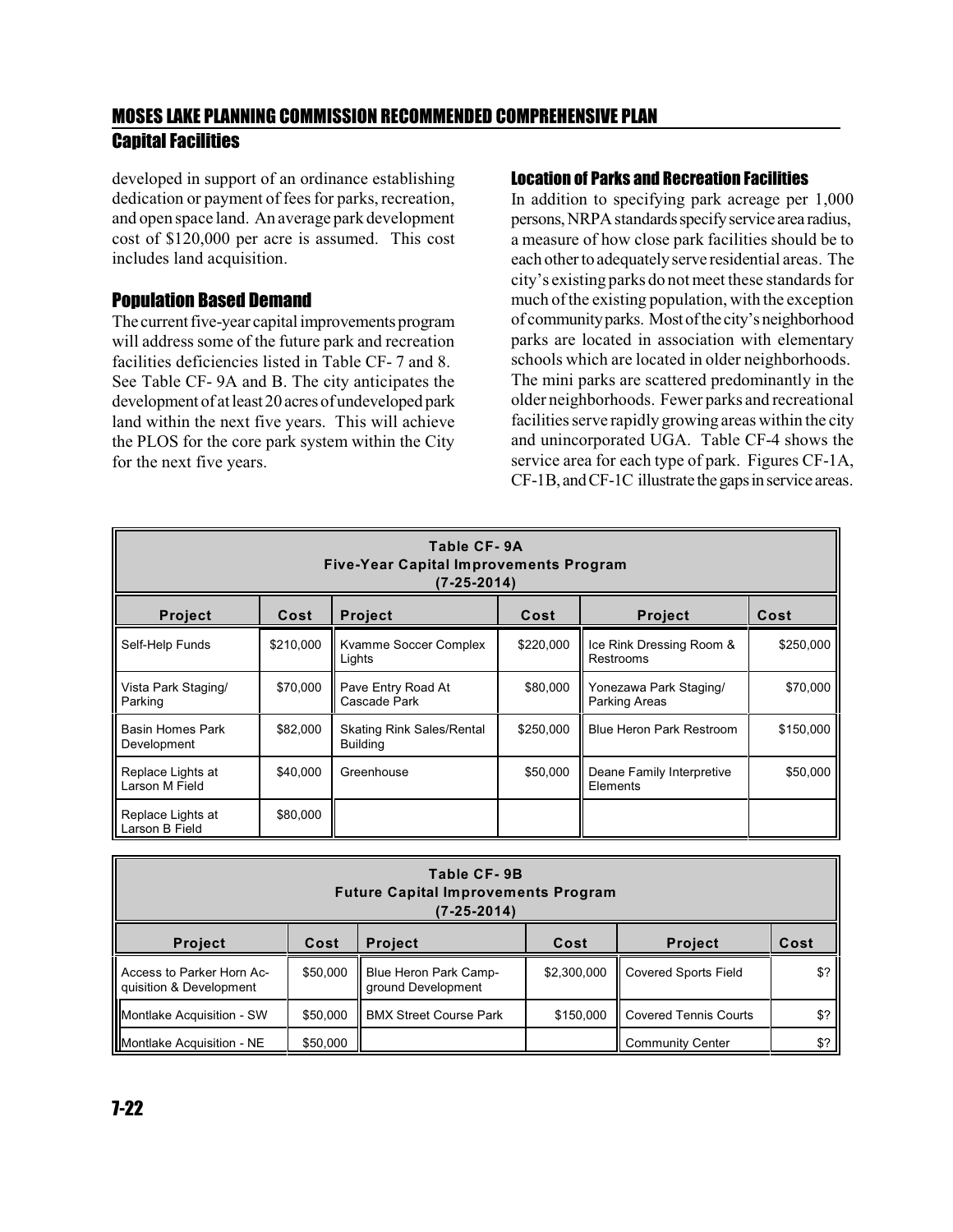### Recommendations

Park, recreation, and open space needs will be met through proactive long-term planning. The City's goals and policies will promote the expansion of existing park land and open space, consider park planning in conjunction with new development, support the creation of cultural and recreational facilities, ensure the allocation of land for parks in residential areas, and ensure that PLOS standards are met. The citywill meet the State's concurrency requirement that local jurisdictions have facilities available as demand develops.

The following recommendations have been incorporated into this section:

- Modify PLOS standard to a level that the city can support financially and politically.
- Recognize that Grant County does not operate a park system to serve residents in the unincorporated portion of the county, which increases demand on the city's system.
- Recognize that the Sand Dunes ORV Park, the fairgrounds, and Moses Lake School District facilities are either outside of the UGA, or are special use facilities, or offer limited availability to the general public, or are unsuitable for traditional park purposes.
- The Parks Plan goals and policies are incorporated to ensure that park and recreation facilities development, improvements, and acquisitions are provided and funded concurrently with new development.
- Continue to require dedication of land or fee in lieu of dedication for new residential developments to help the parks system keep up with demand created by new residents.

• Provide a park within walking distance of all residents.

Park and recreation facilities development and park lands acquisition is recommended to mitigate the impacts of residential growth in new and developing neighborhoods.

Further measures that could be used to address deficiencies in parks and recreation facilities are:

- Establish policies to deal with park and recreation facilities and open space deficiencies as a result of annexations.
- Consider continued park and recreation facilities and open space enhancements to serve commercial areas and the Central Business District, especially with regard to Vision 2020 initiatives.

The City is committed to providing quality park and recreation facilities to its residents and is committed to meeting the demands and needs of a dynamically growing community. The City should be cautious in adhering to minimum standards as a planning guide as it may lead to underachievement in the community by not ensuring adequate distribution of park facilities. It is important that the City establish a level of service reflective of the community's needs and financial resources. This will be key to a successful Parks Plan.

In addition to PLOS standards, future updates of the Parks, Recreation, and Open Space Plan should consider park facility locations and appropriate service areas, specify criteria for acquiring park lands, and establish policies to deal with park deficiencies as a result of annexations and heavy regional usage. Aside from residential user needs, the city should consider the needs for continued enhancementstocommercial areas and theCentral Business District.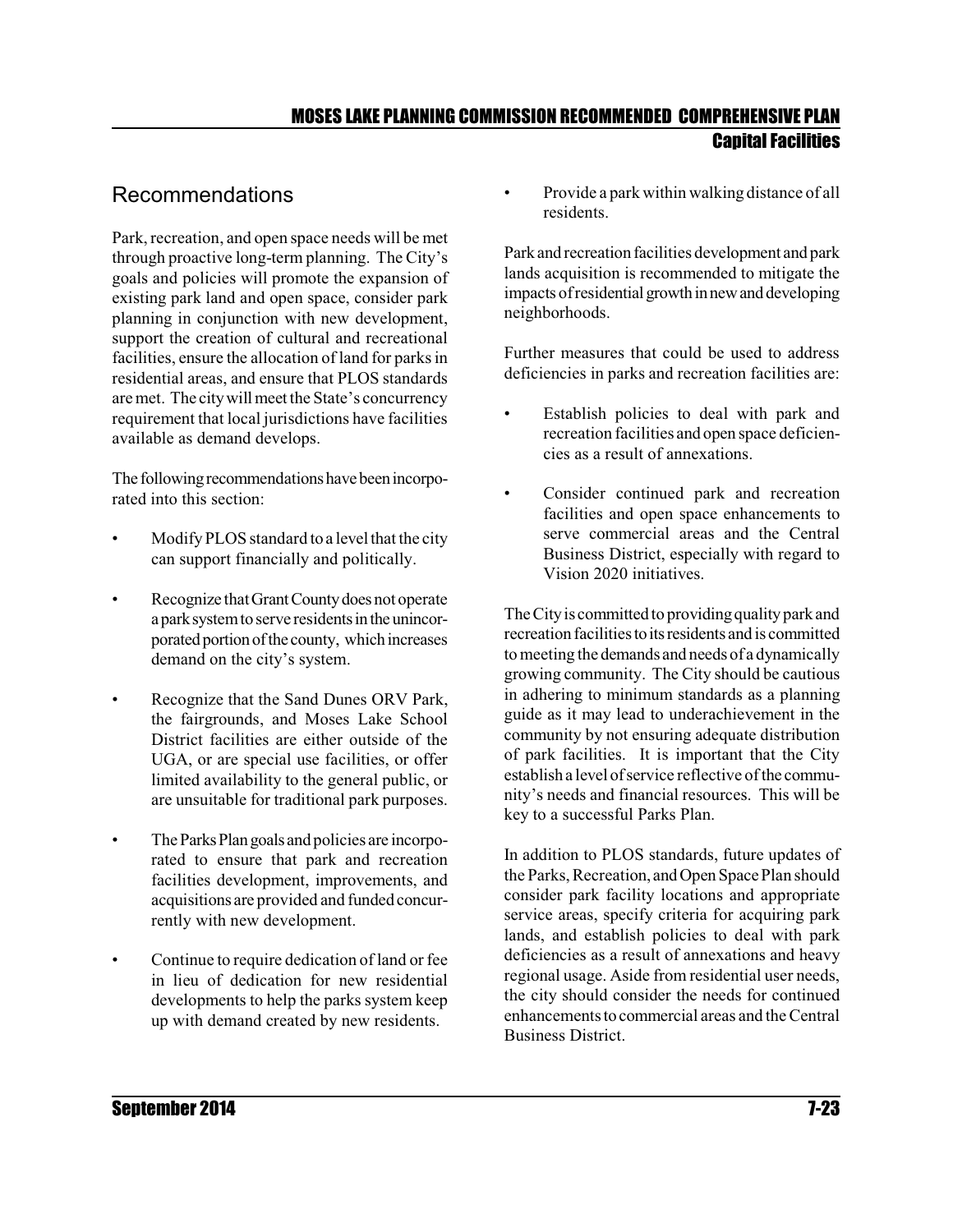# Section 7.4 - Municipal Facilities

The City of Moses Lake provides many services<br>at its municipal facilities throughout the City,<br>many of which are discussed in detail in<br>sections of this Capital Facilities Element and at its municipal facilities throughout the City, many of which are discussed in detail in sections of this Capital Facilities Element and the Utilities Element. This section describes the City of Moses Lake's Civic Center, Civic Center Annex, Fire Stations, Police/Parks Building, the Public Works and Parks Operations Facility, Central Operating Facility (COF), and Wastewater Treatment Plants.

Information presented includes an inventory of existing municipal facilities within the City, LOS standards, an analysis of deficiencies, and recommendations for improvements.

### Goals and Policies Developed for the Comprehensive Plan

The City has not developed any specific goals and policies to reflect the direction municipal facilities would take during the next planning period. The city relies on the general goals and policies for Capital Facilities noted previously in this chapter to direct municipal facility improvements and investments.

### Existing Conditions

#### Civic Center

The 41,000-square-foot Civic Center, located at 401 South Balsam, was completed in 2012. It is a twostory building with a basement. The first floor contains the Museum & Art Center (MAC), auditorium, City Council Chambers, and the Finance Department's utility billing division. The second floor includes offices for the remainder of the Finance Department and Administration staff, including the City Manager, City Attorney, and Human Resources. City staff that are located in this

#### Civic Center Annex

The existing 16,000-square-foot City Hall was renamedCivicCenter Annex after theCivic Center was opened. City staff located in this building are the Community Development Department and City Engineering. The Administration and Finance Departments moved out of this building to the new Civic Center, leaving ample room for the remaining staff and for future growth.

#### Public Works and Parks Operations Complex

The Operations Complex, located at 11789 Road 4 NE, was completed in 2007 and consists of three buildings. Building #1 is 22,120 square feet and houses Public Works administrative staff and the Water Division. Building #2 is 9,109 square feet and houses the Streets, Building Maintenance, and Equipment Rental Divisions. Building  $#3$  is  $5,531$ square feet and houses the Parks and Recreation Maintenance Division.

The high bidding climate at the time of construction prevented constructing additional offices and accessory buildings. As a result, these additions will need to be constructed in the future.

#### Central Operations Facility

The Central Operations Facility (COF) is located at1303 Lakeside Drive. The site includes sewage pre-treatment facilities, an emergency overflow basin, and Operations Building #4. This building is 5,432 square feet and provides office space for the Wastewater Division. This building was updated and expanded in 2007. It is adequate for future growth, so there are no plans for expansion.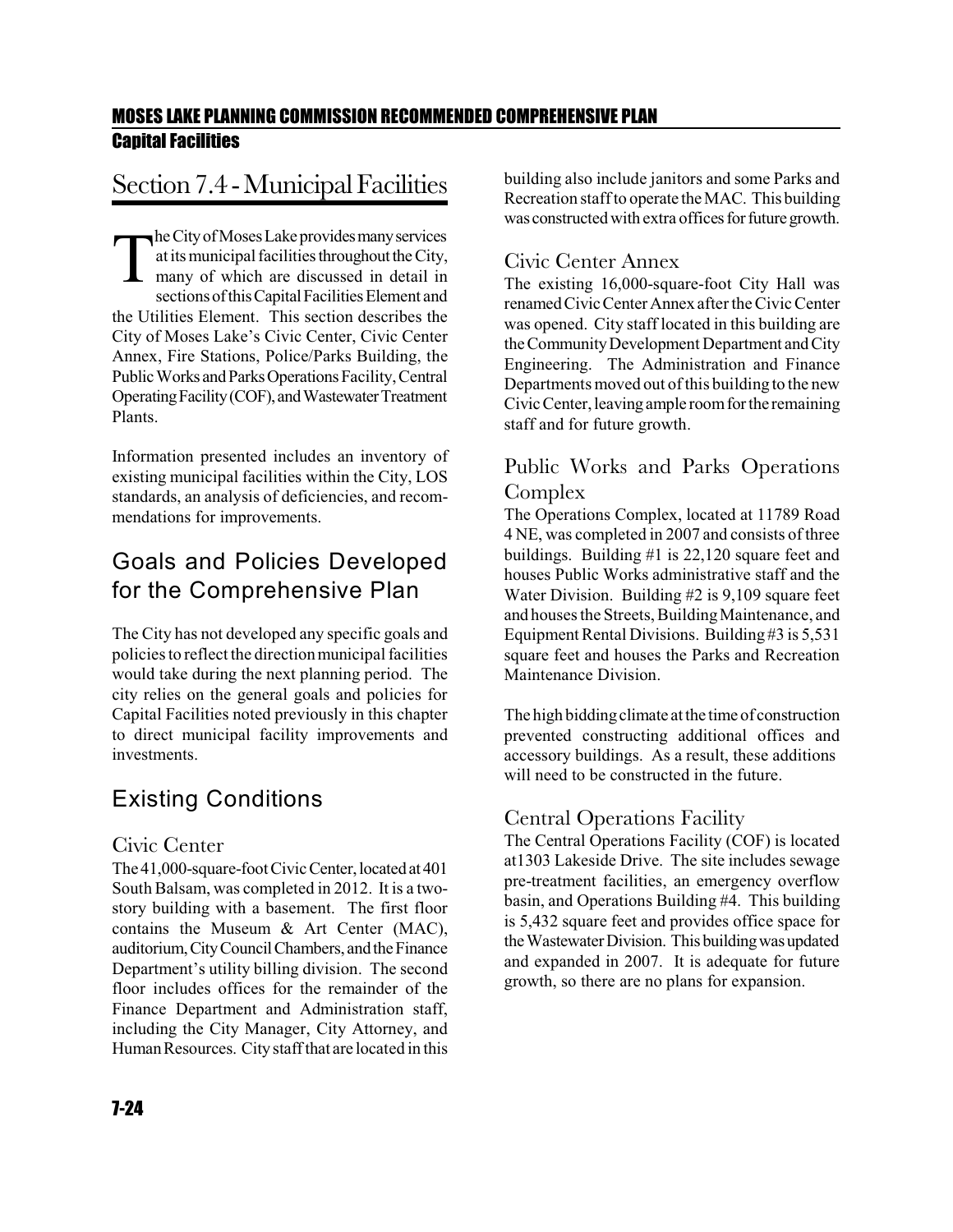#### Sand Dunes Wastewater Treatment Plant (WWTP)

The Sand Dunes WWTP is located at 1801 Road K SE. This is the main treatment plant for the city, serving a population of more than 20,000. The site includes a 3,646 square foot testing lab, which was expanded in 2008. There are two wastewater plant operators stationed in this building. This building is adequate for future growth, so there are no plans for expansion.

#### Larson WWTP

The Larson WWTP is located at 6691 Randolph Road. This is a much smaller facility, serving a population of 3,000. The 1,350 square foot lab building was constructed in 1972. There is one wastewater plant operator located in this building. The building is adequate for future growth, so there are no plans for expanding or remodeling this building.

#### Fire Stations

The City's Fire Station #1, located at 701 E. Third Avenue, was completed in 1996. The building is 17,920 square feet. The majority of the fire crews and EMTs and all the administrative staff are located in this building. This station is adequate and there are no plans for upgrades or expansion.

The City's Fire Station #2, located at 2401 West Broadway, was completed in 1995 and is 5,416 square feet. This is a satellite station to serve the peninsula and Mae Valley areas. The station is adequate and there are no plans for upgrades or expansions.

### Police/Parks Building

The City's Police/Parks Building, located at 411 South Balsam Street, was completed in 1978. The staff that are located in the building are the entire Police staff, and the Parks and Recreation administrative staff. A remodel is planned for the area that was used for council chambers. This remodel would divide this area for the Police and Parks and Recreation Departments. Even with this remodel there is not sufficient space for both departments with the projected growth. A portion of the police staff may be relocated to the future fire station. There are no immediate plans for expansion to this building.

Staffing for these operations includes 27 employees in the Civic Center, 29 employees in Civic Center Annex, 47 employees in the Police Justice Building, 15 employees at Operations Building #1, 11 employees at Operations Building#2, 7 employees atthe COF, 2 employees atthe Sand DunesWWTP, 1 employee at the Larson WWTP, 35 employees at the Fire Stations, and 15 to 30 employees in the Parks Operations Building. The location of all municipal facilities is shown in Figure CF-2.

# Level of Service

Planning for municipal facilities is based on employment trends, current known overcrowding at facilities, and expansion requirements. Space plans are also determined based on the program objectives of individual departments. Therefore, an overall LOS standard is not appropriate for municipal facility needs although recommended space standards should be considered when planning future facilities.

# Future Deficiencies

Municipal facilityneeds that are affected bygrowth include equipment and space needs as well as additional staff time to process building permits, conduct development plan reviews, and perform City administrative functions. Future growth and development will place increased demand on the City's municipal facilities and services. However, many factors that influence the need for municipal facilities space do not correlate directly with population growth. With technological advances that affect space demands and the trend toward the "right-sizing" of government, it cannot be assumed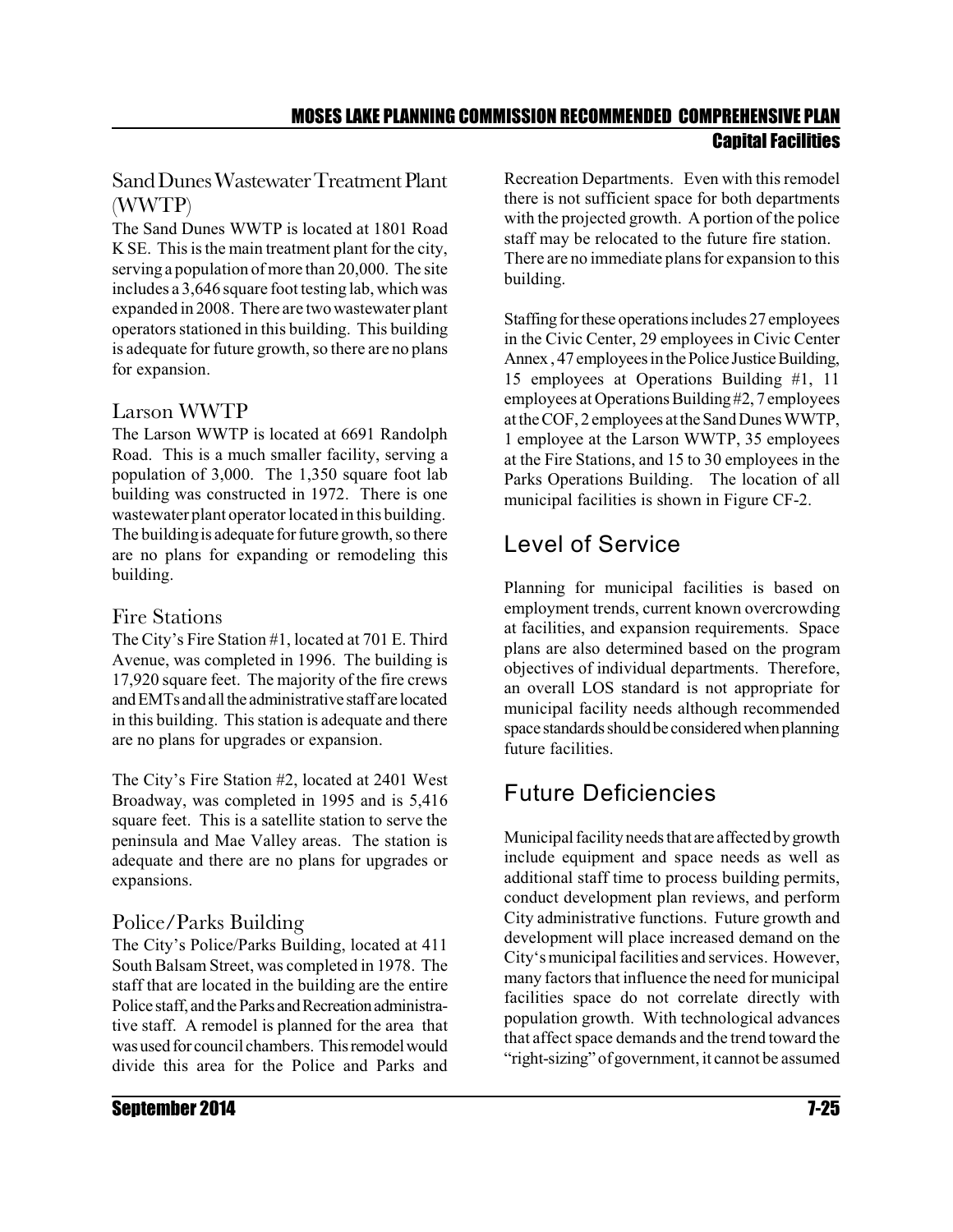that municipal facility needs will increase proportionally with growth.

Increased staffing levels during the next 20-year period will require additional municipal facility space. The New Public Works and Operations Complex and Civic Center were designed to accommodate growth during this time period.

An additional satellite fire station will be required some time in the future to serve the Larson and Port areas. One location that has been proposed is the Cityproperty alongCentralDrive. Police staff may also occupy this future building.

The City's former firing range, located on the City's propertyalongRandolph Road,was abandoned due to the concerns of the adjacentindustry. This range was used by theCity of MosesLake Police Department as well as other law enforcement agencies for firearm practice. A new firing range is being proposed to be constructed sometime in the future on the City's property where the Sand Dunes Treatment Plant is located.

### Recommendations

The City should consider recommended space standards and develop an appropriate standard for administrative office space per employee to guide future space development. New facilities should be planned for a minimum of 20 years of growth and evaluated each five year period.

The Firing Range is eligible for IAC grant funding. Firearms and Archery Range Recreation facilities do notrequire a Comprehensive FacilityPlan as do other park and recreation facilities. Improvements to the facility may be available through grants. Further analysis of the facility may be warranted to identifydesired improvements eligible for grant funding.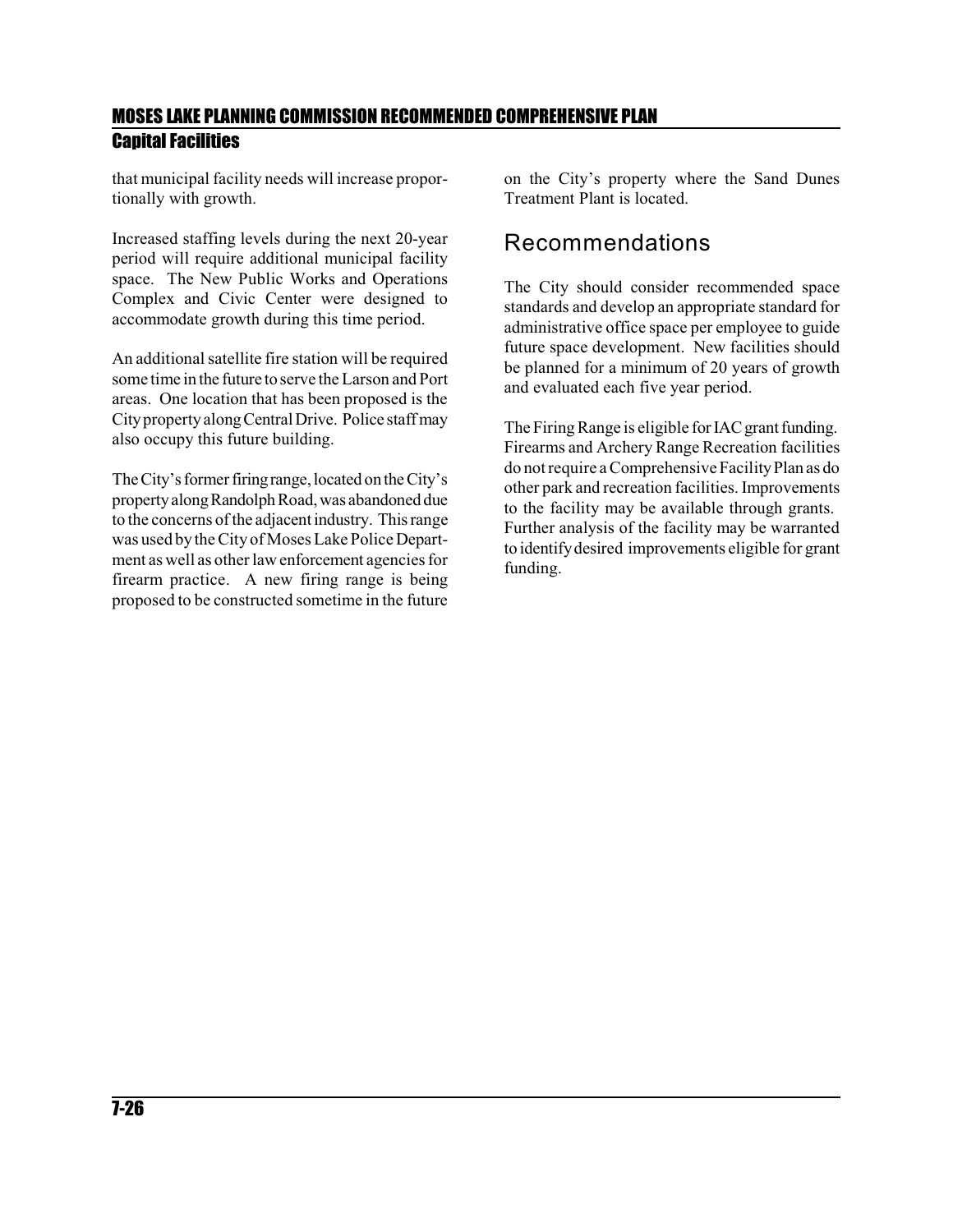# Section 7.5 - Fire/Emergency Facilities

F ire and emergency medical services are a key<br>part of public safety services for the citizens<br>of Moses Lake. Currently the City of Moses part of public safety services for the citizens of Moses Lake. Currently theCity of Moses Lake has its own fire department, which provides fire protection, fire prevention, fire investigation, rescue, and also operates an advanced life support transport ambulance service.

This section describes the Comprehensive Plan goals and policies for fire and emergency service facilities, the current system, the level of service standards, deficiencies, and recommended improvements.

# Goals and Policies Developed for the Comprehensive Plan

The following goals and policies were developed to guide capital facility planning for fire and emergency services:

# **G**ENERAL**P**UBLIC **S**AFETY**G**OALS

**Goal 1:THE CITY WILL PROVIDE EFFICIENT, COST EFFECTIVE, AND CONCURRENT LEVELS OF PUBLIC SAFETY SERVICES DESIGNED TO MAINTAIN QUALITY OF LIFE.**



- 1.1 The City will maintain current community fire prevention education programs to increase the level of community awareness.
- 1.2 The City will continue cooperation through interlocal agreements with rural fire districts of adjacent jurisdictions and other public

safety service providers.

- 1.3 The City will evaluate the adequacy of its public safety facilities and equipment, mutual aid agreements, and personnel staffing and program needs for the present and for changes in needs with anticipated growth.
- 1.4 The City will continue to work to improve response times and response safety.
- 1.5 TheCitywill evaluate the adequacyofspecial hazards response capabilities with regard to hazardous materials response, and ice, water, and technical rescue needs.

## Existing Conditions

The City of Moses Lake operates its own Fire Department composed of career firefighters who provide a full range of fire protection, rescue, public education, inspection, investigation, and emergency medical services from two stations.

#### Staff and Facilities

Fire Station No. 1, located at 701 E. Third Avenue, houses the administration offices, prevention division, and the majority of the emergency response equipment. The Fire Chief, Assistant Chief/Fire Marshal,AssistantChief/ TrainingOfficer, and the Fire Inspector work an 8 a.m. to 5 p.m., 40-hour work week. The three Chief Officer positions rotate weekly to cover the 24-hour on-call duty chief position. Three suppression crews consisting of a Shift Captain and eight firefighters each, provide 24-hour coverage with a 50-hour work week. A Secretary works 40 hours per week. Minimum staffing is seven: a Captain or person acting in that capacity, and six firefighters.

Fire Station No. 2 is located at 2401 W. Broadway. Fire responses are made fromStation No. 2 by two on-duty firefighters. Table CF-8 lists personnel.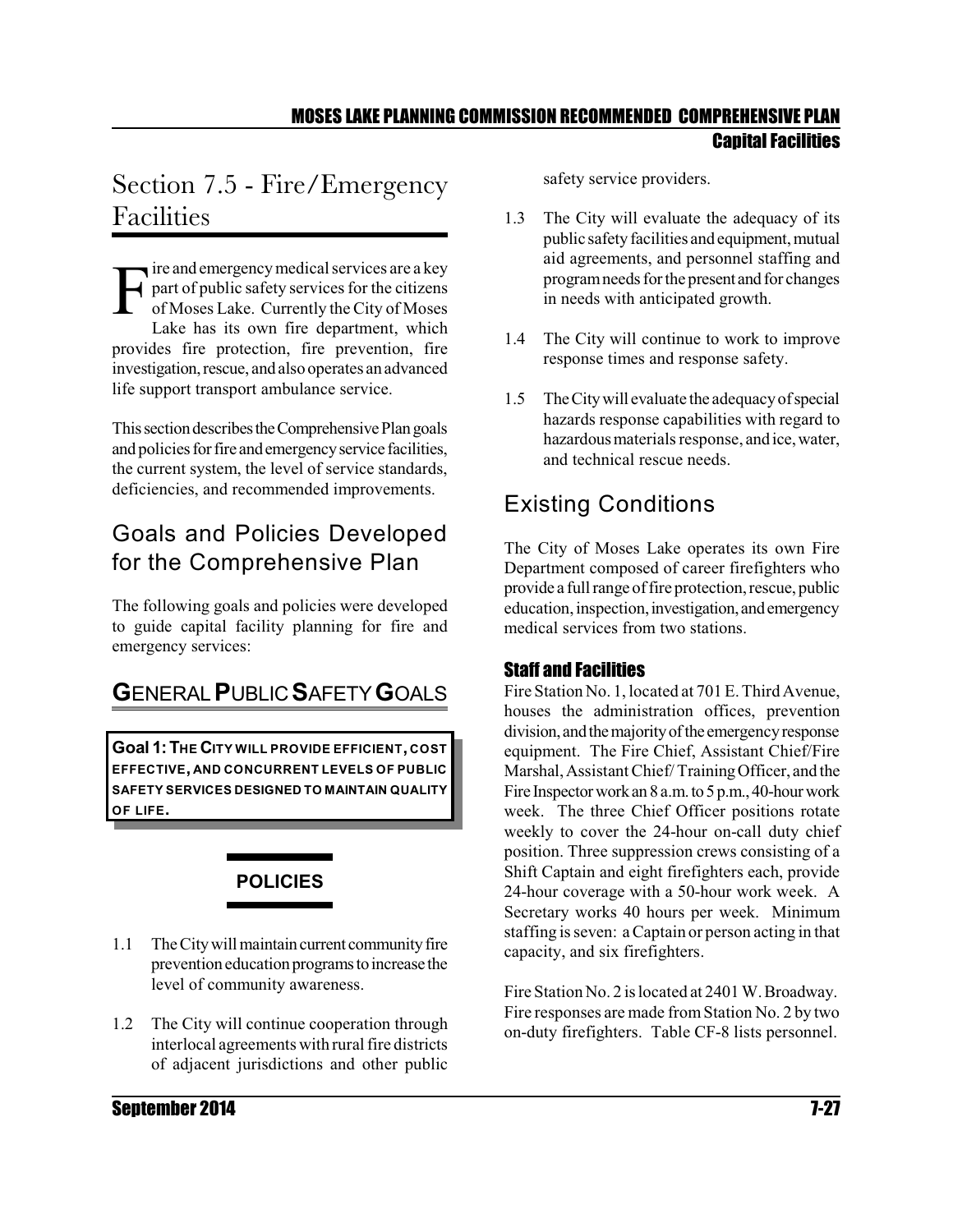| Table CF - 8<br><b>Fire Services Staff</b>                                                                                                                         |              |  |  |  |  |  |  |
|--------------------------------------------------------------------------------------------------------------------------------------------------------------------|--------------|--|--|--|--|--|--|
| Staff                                                                                                                                                              | # of Staff   |  |  |  |  |  |  |
| <b>Fire Chief</b><br>Assistant Chief/Fire Marshal<br>Assistant Chief/Training Officer<br>Fire Inspector<br>Clerk<br>Captain<br>Firefighter<br>Single-role EMS Crew | 3<br>24<br>2 |  |  |  |  |  |  |
| <b>Total Staff</b>                                                                                                                                                 | 35           |  |  |  |  |  |  |
| Source: City of Moses Lake Fire Department                                                                                                                         |              |  |  |  |  |  |  |

The Moses Lake Fire Department is made up of three primary divisions:

- 1. Fire Suppression
- 2. Emergency Medical Services
- 3. Fire Prevention

#### Existing Services

#### **Suppression and Emergency Medical**

The Suppression Division is primarily responsible for emergency response and peripheral duties that support that mission. In addition to fire suppression, the department also operates a licensed Advanced Life Support (ALS) transport service that is verified for trauma response and responds to all life threatening emergencies within the corporate limits. All career personnel are either EMT or Paramedic certified. This level of training meets that which is required under Department of Health standards for verified Advanced Life Support services.

#### **Fire Prevention**

The Fire Prevention Division is responsible for fire investigations, annual and special inspections for commercial occupancies, code enforcement, reviewing construction plans for compliance with the International Fire Code, the Life Safety Provisions of the International Building Code, the technical review of fire protection systems, and hazardous materials compliance with nationally recognized standards.

Public Fire Education is overseen bythe Prevention Division and consists of school presentations during Fire Prevention Week, assisting businesses with fire extinguisher classes, and the development and implementation of their fire safety plans and hazardous materials risk management plans. Department personnel also deliver fire safety messages when conducting station tours and also provide juvenile fire setter counseling.

Both the Fire Prevention and Suppression Divisions are involved in pre-fire planning which provides critical building information for personnel in the event of a fire. Buildings or facilities that are deemed to be at a higher risk for fire or life safety hazards are preplanned to identify those site-specific hazards that firefighters will be confronted with.

Closely related to pre-fire planning are Hazard Tracking and Analysis. This area involves an integration between the inspection data, fire incident reporting, and hydrant data base, coupled with the Computer Aided Management of Emergency Operations (CAMEO) software. Hazard tracking provides trend tracking for problematic fire alarm and sprinkler systems, allows for geographical tracking of emergency incidents, and is used to identify facilities that manufacture, store, or dispense flammable or hazardous materials. The addition of a laptop computer will enable field units to have this information on hand at incident scenes.

#### Equipment Inventory

The firefighting equipment used by the Moses Lake Fire Department and other support vehicles are listed in Table CF-9.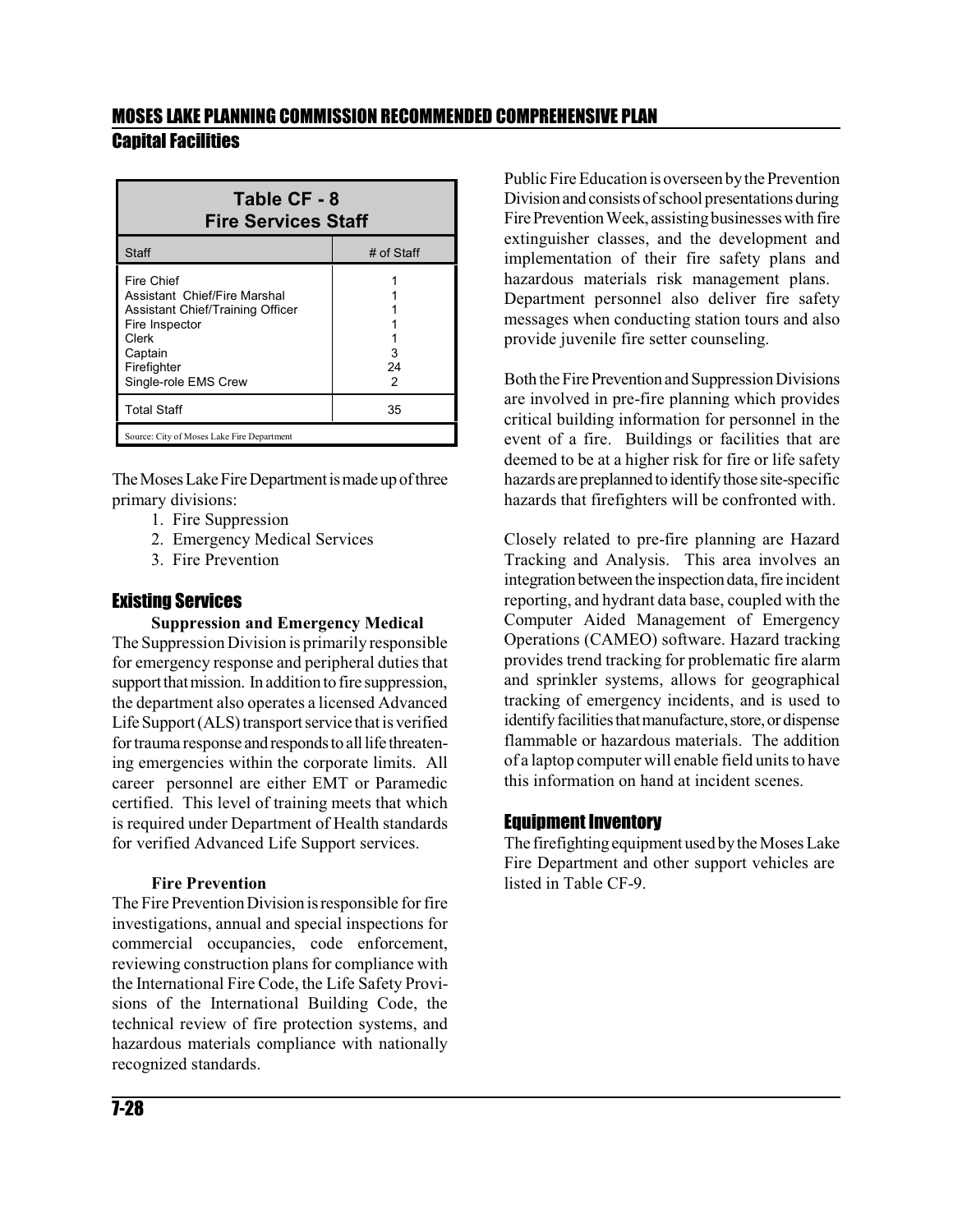| Table CF-9<br><b>Fire Service Equipment Inventory</b>                                                                                                                                                                                                                                                                                                                                                                                                                                         |                                                                                                                                                      |                                                                                                                                                                                                                                                                                                                                        |  |  |  |  |  |  |  |
|-----------------------------------------------------------------------------------------------------------------------------------------------------------------------------------------------------------------------------------------------------------------------------------------------------------------------------------------------------------------------------------------------------------------------------------------------------------------------------------------------|------------------------------------------------------------------------------------------------------------------------------------------------------|----------------------------------------------------------------------------------------------------------------------------------------------------------------------------------------------------------------------------------------------------------------------------------------------------------------------------------------|--|--|--|--|--|--|--|
| Equipment                                                                                                                                                                                                                                                                                                                                                                                                                                                                                     | Purchase<br>Year                                                                                                                                     | Description                                                                                                                                                                                                                                                                                                                            |  |  |  |  |  |  |  |
| Spartan Fire Truck<br>E-Z Loader<br>GMC 3500 Becker<br>E-One Hurricane 75'<br>Chevrolet 3500 Becker Salvage<br>F250 Regular Cab Pick Up<br>Grass Fire Equip<br>Pace/Hazmat<br>E-One Cyclone Tilt Cab<br>Mercury Sable (1998)<br>Ford L8000 Brush Fire(1997)<br>Navistar/E-One 2000 gal tanker<br>E-One Typhoon Tilt Cab<br>E-One Typhoon Tilt Cab<br>Ford Explorer 4x4<br>Ford Explorer 4x4<br>Chev Colorado Ext Cab 4x4 P/U<br>TopKick C7D Brush Fire (1988)<br>Zodiac<br><b>Rescue Boat</b> | 1982<br>1983<br>1991<br>1993<br>1994<br>1995<br>1997<br>1998<br>1998<br>1999<br>2007<br>2001<br>2001<br>2003<br>2005<br>2005<br>2007<br>2008<br>1993 | Engine 12<br>Boat trailer for 421<br>Grass Fire Truck 15<br>Ladder 9<br>Truck 13<br>Car <sub>5</sub><br>Cascade Grass Fire E<br><b>Utility Trailer</b><br>Engine 1<br>Car <sub>4</sub><br>Truck 14<br>Truck 19<br>Truck 13<br>Engine 3<br>Car1<br>Car <sub>2</sub><br>Car <sub>3</sub><br>Truck 2<br>Rescue Raft<br>Hewescraft Riv Run |  |  |  |  |  |  |  |
| Source: Moses Lake Fire Department                                                                                                                                                                                                                                                                                                                                                                                                                                                            |                                                                                                                                                      |                                                                                                                                                                                                                                                                                                                                        |  |  |  |  |  |  |  |

#### Response Times

The Fire Department has an average response time of 4.5 minutes. As a maximum, anaverage response time for first arriving units should not exceed 5 minutes.

| Table CF-12<br><b>Fire Services Calls 2002-</b><br>2011 |                   |  |  |  |  |  |  |  |  |
|---------------------------------------------------------|-------------------|--|--|--|--|--|--|--|--|
| Year                                                    | Calls for Service |  |  |  |  |  |  |  |  |
| 2002                                                    | 3661              |  |  |  |  |  |  |  |  |
| 2003                                                    | 3529              |  |  |  |  |  |  |  |  |
| 2004                                                    | 3706              |  |  |  |  |  |  |  |  |
| 2005                                                    | 2869              |  |  |  |  |  |  |  |  |
| 2006                                                    | 3110              |  |  |  |  |  |  |  |  |
| 2007                                                    | 3397              |  |  |  |  |  |  |  |  |
| 2008                                                    | 3711              |  |  |  |  |  |  |  |  |
| 2009                                                    | 3396              |  |  |  |  |  |  |  |  |
| 2010                                                    | 3384              |  |  |  |  |  |  |  |  |
| 2011                                                    | 3681              |  |  |  |  |  |  |  |  |

| <b>Table CF-10</b><br><b>Elements of the Insurance</b><br><b>Grading Schedule</b>     |                              |  |  |  |  |  |  |  |
|---------------------------------------------------------------------------------------|------------------------------|--|--|--|--|--|--|--|
| Feature                                                                               | Points                       |  |  |  |  |  |  |  |
| Water Supply<br>Fire Department<br>Fire Service Communications<br>Fire Safety Control | 1,950<br>1,950<br>450<br>650 |  |  |  |  |  |  |  |
| <b>Total Points</b>                                                                   |                              |  |  |  |  |  |  |  |

The Moses Lake Fire Department was given an InsuranceService Office (ISO) ratingof5following anevaluation conducted in 1991bythe Washington Surveying and Rating Bureau. A re-evaluation was conducted in 2011 and the rating was improved to a 4. ISO ratings range from 1 to 10 with lower numbers being better. In order to qualify for a rating of 7 or lower, at least 50 percent of the district must have fire hydrants. For ratings below 7, the features in Table CF-10 are also evaluated and points are assigned according to the importance of each feature. The points in the table are relative values identifying the maximum points of deficiency possible. The first three are self-explanatory. The fourth, Fire Safety Control, is a combination of fire prevention, inspection code requirements, and enforcement. The City's total deficiency points were 2,480.

Over time, the population has continued to increase as well as the area protected. The amount of fire loss has fluctuated without correlation to the area or population increases. A breakdown of the calls from 2002 through 2011 is given in table CF-12.

Fire services within the unincorporated UGA are provided by Grant County Fire District No. 5. The City currently is signatory to the County-wide Mutual Aid Agreement which provides additional resources in the event of large scale incidents.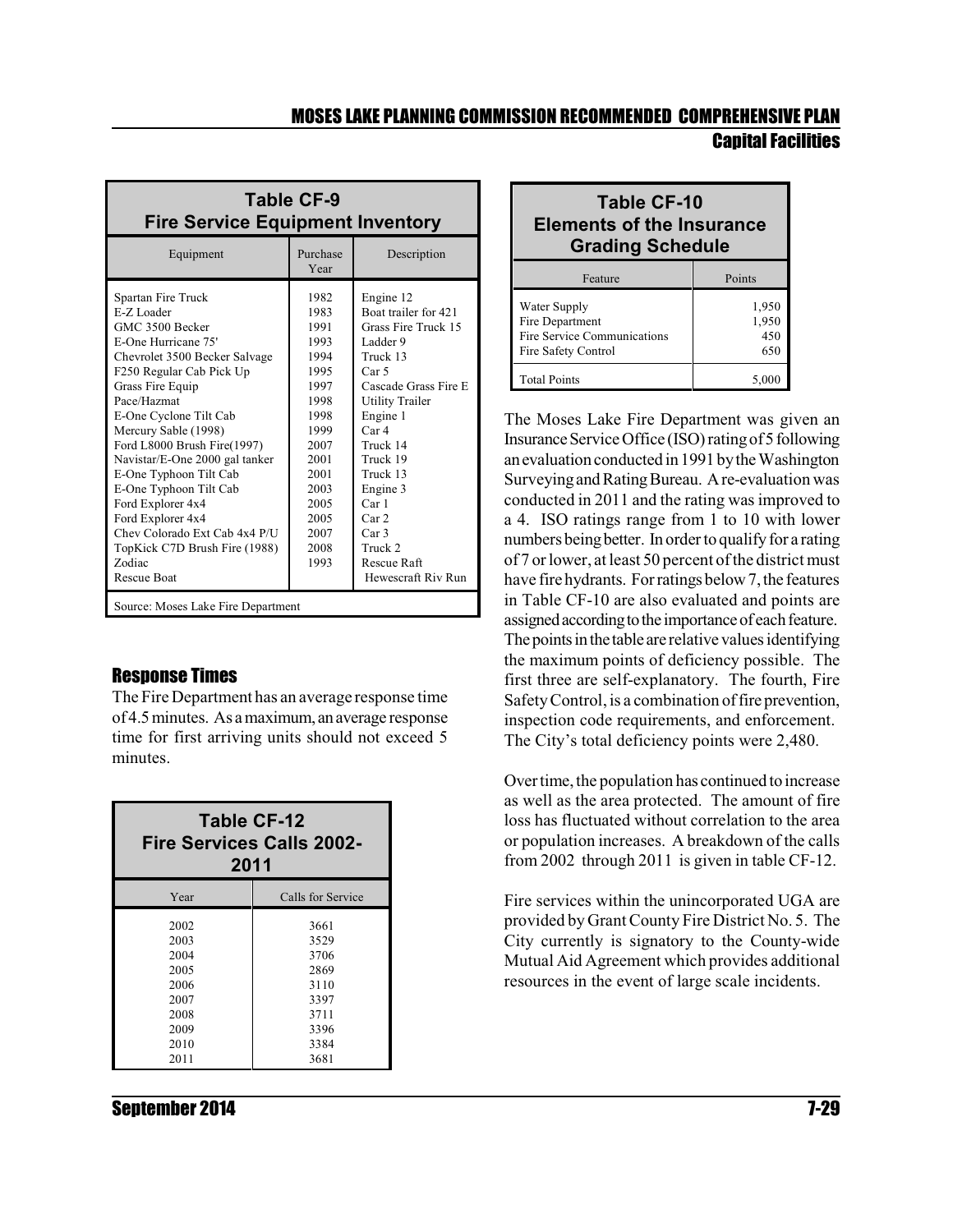### Level of Service

LOS for fire protection is measured in terms of response times and staffing levels. Other criteria that can affect service levels are fire flow requirements and the transportation system. A simple calculation of the ratio of firefighters per 1000 population is not relevant in calculating LOS for fire services.

In 1999, the City annexed a major portion of the Wheeler Road industrial corridor. This annexation has placed a significant demand on the Fire Department's capabilities. The increase in risk and fire flow requirements have often affected the Fire Department's ability to respond appropriately. Without personnel to deliver the required amount offire flow,the riskmaynot bemitigated. Fire flow is critical to the ability of the Fire Department to adequately fight fires. Sufficient water supply is the key to fire flow delivery. While fire flow is a consideration for all types of construction, it is more of a concern for commercial, and is a significant concern for industrial development. It also affects the insurance ratingofthe City.Fire flow considerations are incorporated in fire codes. All new development is required by statute to meet the requirements for adequate fire flow.

Due to the recent annexations in the Wheeler Road industrial corridor and the Randolph Road annexation to the north, the Fire Department average response time has increasedsignificantly. Response times to facilities such as BMW/SGL and Moses Lake Industries is approximately 11 minutes, nearly 2.5 times the previous average response time. A third fire station is needed to ensure adequate response times and fire flow delivery.

The transportation systemalso has an effect on the LOS of fire and emergency services. In order to keep response times low, the Fire Department depends on an efficient transportation system in good repair. The layout of streets, their widths and conditions, and secondary access routes directly affect response times. Since these considerations are built into future City LOS standards, it is assumed that future transportation improvements will promote more efficient fire and emergency service activities.

### Future Deficiencies

Growth over the next twenty years will increase demands for fire suppression, fire prevention, and emergency medical services. The city will need additional manpower, facilities, and equipment in order tomeet the demands ofthe citizens and provide an acceptable LOS.

As more areas of the UGA are annexed, the city will need to acquire additional facilities in order to provide acceptable response times in those areas. As additional areas in the Wheeler Corridor, Cascade Valley, Larson Subdivision, and Pelican Point areas are annexed, the City will need to increase staffing and add additional facilities.

As the industrial base and population grow, additional firefighters will need to be added to bolster the response fromoutlying stations. Responsesto areas protected by the outlying stations will be coupled with a concurrent response from Fire Station No. 1 with an engine, ladder, or support vehicles as necessary. Second alarms will be covered with manpower and equipment from remaining stations and call-in personnel as needed. In the event of a large scale incident, mutual aid will be requested from Grant County Fire District No. 5 and any additional units fromother jurisdictions as per the County-wide Mutual Aid Agreement.

As additional areas are annexed and facilities are obtained, the City will need to add one engine, one brush fire truck, and possibly one ambulance per station.

Table CF-14 lists the projected staffing and call volume in relation to population projections at an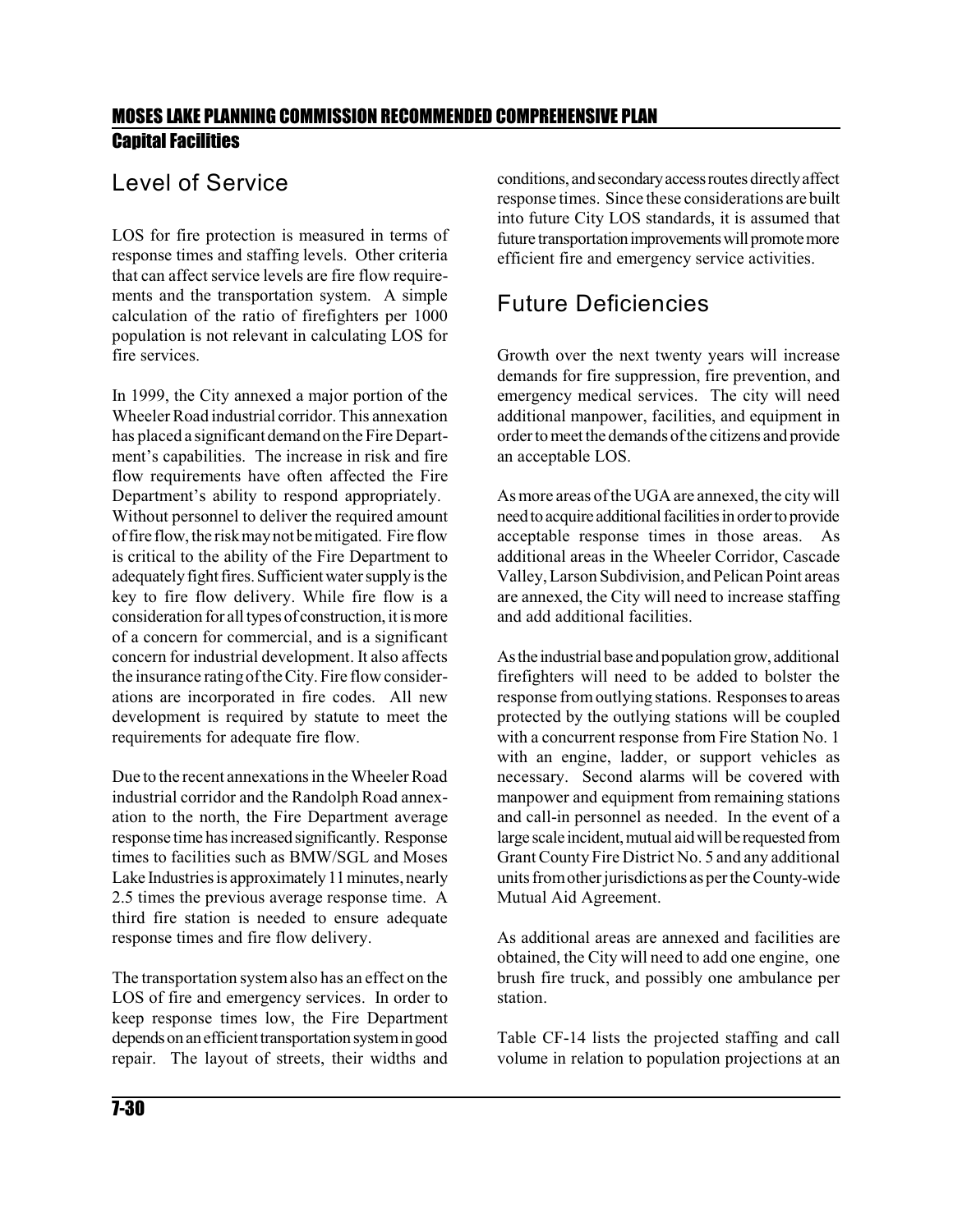annual 3% growth rate and increased commercial and industrial development.

### Recommendations

The City will need to address deficiencies in fire and emergency service facilities that result from ongoingdevelopment. This could involve all ofthe improvements described previously and/or some of the following options:

- $\blacksquare$  Compliance with the goals and policies in the Comprehensive Plan.
- Requiring that future development proposals assess and mitigate any impact on fire and emergency medical services.
- **Example 1** Forging new and renewing old interlocal agreements to continue support fromadjacent fire and emergency service jurisdictions.

| Table CF-14<br><b>Projected Staffing Needs and Call</b><br><b>Volumes through 2035</b> |                                                |                                           |                                                                              |  |  |  |  |  |  |  |  |
|----------------------------------------------------------------------------------------|------------------------------------------------|-------------------------------------------|------------------------------------------------------------------------------|--|--|--|--|--|--|--|--|
| Year                                                                                   | Projected<br>Population <sup>1</sup>           | Projected<br>Call<br>Volume               | Projected<br>Staffing                                                        |  |  |  |  |  |  |  |  |
| 2017<br>2022<br>2027<br>2032<br>2035                                                   | 25.047<br>29.037<br>33,661<br>39,023<br>42,640 | 4.759<br>5.517<br>6,396<br>7.414<br>8,101 | 48 Employees<br>55 Employees<br>64 Employees<br>74 Employees<br>81 Employees |  |  |  |  |  |  |  |  |
| <sup>1</sup> Projected Population based on a 3% annual growth rate                     |                                                |                                           |                                                                              |  |  |  |  |  |  |  |  |

Source: Moses Lake Fire Department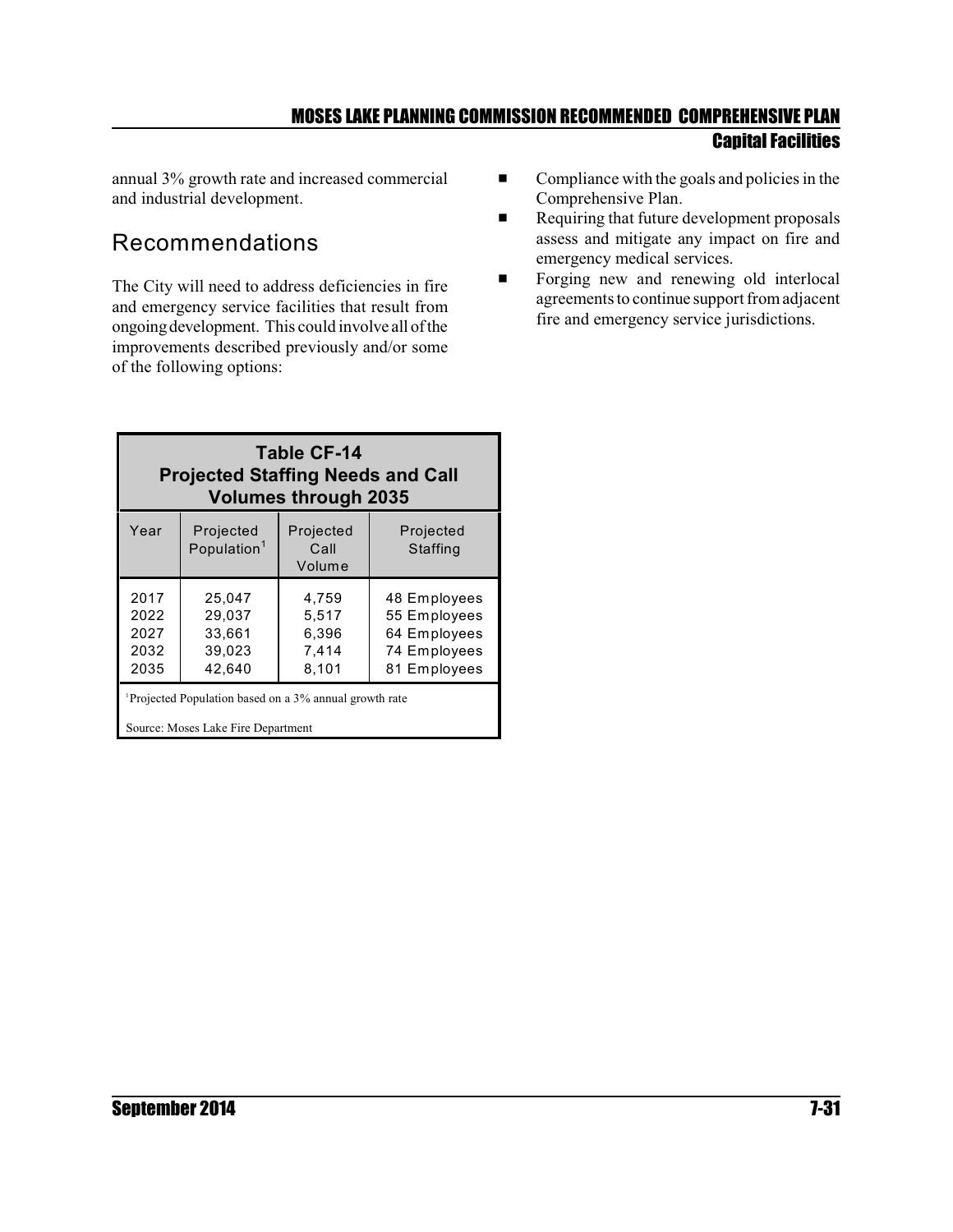# Section 7.6 - Police Facilities

T he City of Moses Lake currently has its own Police Department to provide law enforcement services within the city limits. Law enforcement within the unincorporated UGA is currently provided by the Grant County Sheriff's Office.

This section describes comprehensive plan goals, policies and objectives for Police services, the current level of service standards, future deficiencies, and recommended improvements.

## Goals and Policies Developed for the Comprehensive Plan

The following goals and policies apply to capital facility planning for police services for the next 20 years:

# **G**ENERAL**P**UBLIC **S**AFETY**G**OALS

**GOAL 1:THE CITY WILL PROVIDE EFFICIENT COST-EFFECTIVE LEVELS OF PUBLIC SAFETY SERVICES DESIGNED TO MAINTAIN QUALITY OF LIFE.**

# **POLICIES**

- 1.1 The City will maintain current community education programs on crime prevention and community policing to increase the level of awareness.
- 1.2 The City will emphasize continued cooperation through interlocal agreements with law enforcement agencies of adjacent jurisdictions and other public safety service providers.
- 1.3 The City will evaluate the adequacy of its public safety facilities and equipment, mutual aid agreements, and personnel staffing and programneeds for the present and for changes in needs with anticipated growth.
- 1.4 The City will maintain its accreditation with the Washington Association of Sheriffs and Police Chiefs (WASPC), to assure policies and procedures are updated and current.
- 1.5 The City will assure all police employees receive comprehensive trainingand appropriate equipment.
- 1.6 The City will hold all police employees accountable to uphold the core values of the department.

**GOAL 2: THE CITY WILL DETER CRIME AND PROVIDE RESIDENTS WITH SECURITY BY MAINTAIN-ING AN ADEQUATE POLICE FORCE AND OFFERING EFFECTIVE POLICE SERVICES.**

#### City of Moses Lake Police Department - Mission, Vision, Goals, and Objectives

The following mission, vision, and core values were taken from the City of Moses Lake's Police Department Policy and Procedures Manual dated December 2011.

**Mission Statement:** We the members of the Moses Lake Police Department are dedicated to preserving our citizens'integrityandsafetybyprovidingtimely, professional, and effective police service. We recognize this mission can only be accomplished by working in partnership with our citizens to problem-solve with innovative solutions. We constantly work to reach our vision, given the resources available.

**Vision Statement:** We are devoted to making Moses Lake the safest community in Eastern Washington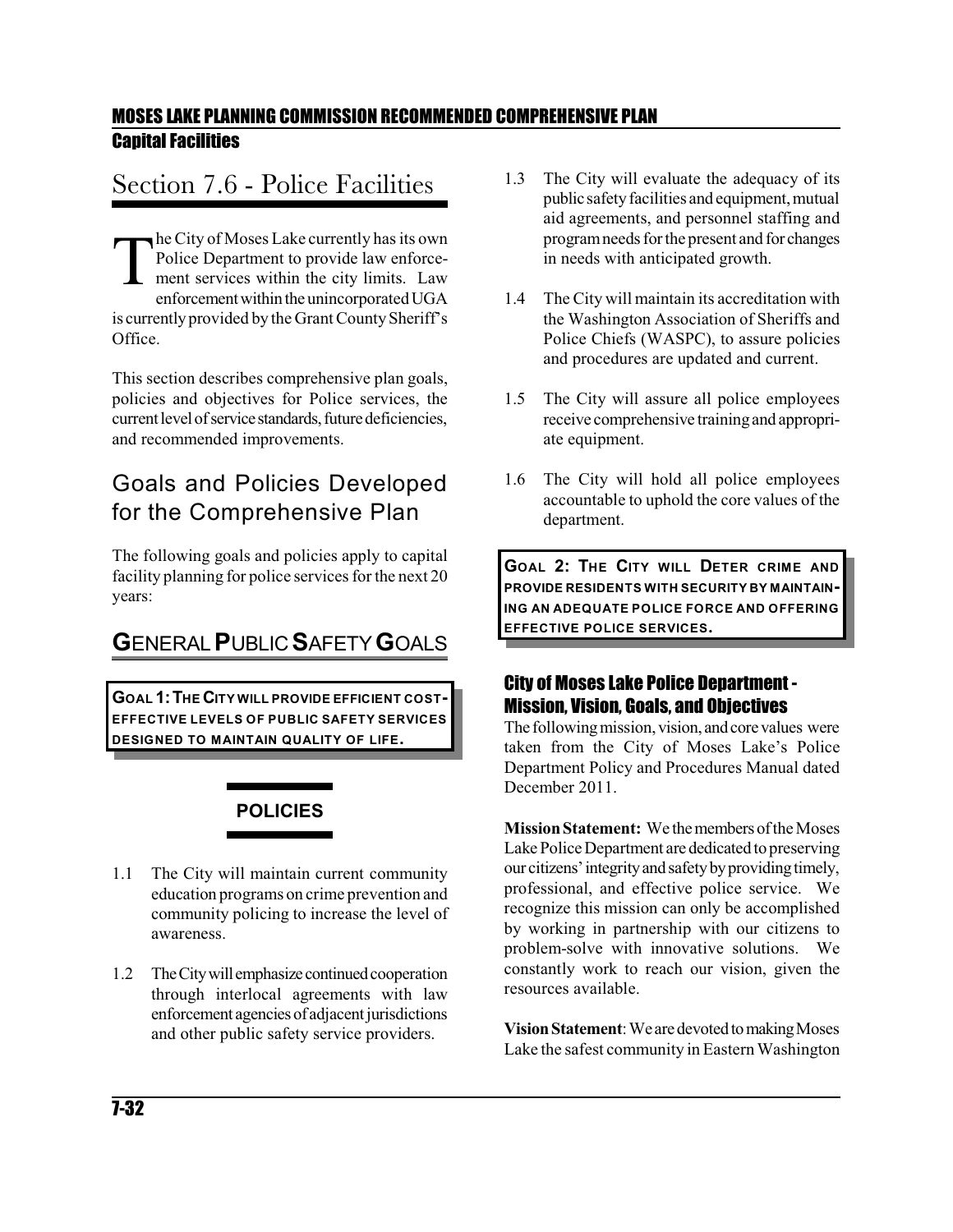by implementing effective strategies, through education, technology and accountability.

**CoreValues**: TheMoses Lake PoliceDepartment's core values articulate the type of police department we are. Our core values are our beliefs and actions as individuals and as a department. These values establish a foundation for everything we do and are confirmed by the actions of every member of the department. We the members of the Moses Lake Police Department, value:

**PROFESSIONALISM**: with character and pride.

**INTEGRITY**: with honesty and truthfulness.

**COMPASSION:** with valor and dedication.

**SERVICE**: with competency and teamwork.

In order to meet this mission and vision statement, the following goals have been identified in the Policy and Procedures Manual:

**Goal 1:CONTINUE TO PROVIDE SOLVING TECHNIQUES TO PREVENT OR RESPOND TO NEIGHBORHOOD AND COMMUNITY PROBLEMS.**



- 1.1 Provide prompt response and competent investigations of crimes and requests for service.
- 1.2 Provide special programs, such as Block Watch, commercial crime prevention, traffic safety, personal safety, school resource officers, and respond to special community needs.
- 1.3 Utilize innovative and proactive policing techniques such as the Street Crimes Unit.

**Goal 2: PROVIDE POLICE SERVICE SUPPORT TO NEIGHBORING COMMUNITIES WHEN NEEDED.**

### **Objectives**

- 2.1 Assign one Moses Lake Police Officer to INET (Interagency Narcotics Enforcement Team).
- 2.2 Manage the Moses Lake Regional Tactical Team.
- 2.3 Maintain Mutual Aid agreements with other law enforcement agencies in our region, including the Central Basin Traffic Safety Task Force, Columbia Basin Investigative Team, and the Northwest Violent Offender Task Force.

**Goal 3: PROMOTE FAVORABLE POLICE/COMMUNITY RELATIONS.**

#### **Objectives**

- 3.1 Support our schools by assigning commissioned personnel for the School Resource Officer program.
- 3.2 Coordinate and participate in community events.
- 3.3 Provide speakers or demonstrations as requested by community groups.
- 3.4 Offer educational seminars concerning crime trends as well as crime prevention resources.
- 3.5 Respond promptly to calls for police services.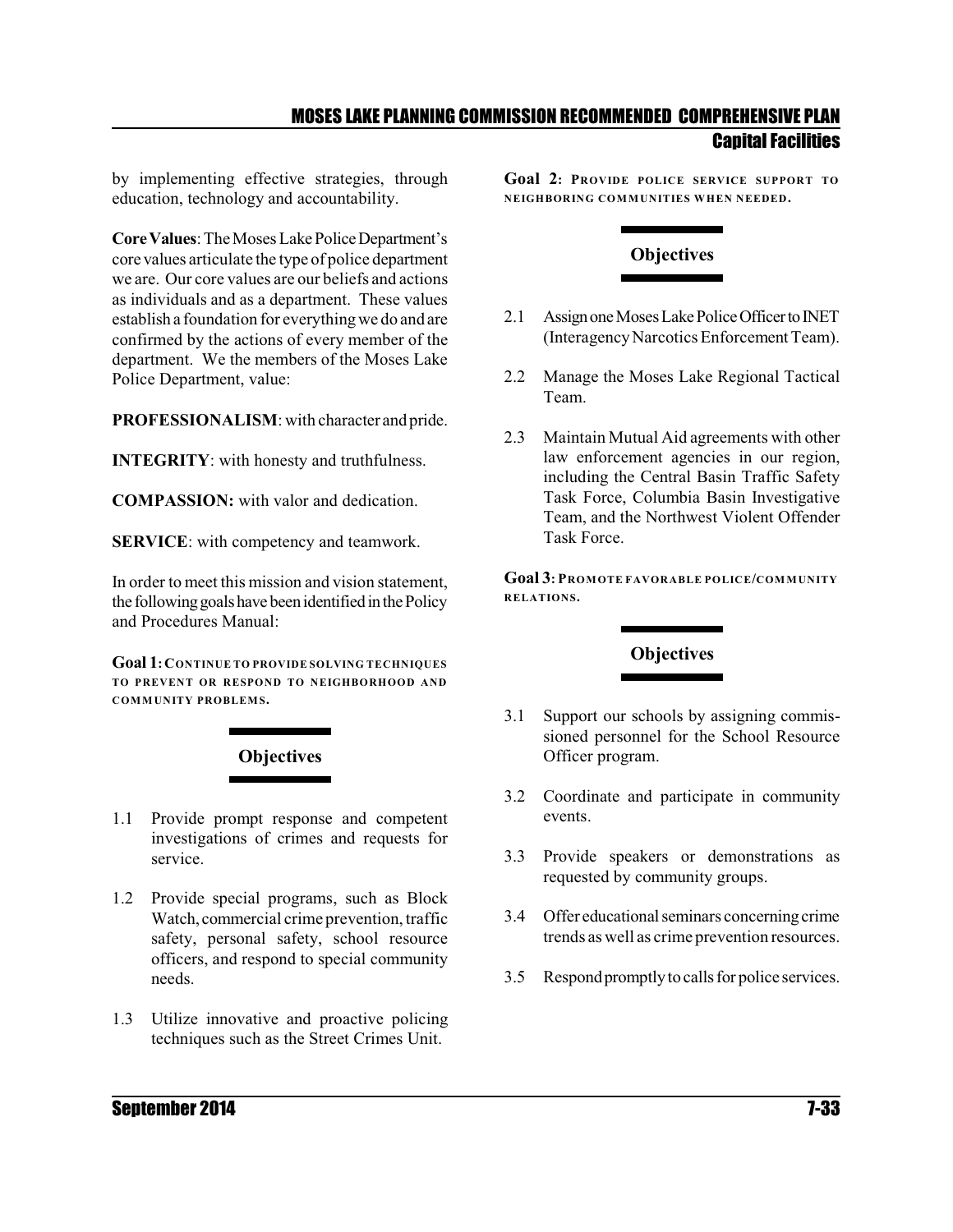### Existing Conditions

#### System Description

The Moses Lake Police Department provides all law enforcement services for the City of Moses Lake and operates a police station at 411 Balsam.

In the year 2011, the department employed 34 commissioned officers and 8 civilian employees. Based on a 2011 population of 20,640, theCity has 1.65 commissioned Officers per 1,000 population.

The traditional means of measuring crime trends is to assess and evaluate the FBI Uniform Crime Report. Each agency submits monthly crime statistics to the Washington Association of Sheriffs and Police Chiefs (WASPC). Reports are subsequently sent to Washington D.C. Table CF-15 shows crime statistics for 2010 and 2011.

| Table CF-15<br><b>Moses Lake Crime Numbers and Rates</b>                           |                 |                                     |                   |                                       |                   |                                        |  |  |  |  |  |
|------------------------------------------------------------------------------------|-----------------|-------------------------------------|-------------------|---------------------------------------|-------------------|----------------------------------------|--|--|--|--|--|
| Year                                                                               | Total<br>Crimes | Total<br>Crime<br>Rate <sup>1</sup> | Violent<br>Crimes | Violent<br>Crime<br>Rate <sup>1</sup> | Property<br>Crime | Property<br>Crime<br>Rate <sup>1</sup> |  |  |  |  |  |
| 2010<br>2011                                                                       | 1,599<br>1,529  | 82.2<br>74.0                        | 83<br>69          | 4.3<br>3.3                            | 1516<br>1460      | 77.9<br>70.7                           |  |  |  |  |  |
| <sup>1</sup> Per 1,000 Residents<br>Source: Crime in Washington Annual Report 2011 |                 |                                     |                   |                                       |                   |                                        |  |  |  |  |  |

| Table CF-16<br><b>Police Services Personnel, 2011</b> |                     |  |  |  |  |  |  |  |  |
|-------------------------------------------------------|---------------------|--|--|--|--|--|--|--|--|
| Title                                                 | <b>Staff Number</b> |  |  |  |  |  |  |  |  |
| Police Chief                                          |                     |  |  |  |  |  |  |  |  |
| Captain                                               |                     |  |  |  |  |  |  |  |  |
| Department Secretary                                  |                     |  |  |  |  |  |  |  |  |
| Sergeants                                             |                     |  |  |  |  |  |  |  |  |
| Corporals                                             |                     |  |  |  |  |  |  |  |  |
| Detectives                                            |                     |  |  |  |  |  |  |  |  |
| Patrol                                                | 16                  |  |  |  |  |  |  |  |  |
| Community Services Coordinator                        |                     |  |  |  |  |  |  |  |  |
| Clerks                                                |                     |  |  |  |  |  |  |  |  |

Table CF-16 lists police services personnel employed by the City in 2011. The Departments vehicle inventory is presented in Table CF-17.

An average response time to a high priority call ranges from 1 to 5 minutes depending on the location. Priority categories of police response are as follows:

- A. Highest priority is given to incidents where the safety of an individual isthreatened. This is a Code 3 response (all emergency equipment).
- B. In progress calls where the perpetrator is present also receive a high priority response. Depending on the severity of the incident, this may also be a Code 3 response, or a Code 2 response (emergency lights authorized, however obey traffic laws).
- C. Calls for response to a crime where the perpetrator is no longer present will be handled as soon as possible but will have lower priority than category A or B calls. This is a Code 1 response (no emergency equipment, must obey all traffic laws). These are the vast majority of calls MLPD patrol responds to.
- D. Calls for Police service on matters not included in the preceding three categories receive the lowest priority. Police assistance for non-criminal non-traffic calls will receive a response after all categoryA,B, and Ccalls are cleared.

Law enforcement is provided by the Grant County Sheriff's Office outside the city limits of Moses Lake. The City of Moses Lake and the Grant County Sheriff's Office have signed a Mutual Aid Peace Officer powers in accordancewith the Washington Mutual Aid Peace Officers Powers Act (Chapter 10.93 RCW). By signing this agreement, the jurisdictions agree to provide cooperative enforce-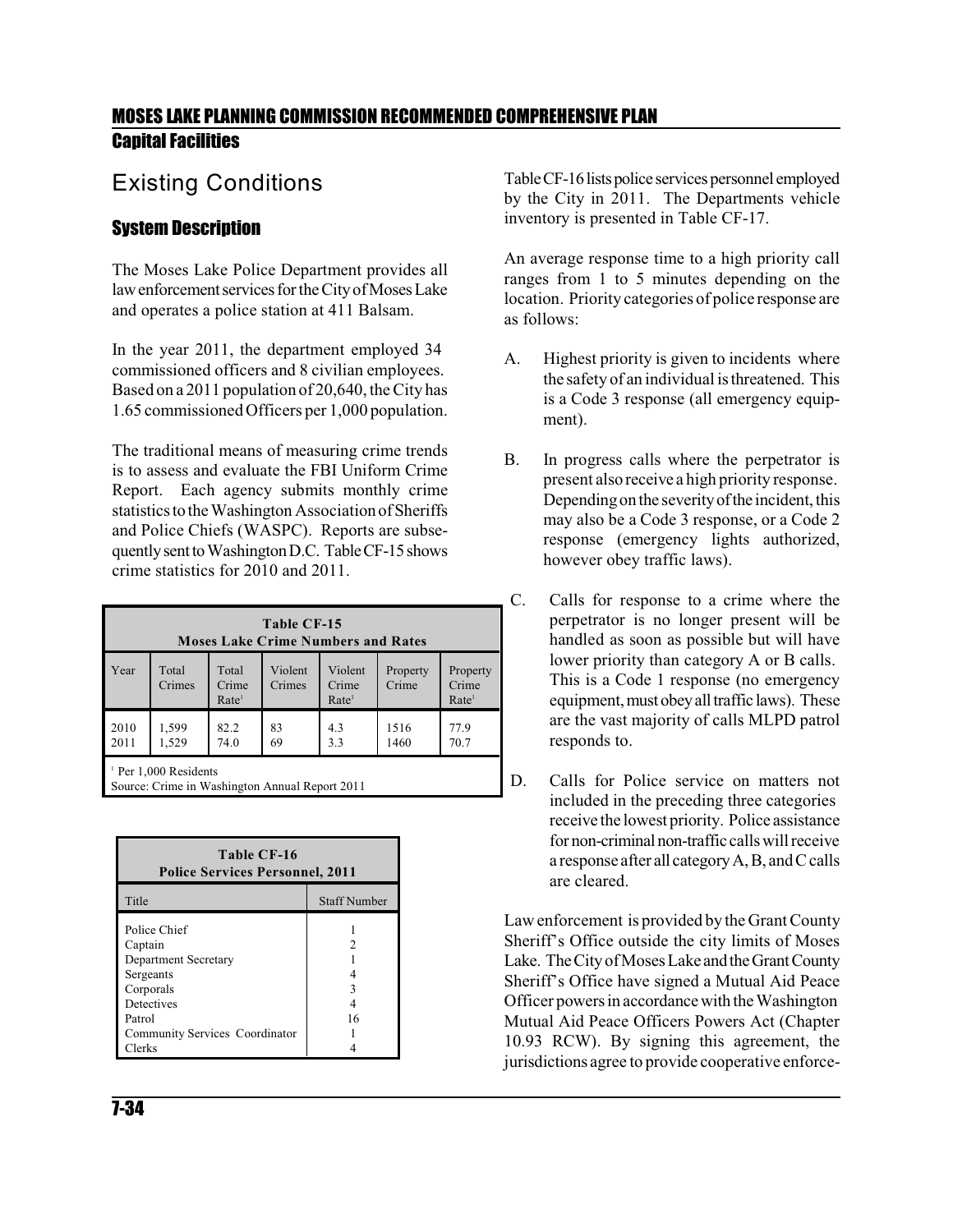| Table CF-17<br><b>Police Services Vehicle Inventory 2011</b> |      |                |                            |  |  |  |  |  |  |  |  |
|--------------------------------------------------------------|------|----------------|----------------------------|--|--|--|--|--|--|--|--|
| Equipment                                                    | Year | Number         | Assignment                 |  |  |  |  |  |  |  |  |
| Ford CV                                                      | 1998 | 1              | Administration             |  |  |  |  |  |  |  |  |
| Ford CV                                                      | 1997 | 1              | Sergeants - Patrol         |  |  |  |  |  |  |  |  |
| Ford Taurus                                                  | 1995 | 1              | Sergeant - Detective       |  |  |  |  |  |  |  |  |
| Chevrolet Caprice                                            | 1991 | 1              | <b>Detectives</b>          |  |  |  |  |  |  |  |  |
| Plymouth Vol                                                 | 1980 | 1              | Detectives                 |  |  |  |  |  |  |  |  |
| Ford CV                                                      | 2000 | 5              | Patrol                     |  |  |  |  |  |  |  |  |
| Ford CV                                                      | 2000 | $\overline{2}$ | Traffic                    |  |  |  |  |  |  |  |  |
| Ford Aerostar                                                | 1986 | 1              | Community Policing-        |  |  |  |  |  |  |  |  |
|                                                              |      |                | Crime Prevention           |  |  |  |  |  |  |  |  |
| Ford Aerostar                                                | 1990 | 1              | <b>DARE</b>                |  |  |  |  |  |  |  |  |
| <b>Chevrolet Camero</b>                                      | 1986 | 1              | Safe Streets - School Res. |  |  |  |  |  |  |  |  |
| GMC Sonoma                                                   | 1999 | 1              | Parking Enforcement -      |  |  |  |  |  |  |  |  |
|                                                              |      |                | Animal Control             |  |  |  |  |  |  |  |  |
| Ford Crown Vic                                               | 2008 | 1              | Administration             |  |  |  |  |  |  |  |  |
| Ford Crown Vic                                               | 1998 | 1              | Administration             |  |  |  |  |  |  |  |  |
| Toyota Prius                                                 | 2005 | $\overline{c}$ | Detectives                 |  |  |  |  |  |  |  |  |
| Honda Accord                                                 | 2009 | 1              | Detectives                 |  |  |  |  |  |  |  |  |
| Dodge Charger                                                | 2009 | 1              | Detectives                 |  |  |  |  |  |  |  |  |
| Ford Crown Vic                                               | 2008 | 5              | Patrol                     |  |  |  |  |  |  |  |  |
| Ford Crown Vic                                               | 2009 | 4              | Patrol                     |  |  |  |  |  |  |  |  |
| Ford Crown Vic                                               | 2010 | 1              | Patrol                     |  |  |  |  |  |  |  |  |
| Chevrolet Cap                                                | 2012 | 1              | Patrol                     |  |  |  |  |  |  |  |  |
| Chevrolet Colorad                                            | 2009 | 1              | <b>Community Services</b>  |  |  |  |  |  |  |  |  |
| Chevrolet P/U                                                | 2003 | 1              | Police Specialist          |  |  |  |  |  |  |  |  |
| Ford F350                                                    | 1989 | 1              | <b>TRT</b>                 |  |  |  |  |  |  |  |  |

ment of the law beyond their territorial boundaries as requested by the jurisdiction in need of assistance.

The Moses Lake Police Department has a number ofinterlocal agreementswith area lawenforcement, including the Central Basin Traffic Safety Task Force,Columbia Basin Investigative Team, and the Northwest Violent Offender Task Force.

# Level of Service (LOS)

LOS for police protection is expressed in terms of response times and staffing level as shown in Table CF -18. The main factors affecting LOS are the population served and the number of calls for service. In determining future needs for police services within the City of Moses Lake, the statewide average of 1.53 commissioned officers per 1,000 population  $(2011)$  for cities of similar size  $(10,000-$ 25,000 residents) will be used. The 2012 LOS

staffing ratio is 1.65 commissioned officers per 1,000 population. For response time LOS, an average response time goal of 5 minutes for high priority calls will be used. The existing1-5 minute response time meets this LOS.

# Future Deficiencies

The City of Moses Lake has grown significantly over the past 12 years, approximately 45%. The current Urban Growth Area (UGA) population is approximately 31,865. Those residing outside the city limits utilize city and retail services. Consequently, the calls for police services have also increased. Manpower levels have increased to meet the needs of growth in the city limits.However, the following should be considered as growth continues:

 **Additional calls:** In 1999,the Police Department received and responded to 13,321 calls for service. In 2011, the Police Department responded to 16,001 calls for service, an increase of approximately 20%, or 1.6% per year. If this trend continues, we can anticipate an additional 4,466 calls by 2030.

| Table CF - 18<br><b>Police Services Level of Service</b> |                                                         |                                                       |  |  |  |  |  |  |  |  |
|----------------------------------------------------------|---------------------------------------------------------|-------------------------------------------------------|--|--|--|--|--|--|--|--|
| <b>LOS Type</b>                                          | <b>LOS Standard</b>                                     | <b>Existing LOS</b>                                   |  |  |  |  |  |  |  |  |
| <b>Staffing Level</b>                                    | 1.53<br>Commissioned<br>Officer per 1,000<br>population | 1.65 Commissioned<br>Officers per 1,000<br>population |  |  |  |  |  |  |  |  |
| Response<br>Time                                         | 5 Minute, Ave.<br><b>High Priority Call</b>             | 1-5 minute response<br>time                           |  |  |  |  |  |  |  |  |

 **Additional Personnel:** To maintain our current ratio of 1.65 commissionedofficer per 1,000 population in 2032, with anticipated population of 39,023, the police department will need an additional 31 commissioned officers. This would include an additional administrative position, four sergeants, 23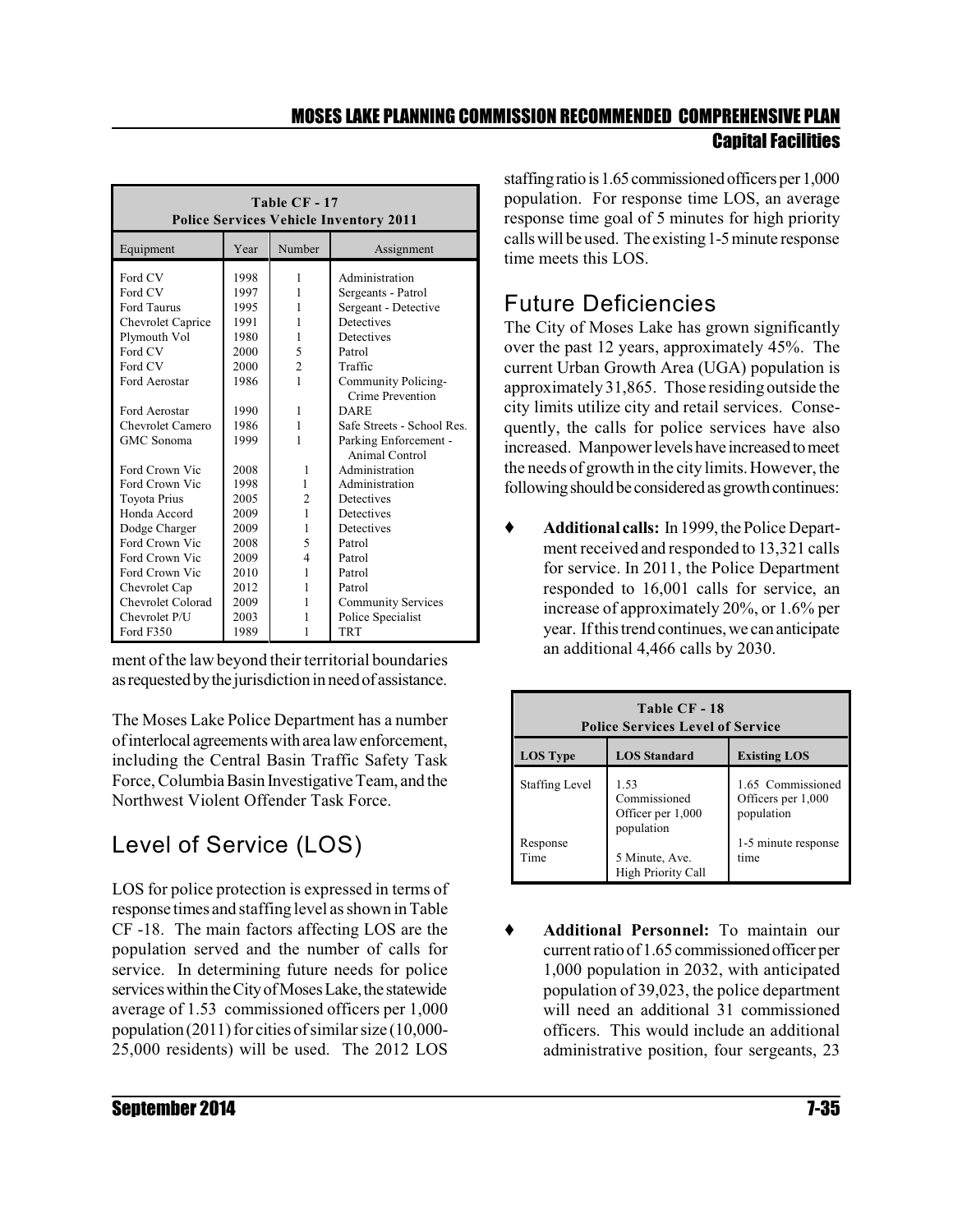police officers, and three detectives.

- **Additional Clerical Support Staff:** The increase in commissioned officerswould call for a minimum of four additional clerical staff. Our current staffing level is 4 with one supervisor. Four additional positions are necessary by 2032.
- **Additional Community Service Officers:** Currently the Department employs two civilian positions assigned to animal control and parking. By2032, an additional position will be required.
- **Figure Analyst:** This would be a new position. A crime analyst is necessary to conduct research on crime trends and allocation of resources. This position would also assist with computer technology and provide support to detectives and operations personnel.
- **Evidence Technician:** This would be a new position. Currently, this task is being performed by the Police Specialist. This position would be responsible for maintaining the evidence.
- ◆ **Annexations:** If areas with large populations, such as the Larson Housing area, were to be annexed, additional personnel would be required atthe 1.65 officers/1,000 population ratio.
- ◆ **Vehicles:** Patrol vehicles are a vital necessity for police service. To accommodate 31 additional commissioned personnel, at least 10 vehicles would be required.
- **Facilities:** The current police facility was constructed in 1978. It does not meet the needs of the Police Department at this time. Expansion and remodelinghas been planned. Cost for the expansion project is approxi-

mately \$800,000.

A new police/fire substation is planned for construction within the next threeyears. The substation will be constructed on the north end ofMoses Lake. Approximate cost is \$2.5 million. A replacement firing range has been scheduled for construction since 2011. The cost is \$1 million.

### Recommendations

The City will need to address any deficiencies in police services that result from growth and development.

Thepolice department's primary deficiency isthat it has outgrown its current facilities. The main station has not been expanded since it's original construction (1978), when the department served a population of 10,000. The department's firing range was taken out of service to accommodate industrial expansion. It's important to replace the facility to assure compliance with accreditation standards and meet the needs of the community as well as its employees.

The strength of the police department is its many interlocal agreements with area law enforcement agencies, and local partnerships. Those relations have enabled the department to expand its expertise and resources, which is a direct benefit to the community.

Another source of pride is the department's accreditation with the Washington Association of Sheriffs and Police Chiefs since 1991. MLPD is one of approximately 40 accredited law enforcement agencies in the state.

Currentmanpowerlevels are acceptable, andexceed the state averages. However, the city must continue to plan for growth. Significant investments must be made in facilities for both police and fire.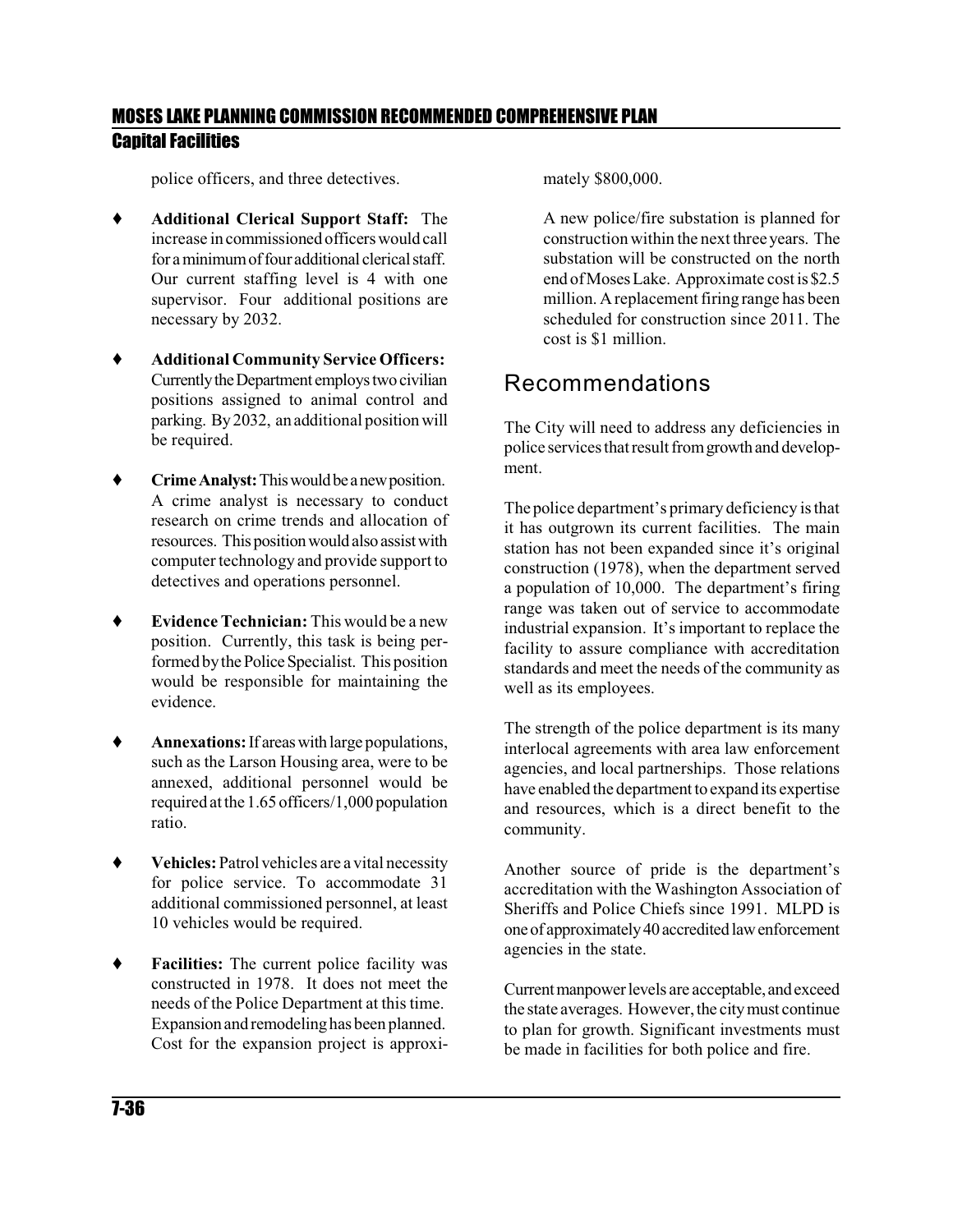# Section 7.7 - Library Facilities

This section presents the goals and policies for<br>library facilities, an inventory of existing<br>facilities within the City of Moses Lake and<br>the UGA level of service standards library facilities, an inventory of existing facilities within the City of Moses Lake and the UGA, level of service standards, a deficiencies analysis, and recommendations.

# Goals and Policies Developed for the Comprehensive Plan

The following goal and policy statements were prepared by the City of Moses Lake to indicate continued support of the Library System:

**GOAL 1: THE CITY WILL PROVIDE A LIBRARY FACILITY THAT HOUSES RESOURCES NECESSARY TO MEET THE PERSONAL, EDUCATIONAL, AND PROFESSIONAL NEEDS OF MOSES LAKE CITIZENS AND SERVE AS A LEARNING AND REFERENCE CENTER FOR THE COMMUNITY.** 

# **Objectives**

1.1 The City will maintain adequate library facilities for Moses Lake's population, circulation, technology, books, and material resources.

# Existing Conditions

The Moses Lake Public Library, located at 5th and Pioneer Way, has been operating since 1956. In 1962 the library became a branch of the North Central Regional Library. Currently the library houses over 69,626 volumes but as an affiliate branch of the North Central Regional Library system, the local library retains accessto 775,244 volumes which are continuously rotated throughout the system at the request of the users.

Current hours of operation are Monday through Thursday 9:00 a.m. to 8:00 p.m.; Friday 9:00 a.m. to 6:00 p.m.; Saturday 9:00 a.m. to 5:00 p.m.; and Sunday 1:00 p.m. to 5:00 p.m. (school year only). Some services provided by the facility include reference materials, audio books, e-books, videos, DVDs, free wireless Internet, reading programs, and special children's story hours. The library currently has 18 user computers, 2 catalogue computers, and 2 children's computers. The libraryis administered by a five-member Library board.

The City of Moses Lake owns the facility and the grounds which the library is located on. The City pays all costs related to the facility, including the monthly utilities and some maintenance costs. North Central Regional Library Services owns the materials, and pays for staffing and maintenance expenses.

# Level of Service

Currently there are no adopted LOS standards for theMosesLakePublicLibrary. Without established LOS standards, it is not possible to present a quantitative analysis of system deficiencies. However, the mission statement of the Library will serve as the guide toproviding library service. The mission statement is as follows:

PROVIDE LIBRARY AND INFORMATION SERVICES TO MEET THE DIVERSE EDUCATIONAL, VOCATIONAL, AND RECREATIONAL NEEDS OF ITS CURRENT AND POTENTIAL USERS.

In fulfilling its mission the library will:

- **EXECUTE:** Provide and maintain organized collections of books and related library materials.
- **EXECUTE:** Promote and make library services conveniently available.
- **EXECUTE:** Serve as a source for reliable information within and beyond the library's service area.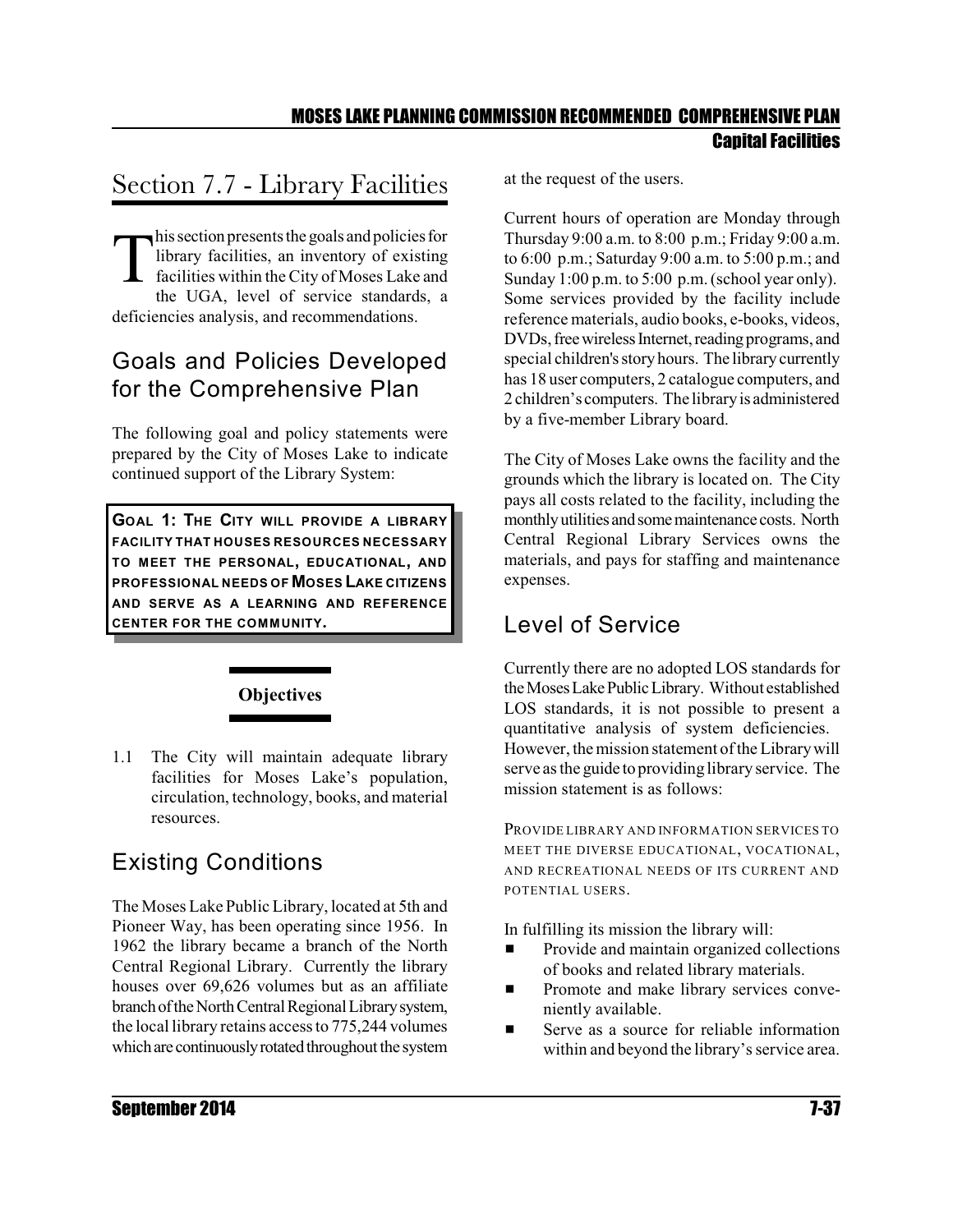- **Encourage self-education and life-long** learning.
- $\blacksquare$  Support and defend the library user's freedom to read.
- $\Box$  Cooperate with other organizations, agencies and institutions with similar goals.
- $\blacksquare$  Maintain a strong and financially secure library system.

# Existing Deficiencies and Mitigation

Past improvements to the facility have included ADA-compliant restrooms in 2013, new tile and carpet in 1999, reroofing in 1998, and the installation of automatic doors in 1997. Library staff have identified the need for more electrical outlets as current deficiencies.

# Future Deficiencies

The Moses Lake Public Library Foundation is raising money for a remodel and expansion of the existing library to address the following items:

Compliance with the Americans with Disabili-

ties Act for the basement.

- $\blacksquare$  Add flexible meeting and study space so that programming and events will no longer interfere with other patrons using the library.
- $\blacksquare$  Update the wiring, windows, etc. to make the building more energy-efficient and to better meet the needs of modern and future library users.
- $\Box$  Open up the ends of the building to increase space and visibility of the surrounding park and the 5 Corners area.
- $\blacksquare$  Add space for collection expansion, computing, and future growth.

## Recommendations

It is recommended that the Library Board develop a detailed LOS standard for the library facilities. These standards should enable the Board to identify facility deficiencies and plan for necessary improvements. The Comprehensive Plan's goals and policies will help ensure that improvements and acquisitions for library facilities are provided for and funded concurrently with new development.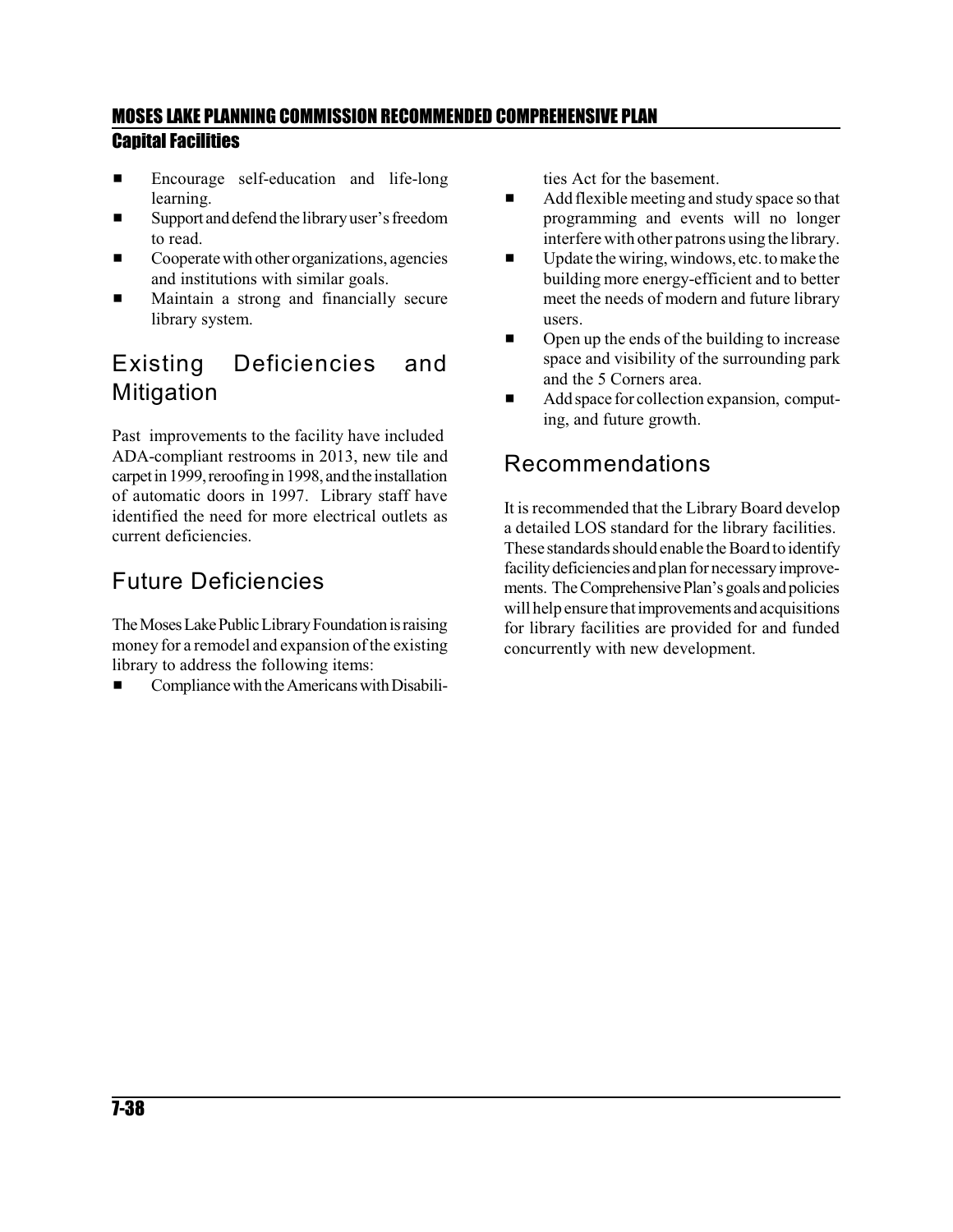# Section 7.8 - Transportation Facilities

The City of Moses Lake is served by a variety<br>of transportation facilities, ranging from<br>bicycle/pedestrian paths to a network of<br>arterials and highway facilities. The City is of transportation facilities, ranging from bicycle/pedestrian paths to a network of arterials and highway facilities. The City is primarily responsible for the maintenance of facilities such as streets, traffic control hardware, sidewalks, andbicycle lanes. TheWashington State Department of Transportation is responsible for maintenance and future improvements to SR-17 and I-90 as well as any associated LOS issues. New street construction is typically developer-driven and paid for by the developer. Public transportation is provided by Grant Transit Authority.

The Transportation Element of the Comprehensive Plan provides a more complete reference to existing and planned transportation facilities in the City. LOS Standards are discussed and facility improvements identified to maintain the standards for the next 20 years.

# Section 7.9 - Water Facilities

W ater Facilities serving the City of Moses Lake are developed and maintained by the City. Water is supplied by local wells. Moses Lake's water system consists of 20 wells and 12 water storage tanks, serving over 8,100 residential, commercial, and industrial accounts. Service is provided throughout the city and into areas of the unincorporated UGA. Private water purveyors are located throughout the UGA, providing residential service. A more complete discussion of the City's water system is included

in the UtilitiesChapter ofthe Comprehensive Plan. The City of Moses Lake Comprehensive Water System Plan should also be consulted for detailed discussions.

# Section 7.10 - Wastewater System Facilities

T he City of Moses Lake owns and operates two independent collection, treatment, and disposal systems. They are the City/Sand Dunes System and the Larson System. The City/Sand Dunes System serves the entire service area except for the Larson area, which is essentially the old Air Base. The Larson System was and continues to be independent of the City/Sand Dunes System.

The collection systems are unique as they have a higher than average number of pumping stations due to the rolling topography in the area. The Sand DunesSystemhas 26 pump stations and the Larson System has six. The treatment plants include aeration basins and settling basins to treat sewage to the secondary level.

In the Sand Dunes System, the Central Operations Facility (COF) provides pretreatment for most of the flows in the form of screening and grit removal. Treatedwastewaterdisposal is accomplishedat both treatment plants through infiltration basins. A more complete discussion can be found in the Utilities Element of the Comprehensive Plan. The City of Moses Lake SewerSystem MasterPlan should also be consulted for detailed discussions.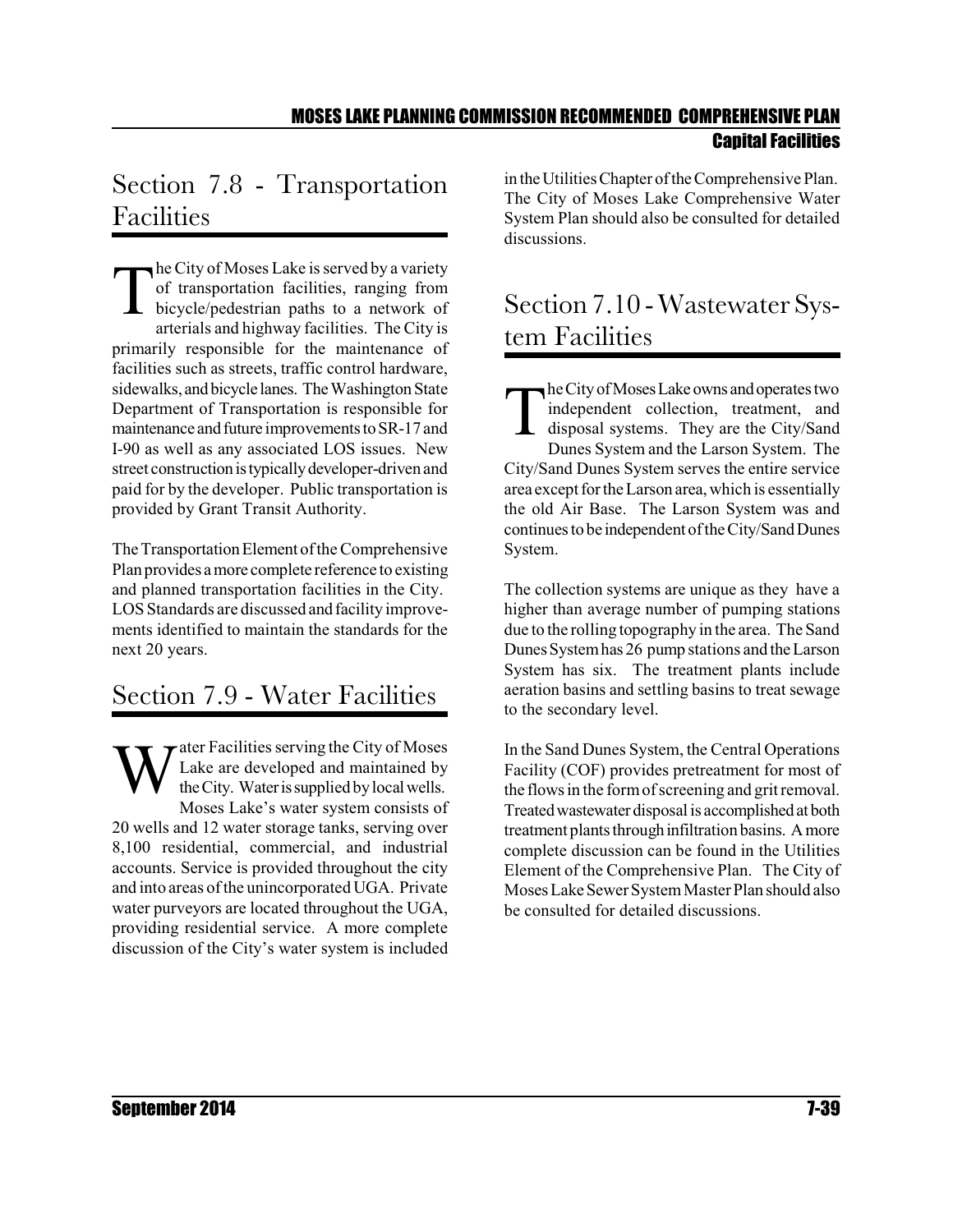# Section 7.11 - School Facilities

The Growth Management Act requires that all<br>capital facilities develop a six-year financing<br>plan to help determine when new facilities<br>will be needed and what funds will be capital facilities develop a six-year financing plan to help determine when new facilities will be needed and what funds will be available for facilities. WAC 365-195-315(2)(a) recommends that schools be included in the Capital Facilities Inventory even though not funded by the City. The City of Moses Lake is served by School District 161 for public elementary, middle, and high school education. The District has a Ten Year Facilities Plan (2010 - 2020) which does not include specifics on costs and funding.

This section of the Capital Facilities Element is based on information provided by the Moses Lake School District. It lists the City's goal specific to school facilities, provides an inventory of the District's facilities, and describes future system deficiencies and scheduled recommended improvements.

## Goals and Policies Developed for the Comprehensive Plan

The Comprehensive Plan includes the following capital facilities goal for schools:

**GOAL 1: THE CITY WILL WORK WITH THE MOSES LAKE SCHOOL DISTRICT TO MAKE INVESTMENTS IN UPGRADING SCHOOL FACILITIES.**

- 1.1 The City of Moses Lake has the authority to impose impact fees to pay for new school facilities that are necessitated by future growth if the school district has a school capital facility plan, and shall consider the process at the District's request.
- 1.2 In consideration of the request, the City shall ensure that the School District facility plans

are consistent with the amount and location ofgrowthenvisionedintheCity'sComprehensive Plan, aswell as determine ifthe standards used by the School District are consistent with community expectations and values.

- 1.3 The School District must have a capital facility plan which contains the following information:
	- A. A long range plan for capital improvements and construction needed to support the City's 20-year growth targets.
	- B. A demonstration of how facility and service needs are determined.
	- C. At least a six-year finance plan, to be updated on an annual basis, that demonstrates how capital needs are to be funded.
	- D. Population projections consistent with those used in developing the City's Comprehensive Plan.
	- E. An assessment of the condition and functional characteristics of school facilities within the District.

### Existing Conditions

The Moses Lake School District serves children from the City of Moses Lake and unincorporated Grant County. Moses Lake School District currently has ten elementary schools, three middle schools, and a comprehensive high school. With the exception of Larson Heights Elementary, North Elementary, and Endeavor Middle School, all Moses Lake Schools are within the city limits. Tables CF-19 and CF-20 describe facilities in the district including special purpose facilities such as libraries, theaters, and gymnasiums. (See Figure CF-4 for facility location). A new building for the High School pool is currently under construction.

The district has two cooperative construction projects recently completed on 29 acres south of the Moses Lake High School: a transportation facility and a Skills Center for high school students. The Skills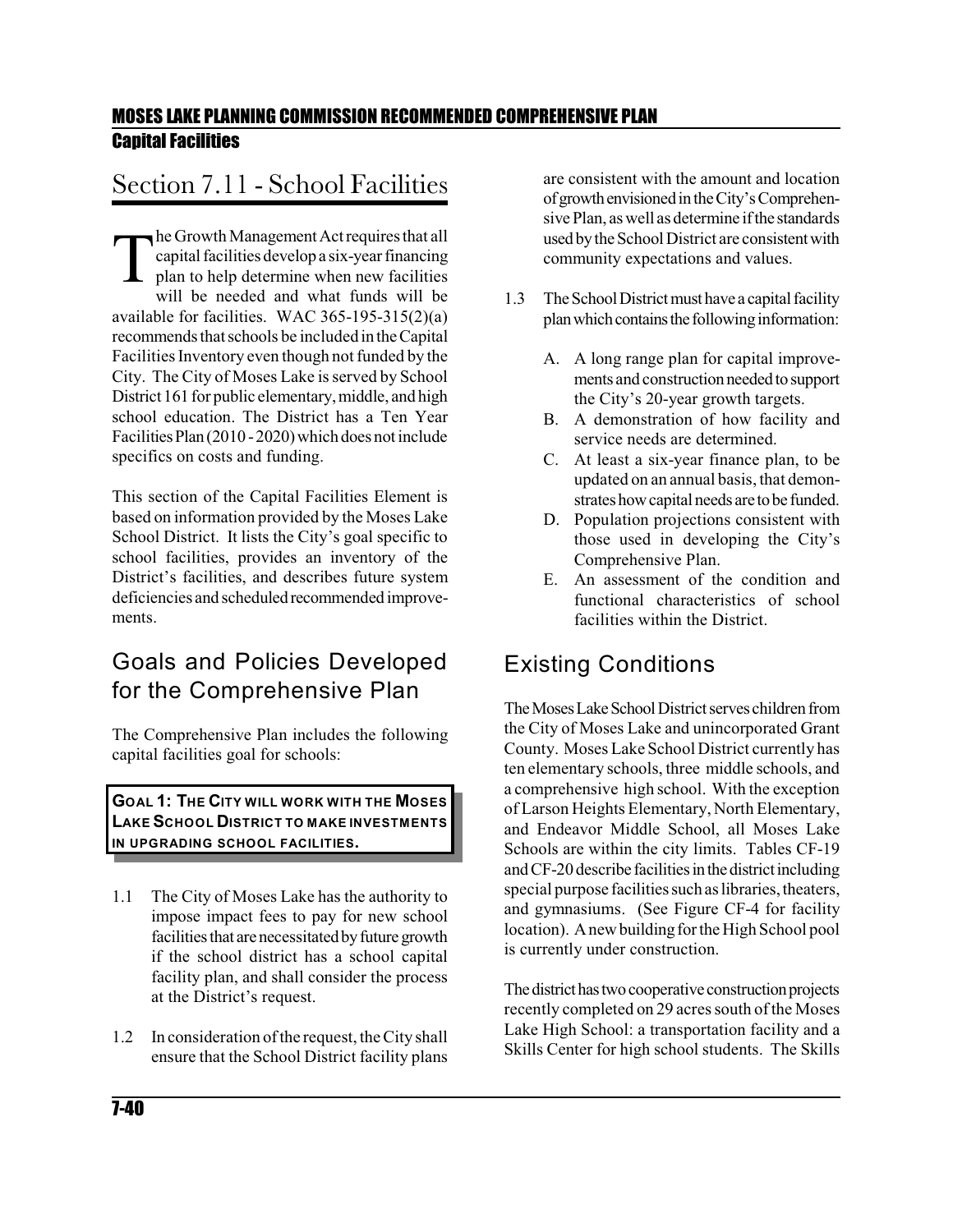Center is expected to greatly assist students' preparation for careers, apprenticeships, and postsecondary education.

| Table CF-19<br><b>SCHOOL BUILDINGS</b>                                                                                                                                                                                                                                                                                                   |                                                                                                                                            |                                                                                |                                                                                  |                                                                                         |  |  |  |  |  |  |  |
|------------------------------------------------------------------------------------------------------------------------------------------------------------------------------------------------------------------------------------------------------------------------------------------------------------------------------------------|--------------------------------------------------------------------------------------------------------------------------------------------|--------------------------------------------------------------------------------|----------------------------------------------------------------------------------|-----------------------------------------------------------------------------------------|--|--|--|--|--|--|--|
|                                                                                                                                                                                                                                                                                                                                          | <b>Building Area</b><br>(square feet)                                                                                                      | Grounds<br>(Acres)                                                             | Classrooms                                                                       | Portable<br>Classrooms                                                                  |  |  |  |  |  |  |  |
| <b>Moses Lake School District</b><br><b>Elementary Schools</b><br>Peninsula<br>Knolls Vista<br>Lakeview Terrace<br>Midway<br>Larson Heights<br>Garden Heights<br>Longview<br><b>North</b><br>Sage Point<br>Park Orchard<br>Middle Schools<br>Frontier<br><b>Chief Moses</b><br>Endeavor<br><b>High Schools</b><br>Moses Lake High School | 40,333<br>33,195<br>32,103<br>32,103<br>34,402<br>33,407<br>41,243<br>34,494<br>46,851<br>46,851<br>91,875<br>106,523<br>31,173<br>226,000 | 10<br>8<br>15<br>10<br>10<br>15<br>10<br>14<br>10<br>10<br>12<br>21<br>8<br>56 | 21<br>16<br>16<br>16<br>16<br>18<br>21<br>16<br>22<br>22<br>34<br>38<br>12<br>61 | 4<br>4<br>4<br>16<br>4<br>4<br>4<br>4<br>0<br>$\Omega$<br>$\mathbf{0}$<br>10<br>0<br>10 |  |  |  |  |  |  |  |
| Source: Moses Lake School District, 2012 and 2014                                                                                                                                                                                                                                                                                        |                                                                                                                                            |                                                                                |                                                                                  |                                                                                         |  |  |  |  |  |  |  |

| Table CF - 20<br><b>MOSES LAKE SCHOOL DISTRICT SPECIAL PURPOSE FACILITIES</b>                                                                                                                                                 |  |  |  |  |  |  |  |  |  |  |
|-------------------------------------------------------------------------------------------------------------------------------------------------------------------------------------------------------------------------------|--|--|--|--|--|--|--|--|--|--|
| Libraries<br>School<br>Auditoriums<br>Gymnasiums<br>Cafeterias                                                                                                                                                                |  |  |  |  |  |  |  |  |  |  |
| Peninsula<br>Knolls Vista<br>Lakeview Terrace<br>Midway<br>Larson Heights<br>Garden Heights<br>Longview<br><b>North</b><br>Sage Point<br>Park Orchard<br>Frontier<br><b>Chief Moses</b><br>Endeavor<br>Moses Lake High School |  |  |  |  |  |  |  |  |  |  |
| Source: Moses Lake School District, 2012 and 2014                                                                                                                                                                             |  |  |  |  |  |  |  |  |  |  |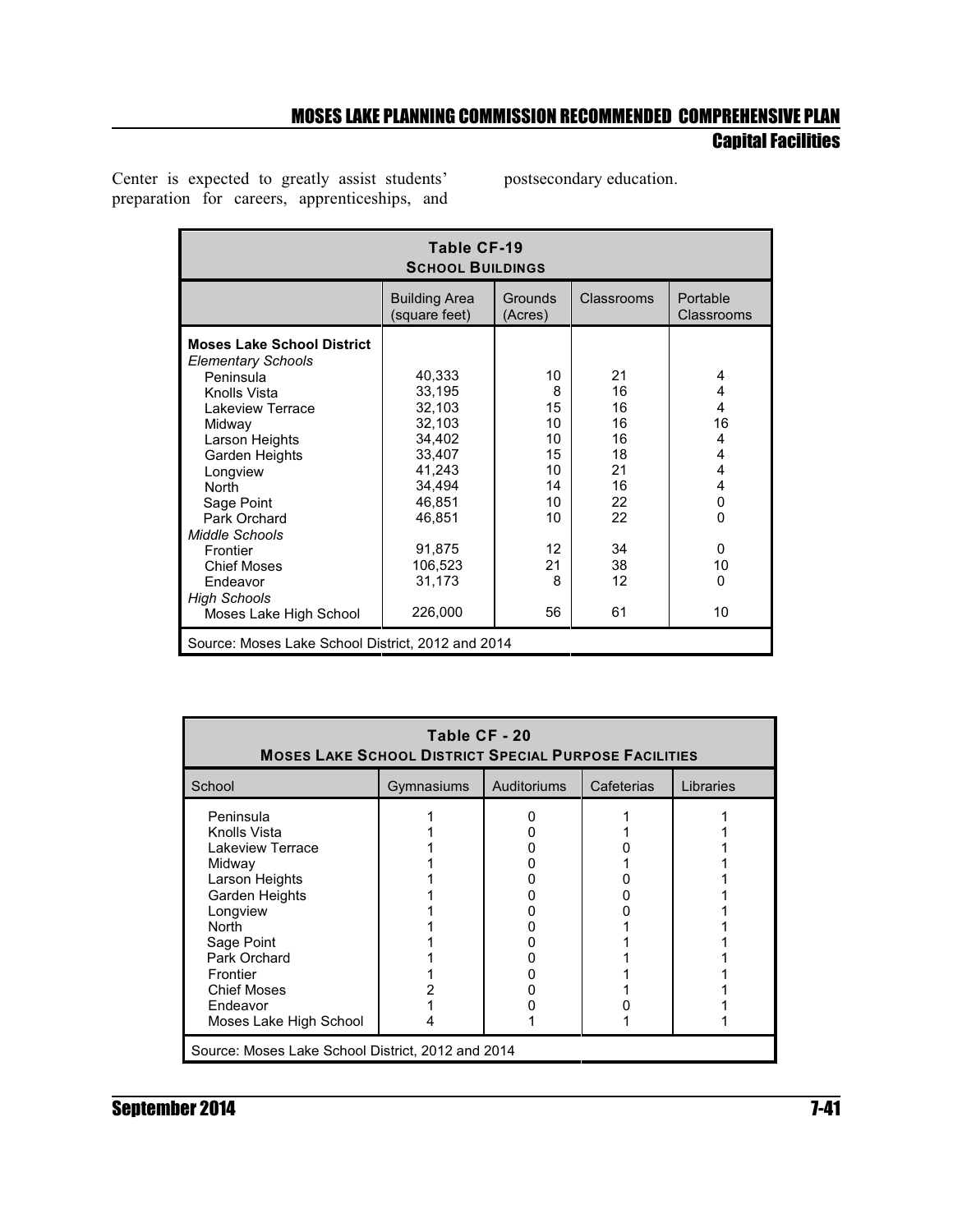The Moses Lake School District has an inventory of three undevelopedsites that could be developed, traded, or sold, depending on the student housing needs.

- Site 1: Cascade Valley 10 acres
- Site 2: South of Moses Lake High School 11 acres contiguous to high school property and 20 acres across Yonezawa Boulevard.
- $\blacksquare$  Site 3: East of Stratford Road

The Moses Lake School District ended the 2011- 2012 school year with a full-time equivalent (FTE) student enrollment at just over 7,200 students(See Table CF-21). This is up from 6,150 students just ten years ago.

The district has experienced growth through the years. To alleviate overcrowding, a number of shortand long-term solutions have been implemented, including the passage of a construction bond in 1993 to modernize and construct facilities, and the passage of a construction bondin 2007 to build two elementary schools, a gymatChief Moses Middle School, and a transportation support facility as well as purchasing portables to provide more classroom space. The district is currently working with the community to develop alternative strategies to deal with crowding at the secondary level.

| Table CF-21<br><b>Student Enrollment, 2011-2012</b> |     |     |     |     |     |     |     |     |     |     |     |     |     |
|-----------------------------------------------------|-----|-----|-----|-----|-----|-----|-----|-----|-----|-----|-----|-----|-----|
| Grade                                               | κ   |     | 2   | 3   | 4   | 5   | 6   |     | 8   | 9   | 10  | 11  | 12  |
| <b>Students</b>                                     | 369 | 684 | 595 | 618 | 607 | 631 | 616 | 595 | 553 | 684 | 571 | 407 | 304 |

| Table CF-21B<br><b>Projected Student Enrollment, 2013-2018</b>                                                                                                                         |     |     |                |     |     |     |                |     |                |     |                  |     |     |     |     |                   |                          |
|----------------------------------------------------------------------------------------------------------------------------------------------------------------------------------------|-----|-----|----------------|-----|-----|-----|----------------|-----|----------------|-----|------------------|-----|-----|-----|-----|-------------------|--------------------------|
| Grade                                                                                                                                                                                  | K   |     | $\overline{2}$ | 3   | 4   | 5   | $K-5$<br>Total | 6   | $\overline{7}$ | 8   | $6 - 8$<br>Total | 9   | 10  | 11  | 12  | $9 - 12$<br>Total | <b>District</b><br>Total |
| 2013                                                                                                                                                                                   | 661 | 683 | 629            | 669 | 604 | 637 | 3883           | 600 | 626            | 624 | 1850             | 744 | 573 | 547 | 449 | 2313              | 8046                     |
| 2014                                                                                                                                                                                   | 670 | 687 | 669            | 630 | 676 | 612 | 3944           | 626 | 607            | 625 | 1858             | 779 | 615 | 490 | 482 | 2366              | 8168                     |
| 2015                                                                                                                                                                                   | 680 | 696 | 673            | 670 | 636 | 685 | 4040           | 601 | 633            | 606 | 1840             | 780 | 644 | 526 | 432 | 2382              | 8202                     |
| 2016                                                                                                                                                                                   | 689 | 707 | 681            | 674 | 677 | 644 | 4072           | 673 | 608            | 632 | 1913             | 756 | 644 | 551 | 464 | 2415              | 8400                     |
| 2017                                                                                                                                                                                   | 698 | 716 | 692            | 682 | 681 | 686 | 4155           | 633 | 681            | 607 | 1921             | 788 | 625 | 551 | 486 | 2450              | 8526                     |
| 2018                                                                                                                                                                                   | 707 | 725 | 701            | 693 | 689 | 690 | 4205           | 674 | 641            | 680 | 1995             | 757 | 651 | 535 | 486 | 2429              | 8629                     |
| Source: State of Washington Superintendent of Public Instruction School Construction Assistance Program Report 1049 -<br>Determination of Projected Enrollments, School Year 2012-2013 |     |     |                |     |     |     |                |     |                |     |                  |     |     |     |     |                   |                          |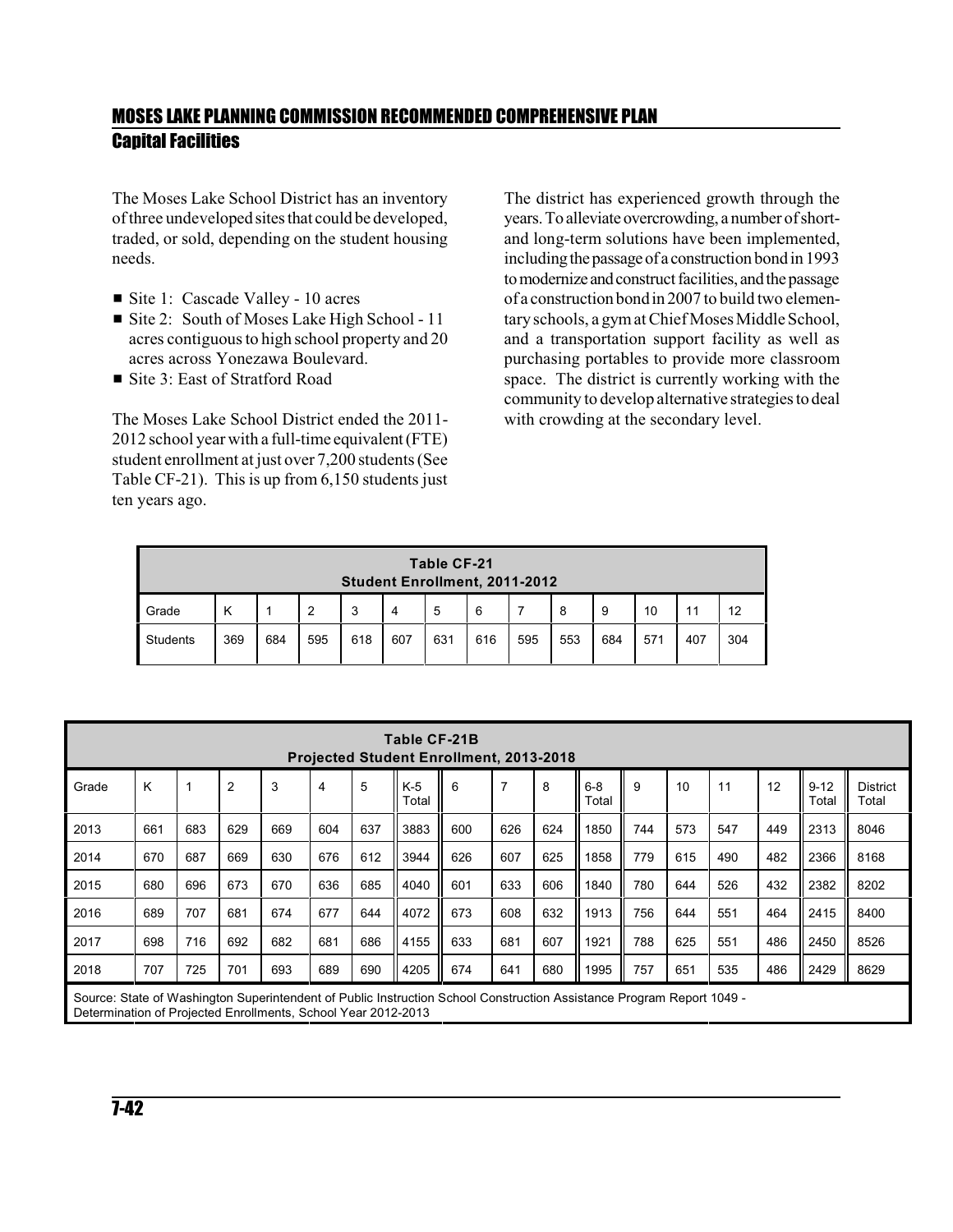The district had a staff of 475 certificated employees and 308 classified employees duringthe 2011-2012 school year. The district staff size increases or decreases based on enrollment and state funding.

# Level of Service

#### Existing LOS Standards

The district bases its space needs on the state formula for school facilities. That includes space allotments of 90 square feetper elementarystudent; 117 square feet permiddle school student; and 130 square feet per high school student. Additional square foot allotments are granted for vocational and special education students.

#### **Capacity**

Each school will be designed to accommodate the following:

- Elementary: 400-600 students.
- Middle School: 700-900 students.
- $\blacksquare$  High School: 1250-1600 students.

#### **Program Capacity**

The actual capacity of a school will depend on the current curriculum and student/teacher ratio. Changes in the curriculum or student/teacher ratio will change the capacity of a building. Leasing space orusingportable classrooms are temporarysolutions to address growth. Other temporary solutions will be explored with the community.

#### *Curriculum*

The District has adopted educational specifications for each school. The school facilities support the District's curriculum. Therefore, curriculum planning will continue to provide guidance for adequate planning and financing of facilities.

#### **Capital Facilities**

Besidesthe general classrooms required for regular instruction, the following specialized areas are identified in the educational specifications for schools:

#### *Elementary Schools*

- **Examing Resource Center**
- $\blacksquare$  Computer Lab
- $\blacksquare$  Gymnasium
- Multipurpose Room
- $\blacksquare$  Music Room
- **Exercial Education Room**
- $\blacksquare$  Play fields
- **Therapy Room**

#### *Secondary Schools*

- **Examing Resource Center**
- $\blacksquare$  Computer Labs
- **Exercise Special Education Rooms**
- $\blacksquare$  Gymnasiums
- Vocal/Instrumental Music Rooms
- $$
- Vocational Classrooms
- $\blacksquare$  Science Labs
- **Exercise** Technology Rooms
- Play fields
- $\blacksquare$  Performing Arts

#### **School Safety**

Schools will be designed with personal and property safety in mind. Students, teachers, administrators, maintenance staff, and members of the community will help maintain and protect school property to provide an emotionally and physically safe and healthy learning environment for all.

### Existing Deficiencies and Mitigation

The Moses Lake School District projects enrollment annually. The district utilizes cohort survival data provided by the state and historical data to project enrollment for each school and for the district. The Cohort Survival Method uses a five-year average of the percent of students progressing from grade to grade. The average over five years is used to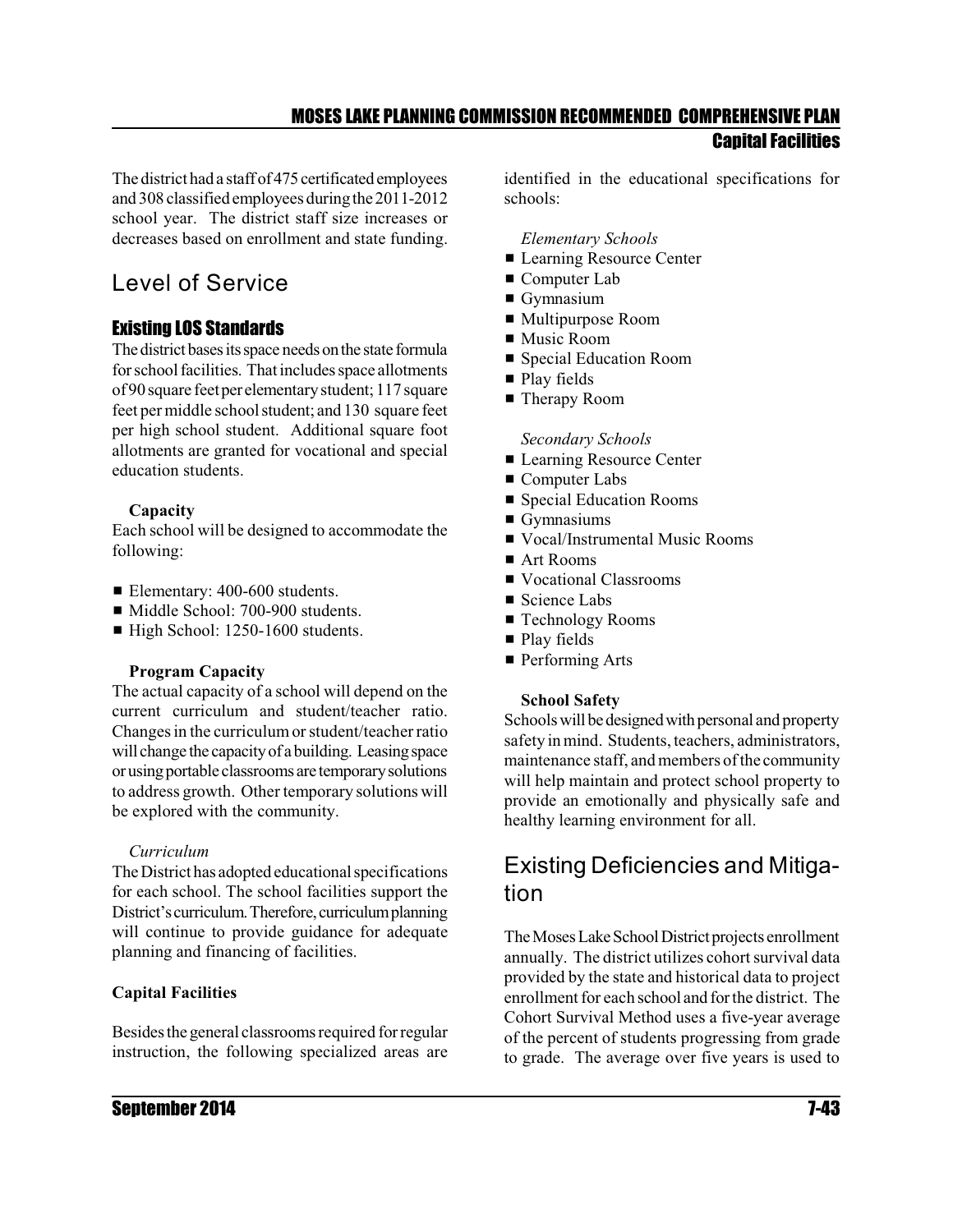project the enrollment for the next five years.

The district superintendent is a member of the Moses Lake Chamber of Commerce and the Grant County Economic Development Council. Each of these organizationsisveryinvolvedinbusinessrelocation services and new start-ups which can have an impact on enrollment.

Current enrollment data would indicate that there are adequate facilities to handle the immediate student housing needs of elementary students. The district has approximately 400 unhoused students atthe secondarylevel,whichwillrequire community involvement in planning for solutions that utilize the current facilities to meet the needs of the students in the short term until additional facilities can be built.

In February 2012, the District ran a bond measure to build another high school and two elementary schools. The plan was to relieve crowding at the middle school by moving the  $6<sup>th</sup>$  graders back to elementary schools, making room for just grades 7 and 8 in the current middle school buildings, and reducing the grades 9-12 crowding by adding another high school. The bond needed 60% to pass, but received 50.4%. Instead of re-running the bond, the School Board held a series of community meetings to receive input on how to address educational needs using existing facilities. The Board's decision was to convert the previous alternative middle school and high school into a third middle school and change the high school schedule from a 4-period day to a 6-period day for the 2014/2015 school year. Beginning in 2015/2016, the plan is to have year-round school for all grades. Another bond may also be proposed.

In the past, the district has addressed unanticipated growth by using portables, leasing appropriate space in the community, and transporting students between elementary service areas.

### Future Deficiencies

The student population is expected to grow over the next 20 years. This growth will have its greatest impact at the middle and high school level but will be felt throughout the system. Proposals that have been discussed to accommodate this growth include building a new high school, rolling back  $6<sup>th</sup>$  grade to the elementary schools, and alternate schedules such as year-round school or double shifts.

The District uses the 2005 Roadmap to the Future: Long Range Facility Plan, based on community input, to plan for future needs. Items from this plan that have not yet been implemented are as follows:

- Reconfigure Moses Lake High School parking
- One to two more elementary schools
- New middle school
- Expand core facilities for high school students including commons, theater, and a multi-use community room adjacent to the commons
- Substantial addition to Moses Lake High School or a second high school for 650 new students by 2015-2020
- Maintain current facilities and technology
- Update mechanical, heating and cooling, and plumbing systems

### Recommendations

The Moses Lake School District's Long Range Facilities Planning Committee has been meeting since March 2010. The group reviewed current facilities as well as information from the Roadmap to the Future work that was done in 2005. The committee analyzed data on school sizes, test scores, and graduation rates. They looked at "lessons learned" from districts that have experienced secondary growth. They had surveys of the community and  $8<sup>th</sup>$  grade students, and looked at rules and status of new construction, unhoused student formulas, and projected bond tax rate information. Based on much discussion and research, the committee made the following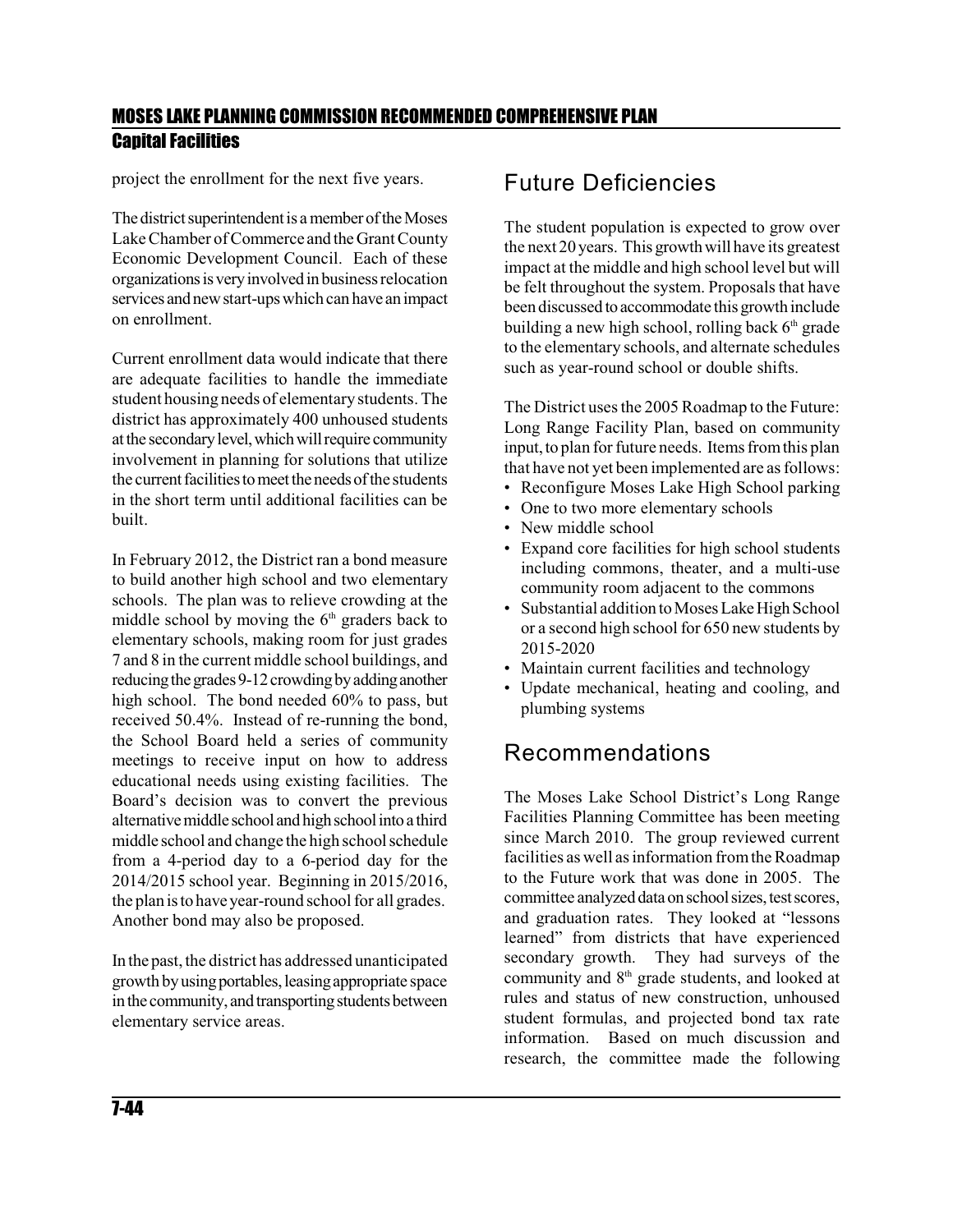recommendations to the School Board on May 26, 2011:

- Secondary building on property that the board determines most suitable to meet the educational needs of secondary students today and into the future
- Moses Lake High School facility upgrades to make educational modifications, update the building, and reconfigure parking and acreage south of MLHS
- Two new elementary schools
- Roll  $6<sup>th</sup>$  grade students back to elementary schools, to create space for grades 7-8 in current middle school facilities, maximize state matching funds, provide space for full-daykindergarten, and help

relieve crowing that will occur at elementary schools

- Facilities upgrades
- Technology upgrades at all facilities
- Purchase of property for future or current school sites
- The board should include line items that allow for prioritization ofrepair or upgrades to athletic facilities and facilities used community-wide, such as pool cover and heating system, bathhouse access and size, replace tennis courts at MLHS and CMMS, and resurface track
- Items the board determines necessaryto provide for safety at the current facilities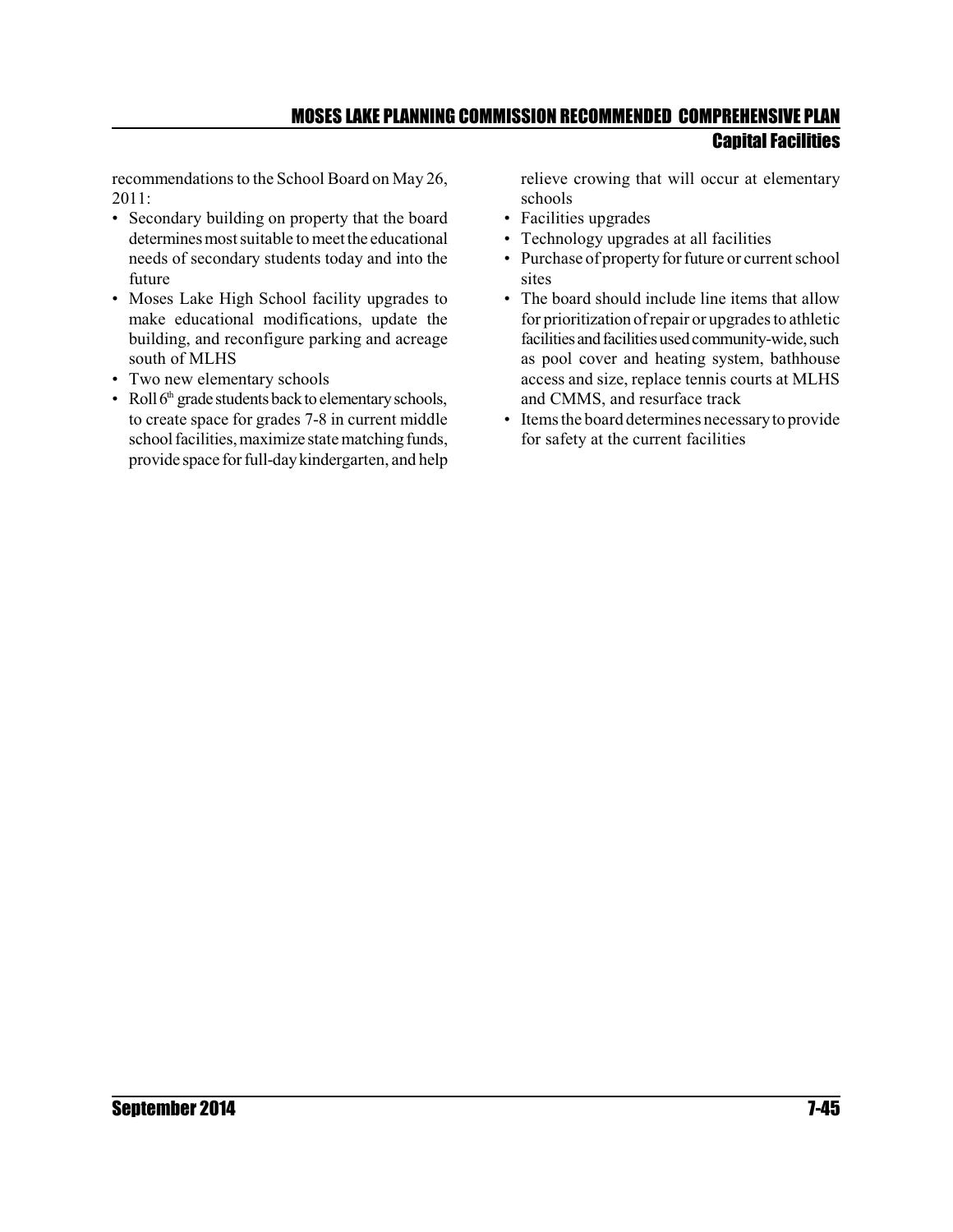# Section 7.12 - Additional Capital Planning References

T he followingreferences maybe consulted for more detailed information regardingexisting and planned facilities, service standards, and facility development issues:

- City of Moses Lake Comprehensive Water System Plan.
- City of Moses Lake Parks and Recreation Comprehensive Plan.
- **Exercity of Moses Lake Capital Improvement** Program.
- City of Moses Lake Sewer System Master Plan.
- Transportation Chapter of the City of Moses Lake Comprehensive Plan.
- **Utilities Chapter of the City of Moses Lake** Comprehensive Plan.

# Section 7.13 - Finance Plan

T he Land Use Element, Utilities Element, and Capital Facilities Element identify capital improvements that address the adequacy of roads, fire and police protection, parks, schools, other public facilities and services that are necessary to protect the public health, safety and welfare of residents within the corporate limits and residents within the Urban Growth Area. The Growth Management Act requires that we identify capital improvements and detail how we expect to fund such improvements.

A finance plan provides for fiscal planning by identifying funding sources to assure adequate public facilities and services. By planning for adequate public facilities and services, the City can ensure that they are provided as the community grows, and can reduce costs to the public by encouraging maximum possible use of existing facilities and costeffective service extensions.

### Parks and Recreation Facilities

Currently the city exceeds the National Recreation and Parks Association (NRPA) standards for a core community park system within the City limits; however there is a deficiency of 19.8 acres to meet the NRPA standard of 10.5 acres/1000 population. In addition, there are deficiencies within the unincorporated UGA and deficiencies in the walking distances to parks. By 2017, there are additional

| Table CF-22<br><b>Summary of Capital Improvement Costs and Available Financing (2014-2035)</b>                                                                                                                                                                                 |                                                                                             |                                                                                                            |                                                                                                          |                                                  |  |  |  |  |  |  |  |
|--------------------------------------------------------------------------------------------------------------------------------------------------------------------------------------------------------------------------------------------------------------------------------|---------------------------------------------------------------------------------------------|------------------------------------------------------------------------------------------------------------|----------------------------------------------------------------------------------------------------------|--------------------------------------------------|--|--|--|--|--|--|--|
| Capital Facility Category                                                                                                                                                                                                                                                      | Existing<br>Improvement<br>Costs<br>$(2014 - 2018)$                                         | Future<br>Improvement<br>Costs<br>$(2019 - 2035)$                                                          | Currently<br>Available<br>Financing                                                                      | Funding<br>Shortfall<br>$(2014 - 2035)$          |  |  |  |  |  |  |  |
| Parks and Recreation Facilities<br><b>Municipal Facilities</b><br>Fire/Emergency Facilities<br><b>Police Facilities</b><br>Library Facilities<br><b>Transportation Facilities</b><br><b>Water Facilities</b><br>Wastewater System Facilities<br>School Facilities <sup>1</sup> | \$1,392,000<br>\$8,000,000<br>0<br>\$1,000,000<br>\$8,100,000<br>\$7,850,000<br>\$6,200,000 | \$2,600,000<br>0<br>\$2,500,000<br>\$2,500,000<br>$\Omega$<br>\$50,000,000<br>\$14,572,000<br>\$15,000,000 | \$3,992,000<br>\$8,000,000<br>\$2,500,000<br>\$3,500,000<br>\$58,100,000<br>\$22,422,000<br>\$21,200,000 | $_{0}$<br>0<br>0<br>$\Omega$<br>0<br>0<br>0<br>0 |  |  |  |  |  |  |  |
| Total                                                                                                                                                                                                                                                                          | \$32,542,000                                                                                | \$87,172,000                                                                                               | \$119,714,000                                                                                            | $\Omega$                                         |  |  |  |  |  |  |  |
| <sup>1</sup> Schools are not City's Responsibility                                                                                                                                                                                                                             |                                                                                             |                                                                                                            |                                                                                                          |                                                  |  |  |  |  |  |  |  |

deficiencies. Many of the deficiencies canbe corrected by developing lands already designated for parks. The following improvement projects and reasonably anticipated funding are identified below. While these future projects are not linked to a specific time period, they will be realized as funding becomes available during the 20-year period. Future improvements will strive to ensure adequate facilities for both corporate limits and the unincorporated UGA population.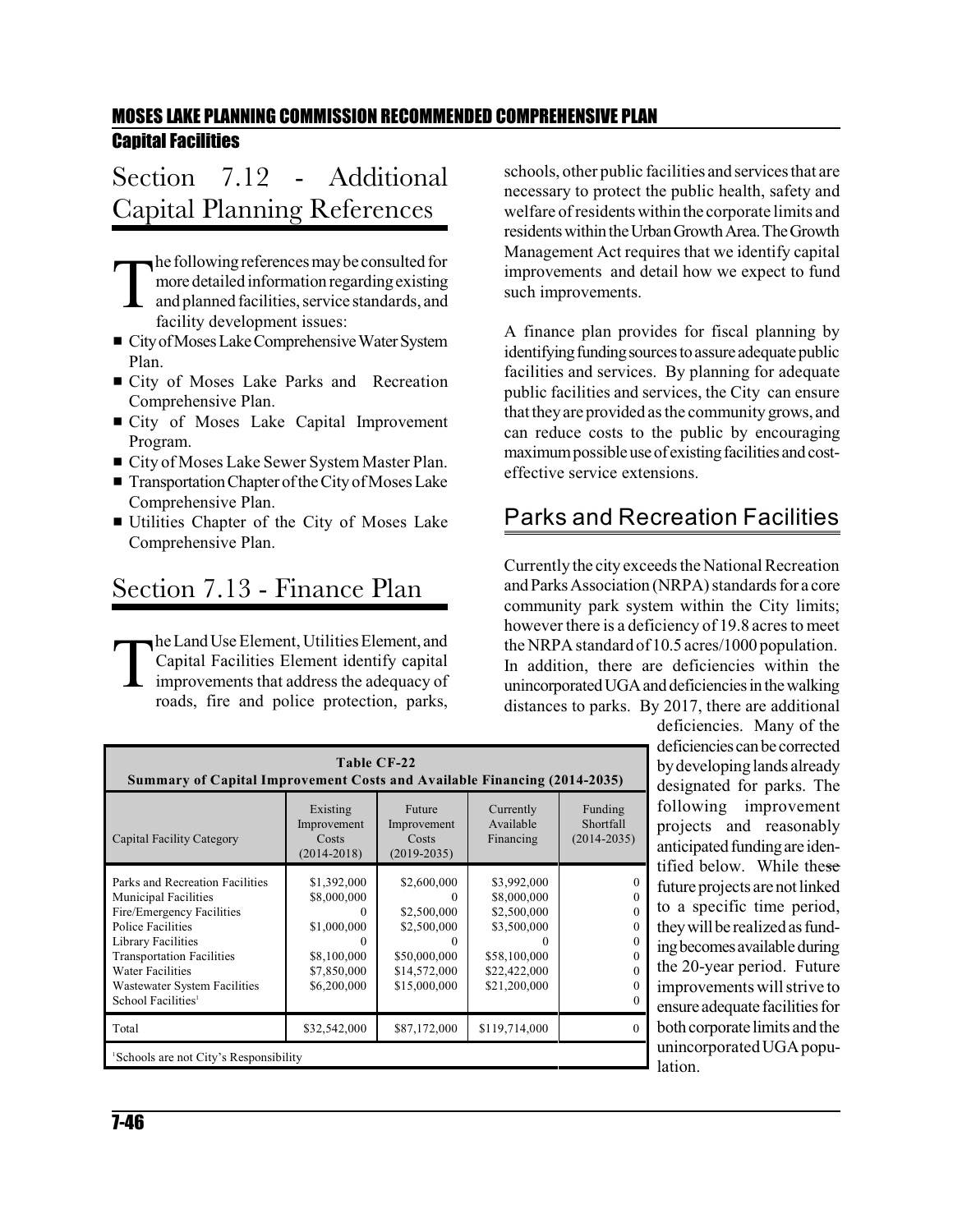| Table CF-23A<br>Parks and Recreation Facilities Improvements and Fund Sources 2014-2018                                                                                                                                                                                                                                                                               |                                                                                                                                       |                                                                                                                                                                                         |                                                                                                                                       |  |
|-----------------------------------------------------------------------------------------------------------------------------------------------------------------------------------------------------------------------------------------------------------------------------------------------------------------------------------------------------------------------|---------------------------------------------------------------------------------------------------------------------------------------|-----------------------------------------------------------------------------------------------------------------------------------------------------------------------------------------|---------------------------------------------------------------------------------------------------------------------------------------|--|
| <b>Facilities</b>                                                                                                                                                                                                                                                                                                                                                     | Cost                                                                                                                                  | <b>Funding Source</b>                                                                                                                                                                   | Amount                                                                                                                                |  |
| Parks Development<br><b>Basin Homes</b><br>Park Improvements<br>Cascade Valley entry road<br>Vista staging/parking areas<br>Yonezawa staging/parking areas<br><b>Blue Heron Restroom</b><br>Deane Family Interpretive Imprs.<br>Skating Rink Sales/Rental Building<br>Ice Rink Dressing Room/Restrooms<br><b>Ballfield Lighting</b><br>Larson<br>Kvamme<br>Greenhouse | \$82,000<br>\$80,000<br>\$70,000<br>\$70,000<br>\$150,000<br>\$50,000<br>\$250,000<br>\$250.000<br>\$120,000<br>\$220,000<br>\$50,000 | General Fund<br>General Fund<br>General Fund<br>General Fund<br>General Fund<br><b>Private Donation</b><br>General Fund<br>General Fund<br>General Fund<br>General Fund<br>General Fund | \$82,000<br>\$80,000<br>\$70,000<br>\$70,000<br>\$150,000<br>\$50,000<br>\$250,000<br>\$250.000<br>\$120,000<br>\$220,000<br>\$50,000 |  |
| <b>Facilities Subtotal</b>                                                                                                                                                                                                                                                                                                                                            | \$1,392,000                                                                                                                           |                                                                                                                                                                                         | \$1,392,000                                                                                                                           |  |
| <b>Shortfall for Facilities</b>                                                                                                                                                                                                                                                                                                                                       |                                                                                                                                       |                                                                                                                                                                                         | \$0                                                                                                                                   |  |

| Table CF-23B<br>Parks and Recreation Facilities Improvements and Fund Sources 2019-2035                               |                                                   |                                                              |                                                   |  |  |
|-----------------------------------------------------------------------------------------------------------------------|---------------------------------------------------|--------------------------------------------------------------|---------------------------------------------------|--|--|
| <b>Facilities</b><br><b>Funding Source</b><br>Cost<br>Amount                                                          |                                                   |                                                              |                                                   |  |  |
| Blue Heron Park Campground<br><b>BMX Street Course Park</b><br><b>Montlake Acquisition</b><br>Parker Horn Acquisition | \$2,300,000<br>\$150,000<br>\$100,000<br>\$50,000 | General Fund<br>General Fund<br>General Fund<br>General Fund | \$2,300,000<br>\$150,000<br>\$100,000<br>\$50,000 |  |  |
| <b>Facilities Subtotal</b>                                                                                            | \$2,600,000                                       |                                                              | \$2,600,000                                       |  |  |
| <b>Shortfall for Facilities</b>                                                                                       |                                                   |                                                              | \$C                                               |  |  |

### Municipal Facilities

No improvements for existing deficiencies have been identified for municipal facilities. No municipal facility improvements are required during the sixyear Capital Improvement Program (CIP) planning period.

Additional municipal facilities will be required in the 20-year planning period. Funding has been identified to finance the needed improvements.

The projects and reasonably anticipated

funding sources are shown in Table CF-24.

| Table CF-24<br><b>Municipal Facility Improvements and Fund Sources 2012 - 2032</b>  |                                           |                                              |                                           |  |  |
|-------------------------------------------------------------------------------------|-------------------------------------------|----------------------------------------------|-------------------------------------------|--|--|
| <b>Facilities</b><br>Cost<br><b>Funding Source</b><br>Amount                        |                                           |                                              |                                           |  |  |
| <b>Firing Range</b><br>Satellite Police/Fire Station<br><b>Municipal Facilities</b> | \$1,000,000<br>\$5,000,000<br>\$8,000,000 | General Fund<br>General Fund<br>General Fund | \$1,000,000<br>\$5,000,000<br>\$8,000,000 |  |  |
| <b>Facilities Subtotal</b>                                                          | \$14,000,000                              |                                              | \$14,000,000                              |  |  |
| <b>Shortfall for Facilities</b>                                                     |                                           |                                              | \$0                                       |  |  |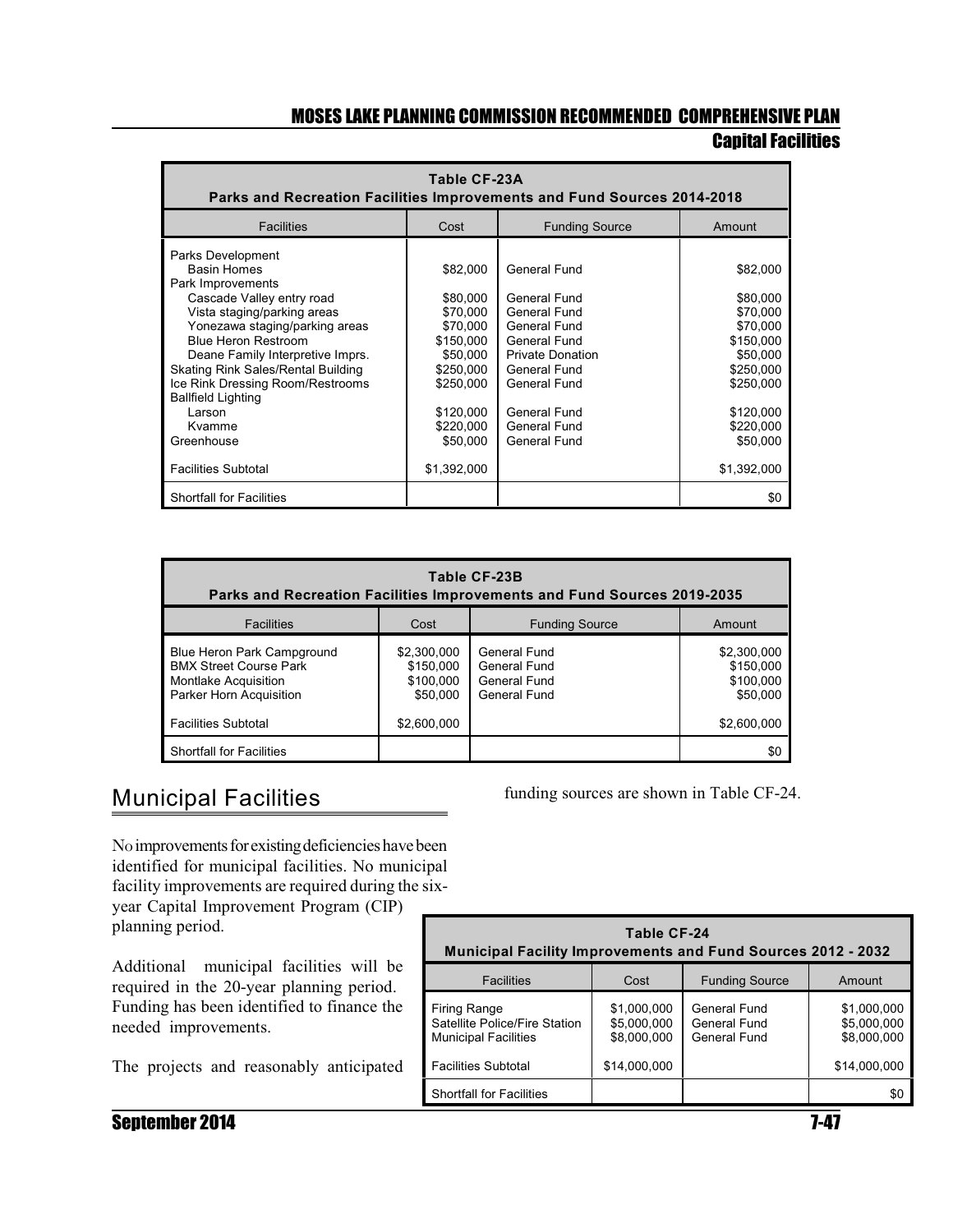### Fire/Emergency Facilities

No improvements for existing deficiencies or the first six year Capital Improvement Projects (CIP) planning period. The needed fire station is included intheMunicipalFacilitiestable. Additional vehicles will also be required. Future staffing costs are not included in this projection.

### Police Facilities

No additional officers, vehicles, support staff, equipment, or facility improvements have been identified to address existing deficiencies. No municipal facility improvements are required for the first six-year CIP planning period. Facility improvements beyond the six-year period are included in the Finance Plan for Municipal Facilities. Staffing and costs are not included.

### Library Facilities

No improvements for existing deficiencies are identified for library facilities. No municipal facility improvements are required for the first six-year CIP planning period.

### Transportation Facilities

No improvement projects to correct existing facilities deficiencies were identified. Improvement projects to correct deficiencies within the first six years are estimated at \$8,100,000. Funding has been identified to finance the deficiencies. See Table CF-25A.

Transportation facility improvement costs are included for the 20-year planning period. Reasonably anticipated funding has been identified to finance the future improvements. See Table CF-25B.

| Table CF-25A<br>Transportation Facilities Improvements and Fund Sources 2014-2017                                                       |                                                                     |                                                                                                                                                                                    |                                                                                  |  |
|-----------------------------------------------------------------------------------------------------------------------------------------|---------------------------------------------------------------------|------------------------------------------------------------------------------------------------------------------------------------------------------------------------------------|----------------------------------------------------------------------------------|--|
| <b>Facilities</b>                                                                                                                       | Cost                                                                | <b>Funding Source</b>                                                                                                                                                              | Amount                                                                           |  |
| Overlay and/or Seal Coat<br>Lakeshore Dr. Reconstruction<br>Build Lark Ave.<br><b>Longview Street</b><br>Virginia & Luta reconstruction | \$4,800,000<br>\$1,200,000<br>\$500,000<br>\$1,000,000<br>\$600,000 | Street Improvement Fund<br><b>Street Improvement Fund</b><br><b>Street Improvement Fund</b><br>Developer Contribution<br>Street Improvement Fund<br><b>Street Improvement Fund</b> | \$4,800,000<br>\$1,200,000<br>\$250,000<br>\$250,000<br>\$1,000,000<br>\$600,000 |  |
| <b>Existing Facilities Subtotal</b>                                                                                                     | \$8,100,000                                                         |                                                                                                                                                                                    | \$8,100,000                                                                      |  |
| <b>Shortfall for Existing Facilities</b>                                                                                                |                                                                     |                                                                                                                                                                                    | \$0                                                                              |  |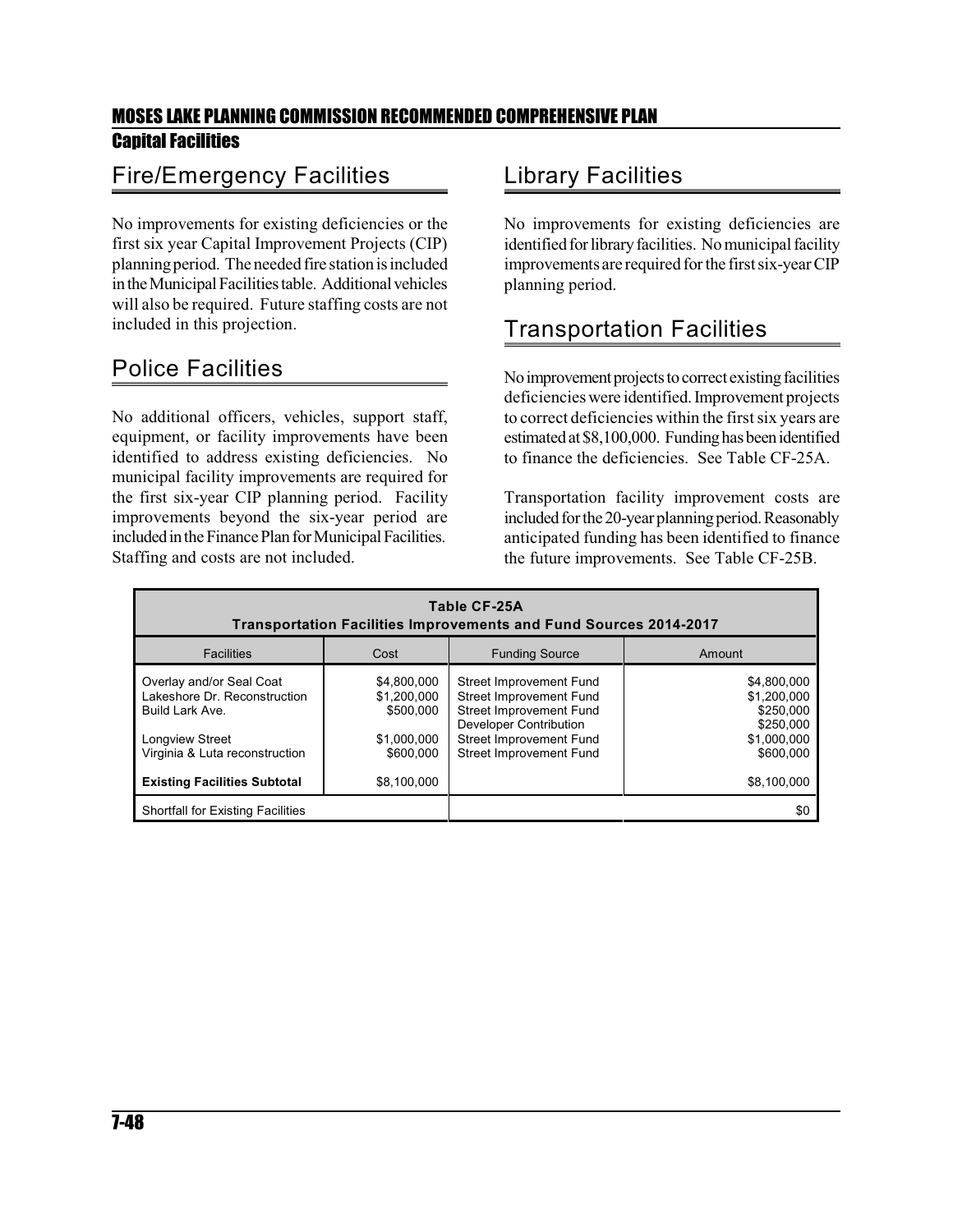# MOSES LAKE PLANNING COMMISSION RECOMMENDED COMPREHENSIVE PLAN

### Capital Facilities

| Table CF-25B<br><b>Transportation Facilities Improvements and Fund Sources 2018-2032</b>                                                          |                                                         |                                                                                                                                         |                                                                        |  |  |
|---------------------------------------------------------------------------------------------------------------------------------------------------|---------------------------------------------------------|-----------------------------------------------------------------------------------------------------------------------------------------|------------------------------------------------------------------------|--|--|
| <b>Facilities</b>                                                                                                                                 | Cost                                                    | <b>Funding Source</b>                                                                                                                   | Amount                                                                 |  |  |
| Valley Road/Stratford Road - Add Turn Lanes<br>Division/Nelson Signal<br>3 <sup>rd</sup> Avenue Reconstruction<br><b>Additional Lake Crossing</b> | \$1,000,000<br>\$300,000<br>\$1,000,000<br>\$42,000,000 | Street Improvement Fund<br>Street Improvement Fund<br>Street Improvement Fund<br>Street Improvement Fund                                | \$1,000,000<br>\$300,000<br>\$1,000,000<br>\$1.000.000                 |  |  |
| Railroad right-of-way acquisition<br>Yonezawa East<br>Wheeler Road Improvements SR-17 to Rd N<br>Westlake & Hansen Reconstruction                 | \$2,000,000<br>\$750,000<br>\$1,000,000<br>\$2,000,000  | State & Federal Grants<br>Street Improvement Fund<br>Developer Contribution<br><b>Street Improvement Fund</b><br>Developer Contribution | \$41,000,000<br>\$2,000,000<br>\$750,000<br>\$1,000,000<br>\$2,000,000 |  |  |
| <b>Future Facilities Subtotal</b>                                                                                                                 | \$50.050.000                                            |                                                                                                                                         | \$50.050.000                                                           |  |  |
| <b>Shortfall for Existing Facilities</b>                                                                                                          |                                                         | \$0                                                                                                                                     |                                                                        |  |  |

### Water Facilities

Improvement projects to correct for existing facility deficiencies are estimated at \$7,850,000. Funding has been identified to finance the existing deficiencies and is based on the 2014Capital Improvement Program.

Water supply facility improvement costs are included for the 20-year planning period. Funding has been identified to finance future improvements.

The projects and anticipated funding sources are Shown in Tables CF-26A and CF-26B.

| Table CF-26A<br><b>Water Supply Facilities Improvements and Fund Sources 2014-2018</b> |             |                        |             |  |  |
|----------------------------------------------------------------------------------------|-------------|------------------------|-------------|--|--|
| <b>Facilities</b>                                                                      | Cost        | <b>Funding Sources</b> | Amount      |  |  |
| Rebuild/Replace 4 Pump Houses                                                          | \$2,000,000 | Water/Sewer Fund       | \$2,000,000 |  |  |
| Water Main Replacement<br>I akeshore                                                   | \$300,000   | Water/Sewer Fund       | \$300,000   |  |  |
| Redrill Well #4, install new pumphouse &<br>controls                                   | \$1,500,000 | Water/Sewer Fund       | \$1,500,000 |  |  |
| System Improvements                                                                    | \$450,000   | Water/Sewer Fund       | \$450,000   |  |  |
| Replace steel water mains                                                              | \$1,000,000 | Water/Sewer Fund       | \$1,000,000 |  |  |
| Replace Larson water services                                                          | \$1,100,000 | Water/Sewer Fund       | \$1,100,000 |  |  |
| New Wheeler Road well                                                                  | \$1,500,000 | Water/Sewer Fund       | \$1,500,000 |  |  |
| <b>Existing Facilities Subtotal</b>                                                    | \$7,850,000 |                        | \$7,850,000 |  |  |
| <b>Shortfall for Existing Facilities</b>                                               |             |                        | \$0         |  |  |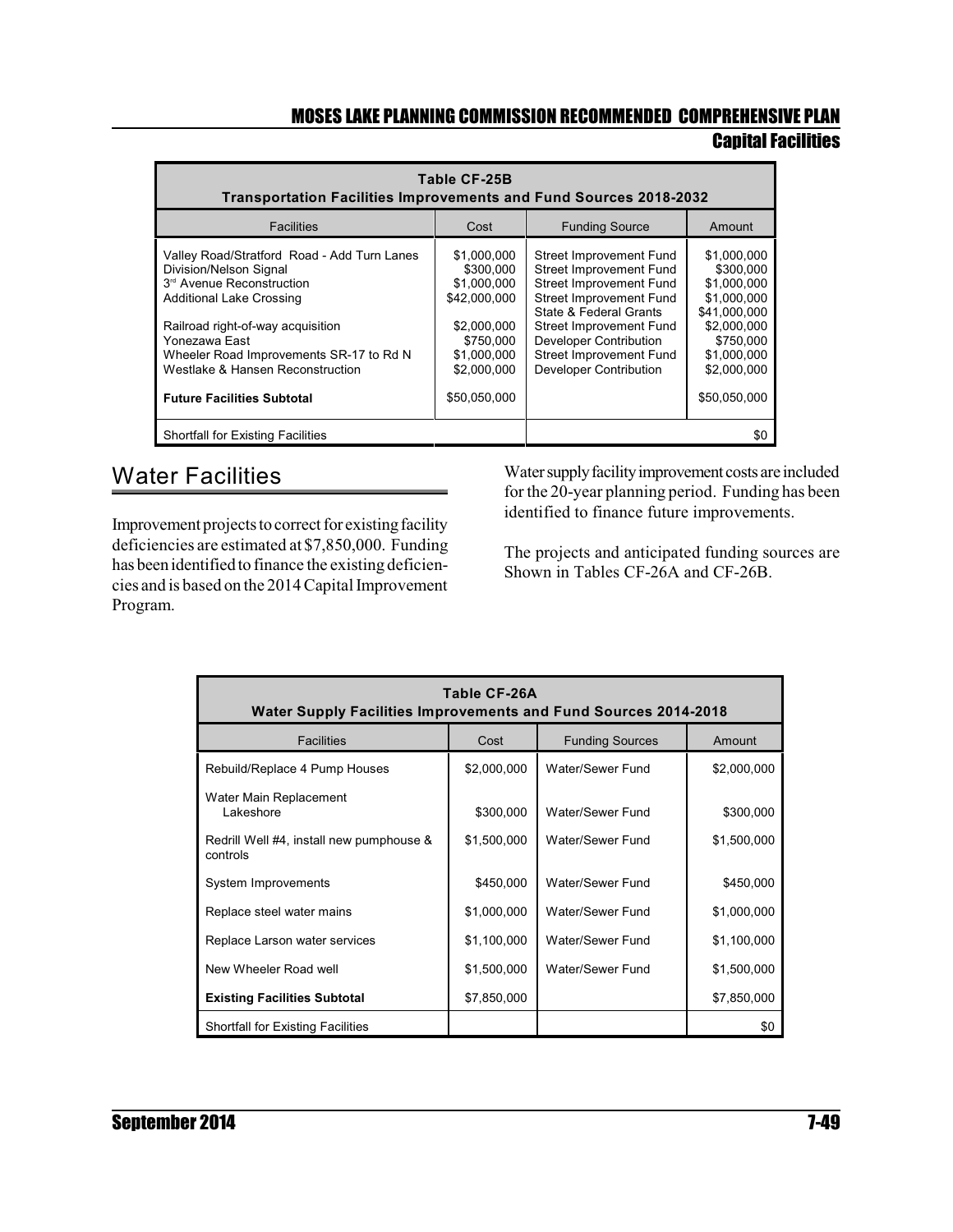| Table CF-26B<br><b>Water Supply Facilities Improvements and Fund Sources 2019-2035</b> |                          |                                              |                          |  |
|----------------------------------------------------------------------------------------|--------------------------|----------------------------------------------|--------------------------|--|
| <b>Facilities</b>                                                                      | Cost                     | <b>Funding Sources</b>                       | Amount                   |  |
| New Well Construction                                                                  | \$5,300,000              | Water/Sewer Fund                             | \$5,300,000              |  |
| New Reservoir Construction<br>Moses Pointe<br>Peninsula                                | \$600,000<br>\$1,800,000 | <b>Private Developer</b><br>Water/Sewer Fund | \$600,000<br>\$1,800,000 |  |
| New Water Main Construction                                                            | \$972,000                | Water/Sewer Fund                             | \$972,000                |  |
| Water Main Replacement                                                                 | \$500,000                | Water/Sewer Fund                             | \$500,000                |  |
| Install fire hydrant foot valves-Larson                                                | \$400,000                | Water/Sewer Fund                             | \$400,000                |  |
| New buildings                                                                          | \$5,000,000              | Water/Sewer Fund                             | \$5,000,000              |  |
| <b>Future Facilities Subtotal</b>                                                      | \$14,572,000             |                                              | \$14,572,000             |  |
| <b>Shortfall for Future Facilities</b>                                                 | \$0                      |                                              | \$0                      |  |